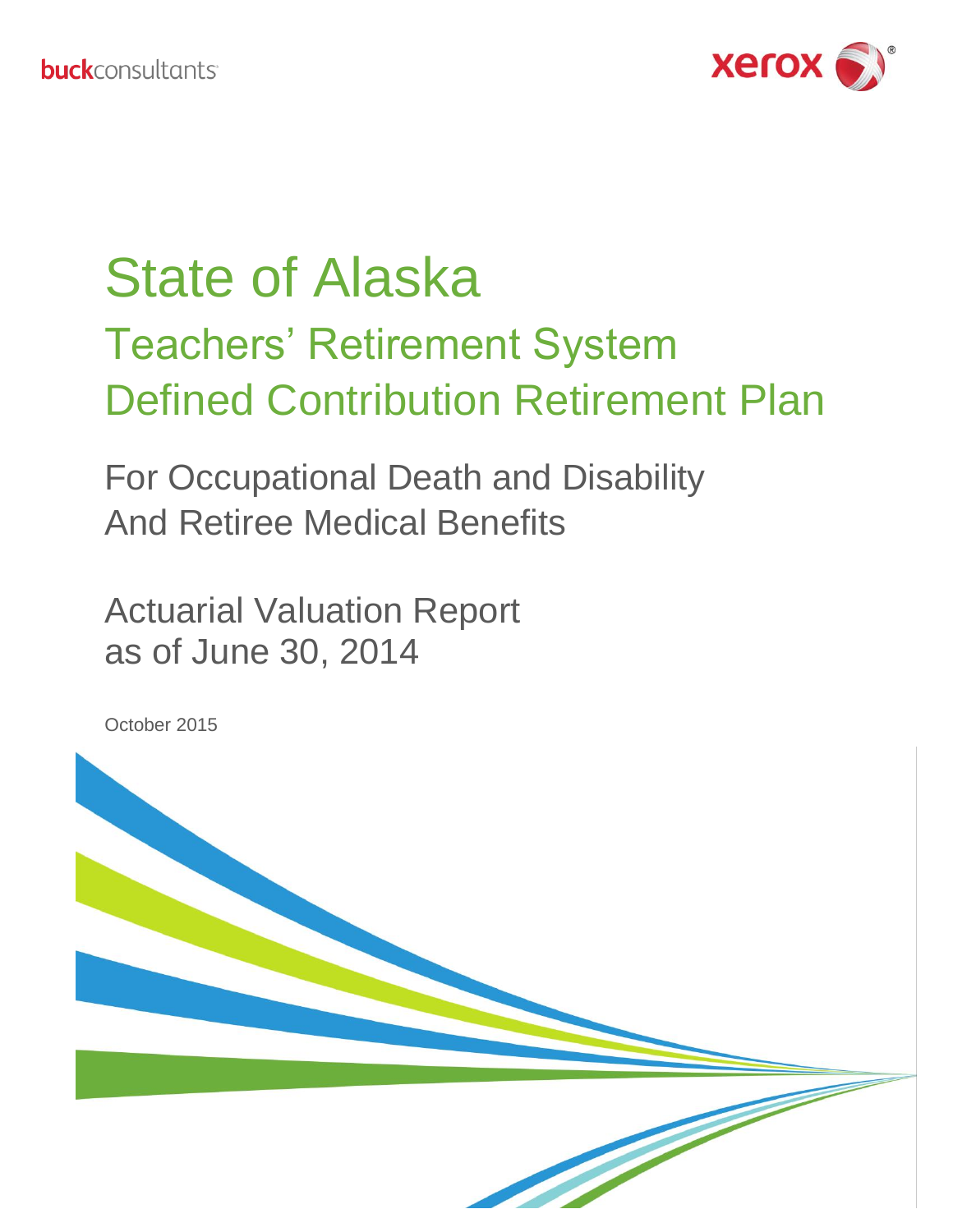©2015 Xerox Corporation and Buck Consultants, LLC. All rights reserved. Xerox® and Xerox and Design® are trademarks of Xerox Corporation in the United States and/or other countries. Buck Consultants® is a trademark of Buck Consultants, LLC in the United States and/or other countries.

Other company trademarks are also acknowledged.

Document Version: 1.0 (July 2014).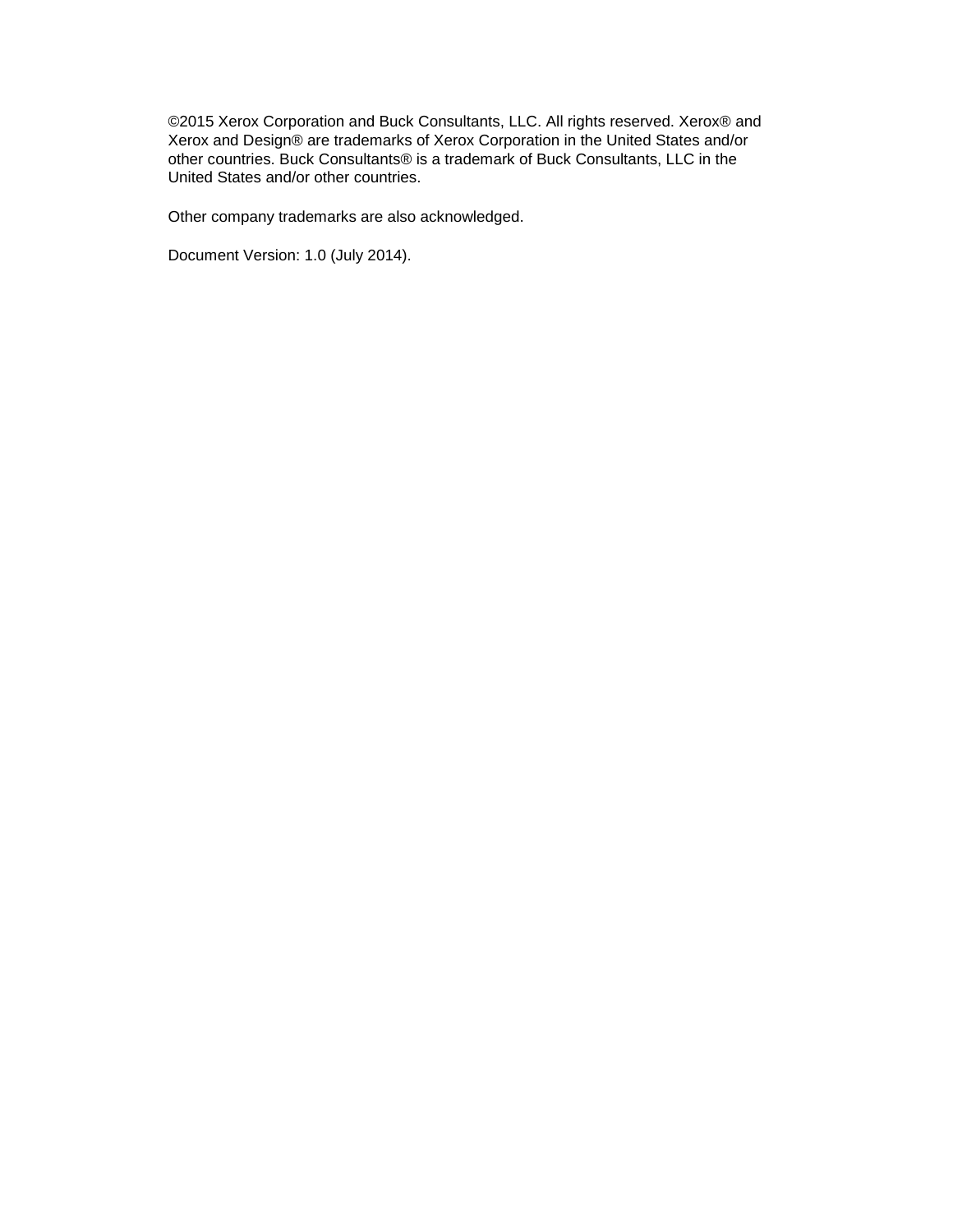

#### **David H. Slishinsky**

*Principal & Consulting Actuary* David.Slishinsky@xerox.com 720.359.7773

#### **Todd D. Kanaster**

*Senior Consultant* Todd.Kanaster@xerox.com 720.359.7762

#### **Melissa A. Bissett**

Senior Consultant Melissa.Bissett@xerox.com 720.359.7735

Buck Consultants, LLC. 1200  $17<sup>th</sup>$  Street Suite 1200 Denver, CO 80202 Fax: 720.359.7701

October 6, 2015

State of Alaska The Alaska Retirement Management Board The Department of Revenue, Treasury Division The Department of Administration, Division of Retirement and Benefits Juneau, AK 99811-0203 P.O. Box 110203

#### **Certification of Actuarial Valuation**

Dear Members of The Alaska Retirement Management Board, The Department of Revenue and The Department of Administration:

This report summarizes the annual actuarial valuation results of the State of Alaska Teachers' Retirement System Defined Contribution Retirement (TRS DCR) Plan as of June 30, 2014 performed by Buck Consultants, LLC.

The actuarial valuation is based on financial information provided in the financial statements audited by KPMG LLP and member data provided by the Division of Retirement and Benefits and summarized in this report. The benefits considered are those delineated in Alaska statutes effective June 30, 2014. The actuary did not verify the data submitted, but did perform tests for consistency and reasonableness.

All costs, liabilities and other factors under the Plan were determined in accordance with generally accepted actuarial principles and procedures. An actuarial cost method is used to measure the actuarial liabilities which we believe is reasonable. Buck Consultants, LLC is solely responsible for the actuarial data and actuarial results presented in this report. This report fully and fairly discloses the actuarial position of the Plan.

The State of Alaska Teachers' Retirement System DCR Plan is funded by Employer Contributions in accordance with the funding policy adopted by the Alaska Retirement Management Board (Board) and as required by Alaska state statues. The funding objective for the State of Alaska Teachers' Retirement System DCR Plan is to pay required contributions that remain level as a percent of TRS DCR Compensation. The Board has also established a funding policy objective that the required contributions be sufficient to pay the Normal Costs of active plan members, Plan expenses, and amortize the Unfunded Actuarial Accrued Liability as a level percent of TRS DCR Compensation over a closed layered 25-year period. This objective is currently being met and is projected to continue to be met and as required by Alaska state statues.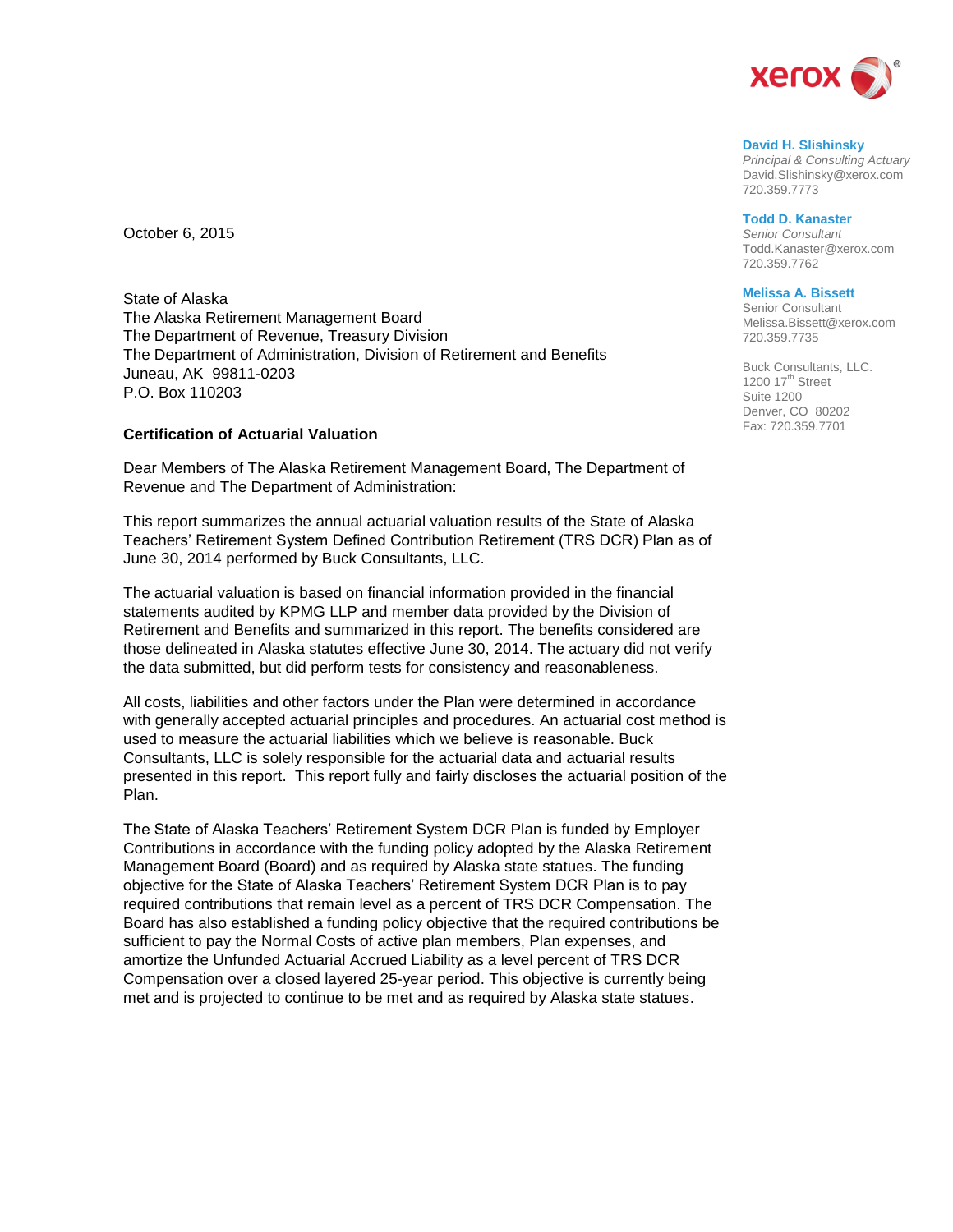In our opinion, the actuarial assumptions used are reasonable, taking into account the experience of the Plan and reasonable long-term expectations, and represent our best estimate of the anticipated long-term experience under the Plan. The actuary performs an analysis of Plan experience periodically and recommends changes if, in the opinion of the actuary, assumption changes are needed to more accurately reflect expected future experience. The last full experience analysis was performed in 2013. A review of the healthcare assumptions was performed for this actuarial valuation and changes were made to the healthcare cost trend rates and the per capita claims cost rates, effective June 30, 2014, to better reflect expected future healthcare experience. A summary of the actuarial assumptions and methods used in this actuarial valuation are shown in Section 5.3.

The assumptions and methods used to determine the Actuarially Determined Contribution's (ADC) of the Employers to the State of Alaska Teachers' Retirement System DCR Plan as outlined in this report and all supporting schedules meet the parameters and requirements for disclosure of Governmental Accounting Standards Board (GASB) Statements No. 25, Financial Reporting for Defined Benefit Pension Plans and Note Disclosures for Defined Contribution Plans, and No. 43, Financial Reporting for Postemployment Benefit Plans Other Than Pension Plans. Based on member data and asset information provided by the Division of Retirement and Benefits, we have prepared the Schedule of Funding Progress, Schedule of Employer Contributions, and trend data schedules GASB No. 43 that is included in the Financial Section of the CAFR. We have also prepared the member data tables shown in Section 4 of this report for the Statistical Section of the CAFR, and the summary of actuarial assumptions and solvency test for the Actuarial Section of the CAFR.

The undersigned are Associates of the Society of Actuaries, Members of the American Academy of Actuaries, and meet the Qualification Standards of the American Academy of Actuaries to render the actuarial opinions contained in this report. This report has been prepared in accordance with all Applicable Actuarial Standards of Practice. We are available to answer any questions on the material contained in the report, or to provide explanations or further details as may be appropriate.

Respectfully submitted,

David H. Alaskinsky

David H. Slishinsky, ASA, MAAA, FCA Todd D. Kanaster, ASA, MAAA, FCA Principal, Consulting Actuary **Senior Consultant** Senior Consultant

The undersigned actuary is responsible for all assumptions related to the average annual per capita health claims cost and the health care cost trend rates, and hereby affirms her qualification to render opinions in such matters, in accordance with the qualification standards of the American Academy of Actuaries.

Melisse A. Bissett

Melissa A. Bissett, FSA, MAAA Senior Consultant, Health & Productivity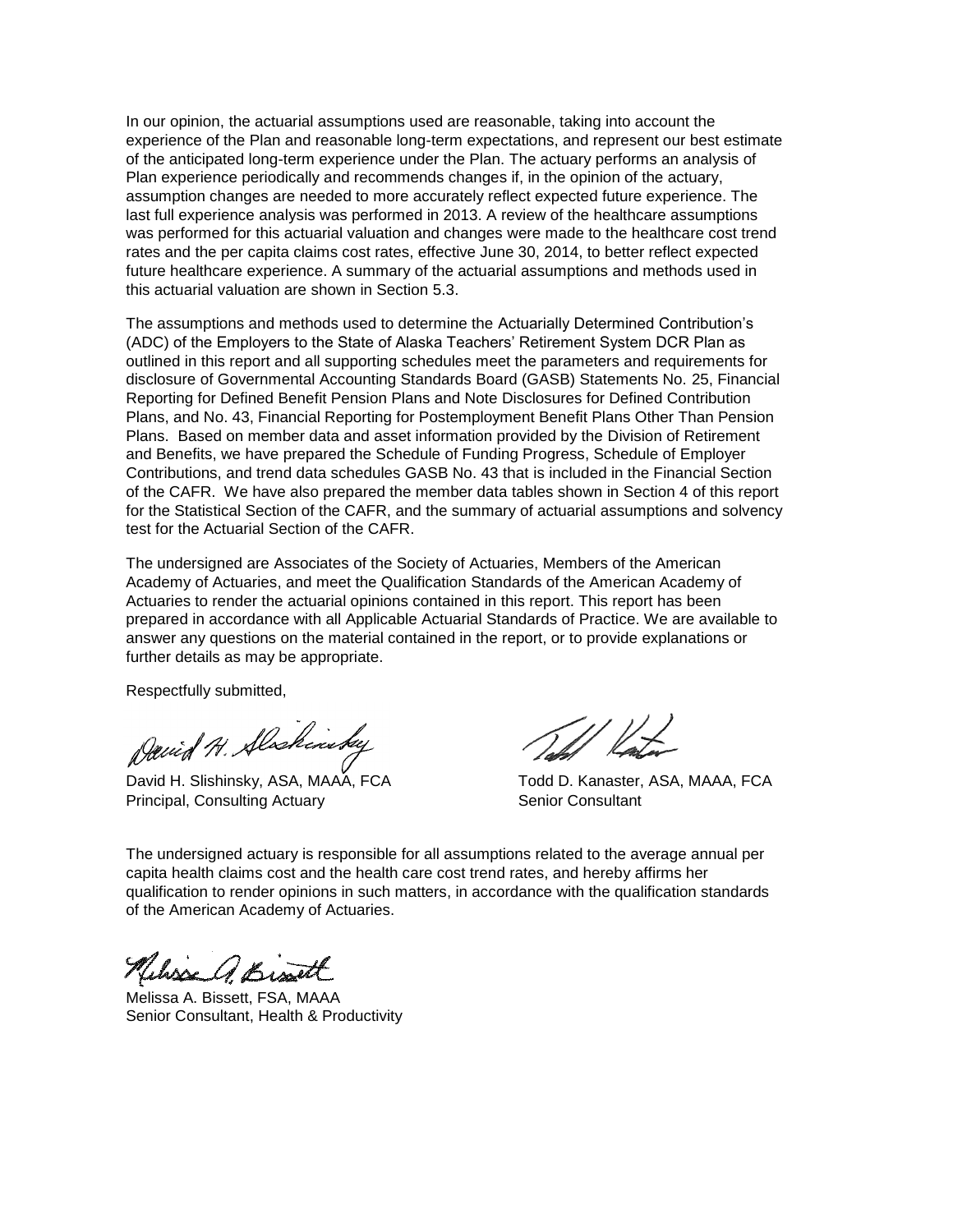# Table of Contents

| Section 3 Accounting Information 17<br>Section 3.1 Schedule of Funding Progress (\$'s in 000's)  17                                                                     |
|-------------------------------------------------------------------------------------------------------------------------------------------------------------------------|
| Section 4.2 Age and Service Distribution of Active Members 24<br>Section 4.4 Schedule of Active Member Valuation Data  26                                               |
| Section 5.1 Summary of Plan Provisions and Changes in<br>Section 5.2 Description of Actuarial Methods and Valuation<br>Section 5.3 Summary of Actuarial Assumptions and |
|                                                                                                                                                                         |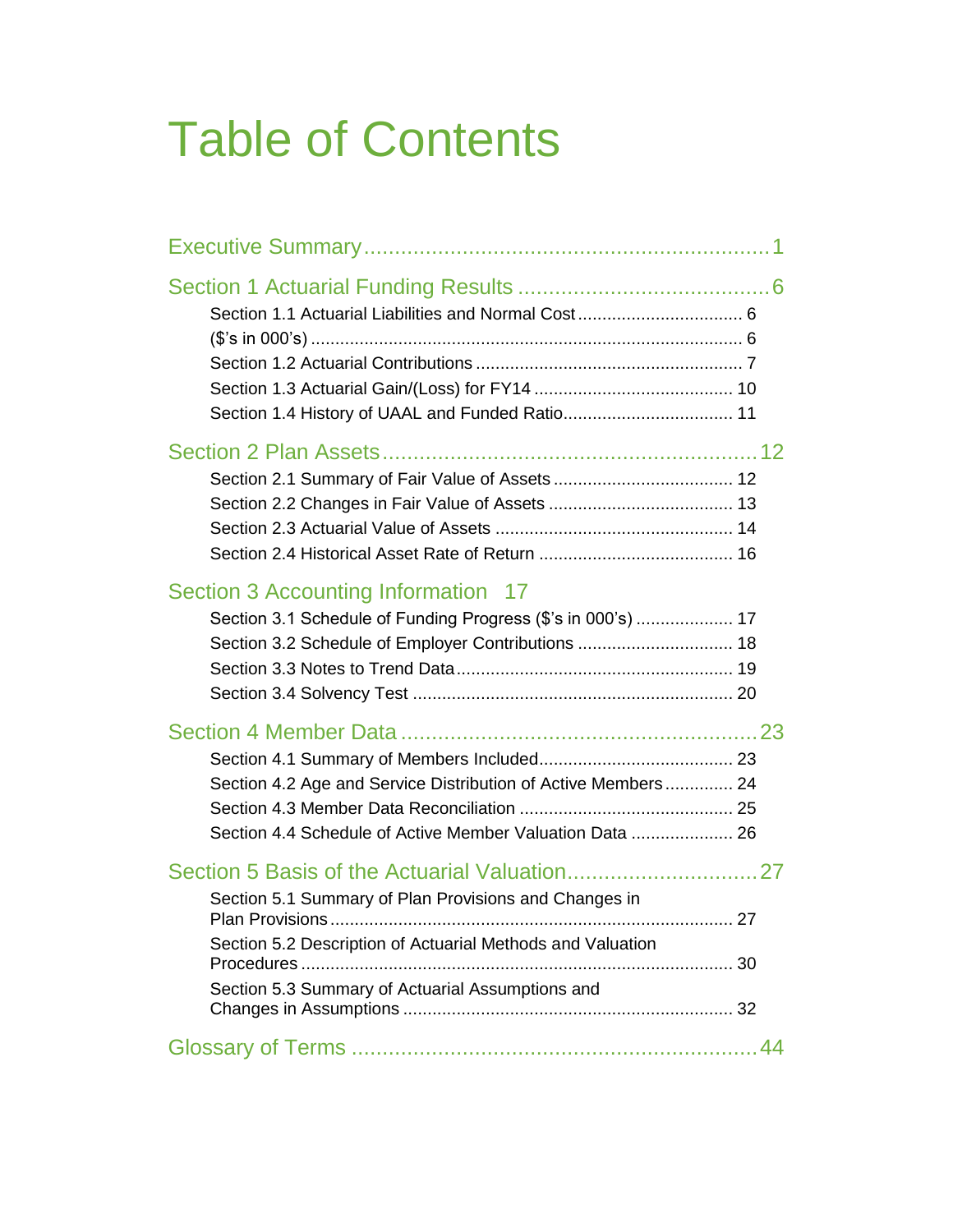## <span id="page-5-0"></span>Executive Summary

### **Overview**

The State of Alaska Teachers' Retirement System DCR Plan provides occupational death & disability and retiree medical benefits to teachers and other eligible members hired after June 30, 2006 or who have elected participation in this plan. The Commissioner of the Department of Administration is responsible for administering the Plan. The Alaska Retirement Management Board has fiduciary responsibility over the assets of the Plan. This report presents the results of the actuarial valuation of the Plan benefits as of the valuation date of June 30, 2014.

### Purpose

An actuarial valuation is performed on the retirement plan annually as of the beginning of the fiscal year. The main purposes of the actuarial valuation detailed in this report are:

- 1. To determine the Employer contribution necessary to meet the Board's funding policy for the Plan;
- 2. To disclose the funding assets and liability measures as of the valuation date;
- 3. To disclose the accounting measures for the Plan required by GASB Nos. 25 and 43 as of the end of the last fiscal year;
- 4. To review the current funded status of the Plan;
- 5. To compare actual and expected experience under the Plan during the last fiscal year;
- 6. And to report trends in contributions, assets, liabilities, and funded status over the last several years.

The actuarial valuation provides a "snapshot" of the funded position of the TRS DCR Plan based on the plan provisions, membership, assets, and actuarial assumptions as of the valuation date.

Future actuarial valuation measurements and projections may differ from the current measurements presented in this report due to such factors as: plan experience different from that anticipated by the economic and demographic assumptions, increases or decreases expected as part of the natural operation of the methodology used for these measurements, and changes in plan provisions or applicable law.

### Funding Status

The funding status is a measure of the progress that has been made in funding the plan as of the valuation date. It is determined as a ratio of the actuarial value of assets divided by the total actuarial accrued liability on the valuation date. A ratio of over 100% represents a plan that is ahead in funding on the valuation date. A comparative summary of the funding ratio from the prior and current actuarial valuations follows:

| Funding Status as of June 30 <sup>1</sup> |                                                             | 2013   |     | 2014   |
|-------------------------------------------|-------------------------------------------------------------|--------|-----|--------|
|                                           | a. Accrued Liability <sup>2</sup>                           | 22.138 |     | 16,296 |
| b.                                        | Valuation Assets <sup>2</sup>                               | 11,146 |     | 13,611 |
| C.                                        | Unfunded Accrued Liability <sup>2</sup> , (a) – (b)         | 10.992 | \$. | 2,685  |
| d.                                        | Funding Ratio based on Valuation Assets, $(b) \div (a)$     | 50.3%  |     | 83.5%  |
|                                           | e. Fair Value of Assets <sup>2</sup>                        | 11.374 | \$  | 14,712 |
|                                           | Funding Ratio based on Fair Value of Assets, (e) $\div$ (a) | 51.4%  |     | 90.3%  |

 $\overline{a}$ 1 Includes occupational death & disability and retiree medical benefits.

<sup>&</sup>lt;sup>2</sup> In thousands.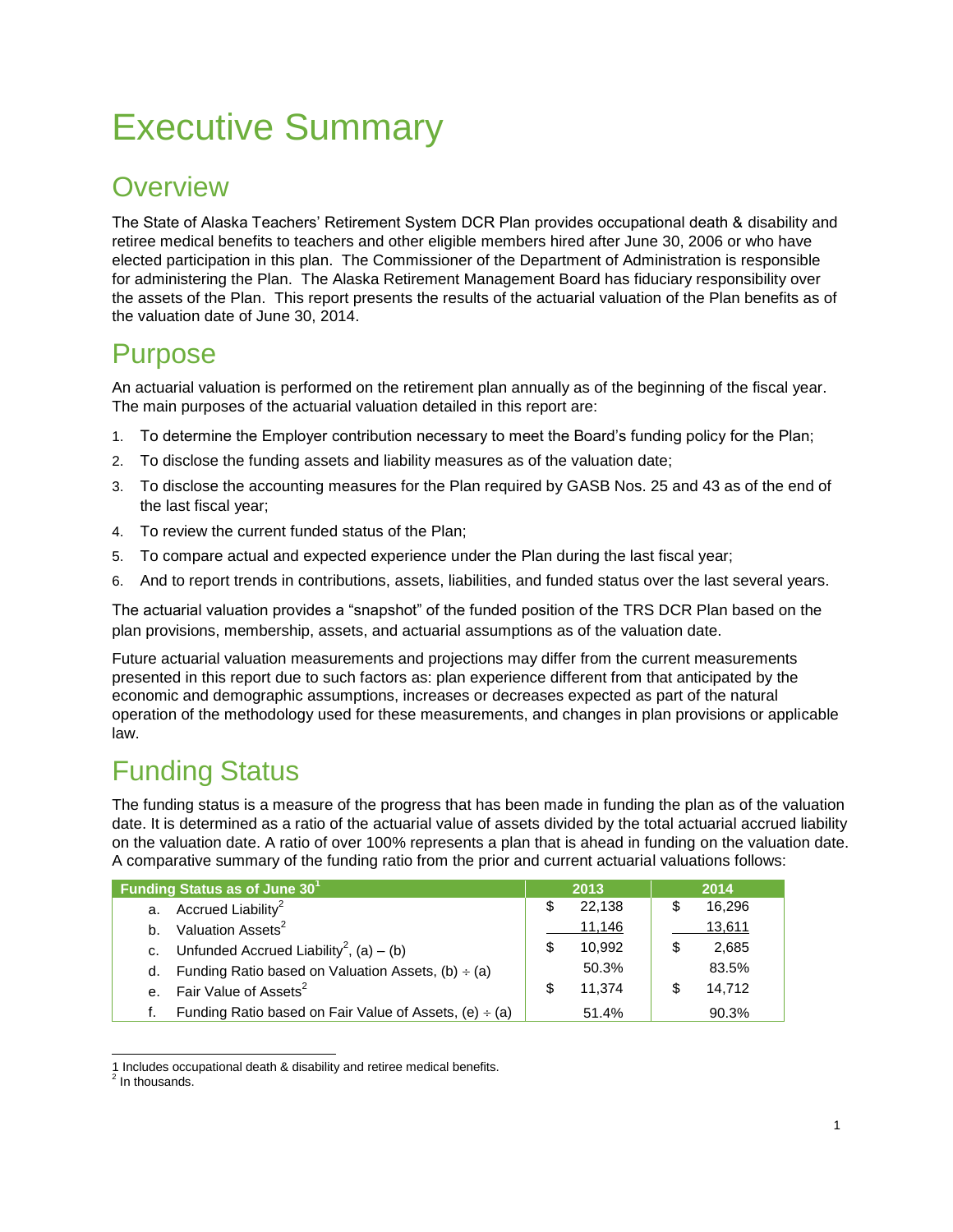As shown previously, the funding ratio based on valuation assets as of June 30, 2014 has increased from 50.3% to 83.5%, an increase of 33.2% of payroll. The total calculated employer contribution rate has decreased from 2.04% of payroll for FY16 to 1.05% for FY17, a decrease of 0.99% of payroll. The reasons for the change in the funded status and calculated contribution rate are explained below.

#### **1. Retiree Medical Costs and Assumptions**

Please refer to the State of Alaska Teachers' Retirement System Defined Benefit Plan Actuarial Valuation Report as of June 30, 2014 for a full description of the assumptions and costs of the retiree medical plan. Adjustments from these costs and assumptions are described in this report.

Due to the lack of experience for the DCR Plan only, base claims costs are based on those described in the actuarial valuation as of June 30, 2014 for TRS with some adjustments to reflect the differences between the DCR medical plan and the DB medical plan. These differences include different coverage levels and an indexing of the retiree out-of-pocket dollar amounts. To account for anticipated plan design features, including network steerage, higher initial copays, deductibles and out-of-pocket limits, FY14 claims costs were reduced 11.9% for medical and 7.1% for prescription drugs. Retiree out-of-pocket amounts were indexed 0.2% each year to reflect the effect of the deductible leveraging on trend, putting the annual projected trend closer to the ultimate trend rate. Participation rates estimate the proportion of retirees expected to have access to alternative options in the Medicare market as well as the time from retirement to Medicare-eligibility where a member pays full cost.

#### **2. Investment Experience**

The approximate FY14 investment return based on fair value was 18.0% compared to the expected investment return of 8.00%. This resulted in a gain of approximately \$1.2 million to the Plan from investment experience. The asset valuation method recognizes 20 percent of this gain (\$240 thousand) this year and an additional 20 percent in each of the next 4 years. In addition, 20 percent of the FY10 investment loss, 20 percent of the FY11 investment loss, 20 percent of the FY12 investment gain and 20 percent of the FY13 investment loss were recognized this year. The approximate FY14 asset return based on actuarial value was 10.9% compared to the expected asset return of 8.00%.

#### **3. Salary Increase**

During the period from June 30, 2013 to June 30, 2014, salary increases for continuing active members were slightly more than anticipated in the valuation assumptions.

#### **4. Demographic Experience**

The number of active members increased 8.40% from 3,272 at June 30, 2013 to 3,547 at June 30, 2014. The number of active members is growing annually since the opening of the DCR Plan to new entrants as of July 1, 2006. The average age of active members increased from 38.10 to 38.52 and average credited service increased from 3.52 to 3.90 years.

#### **5. Changes in Methods Since the Prior Valuation**

There have been no changes in methods since the prior valuation.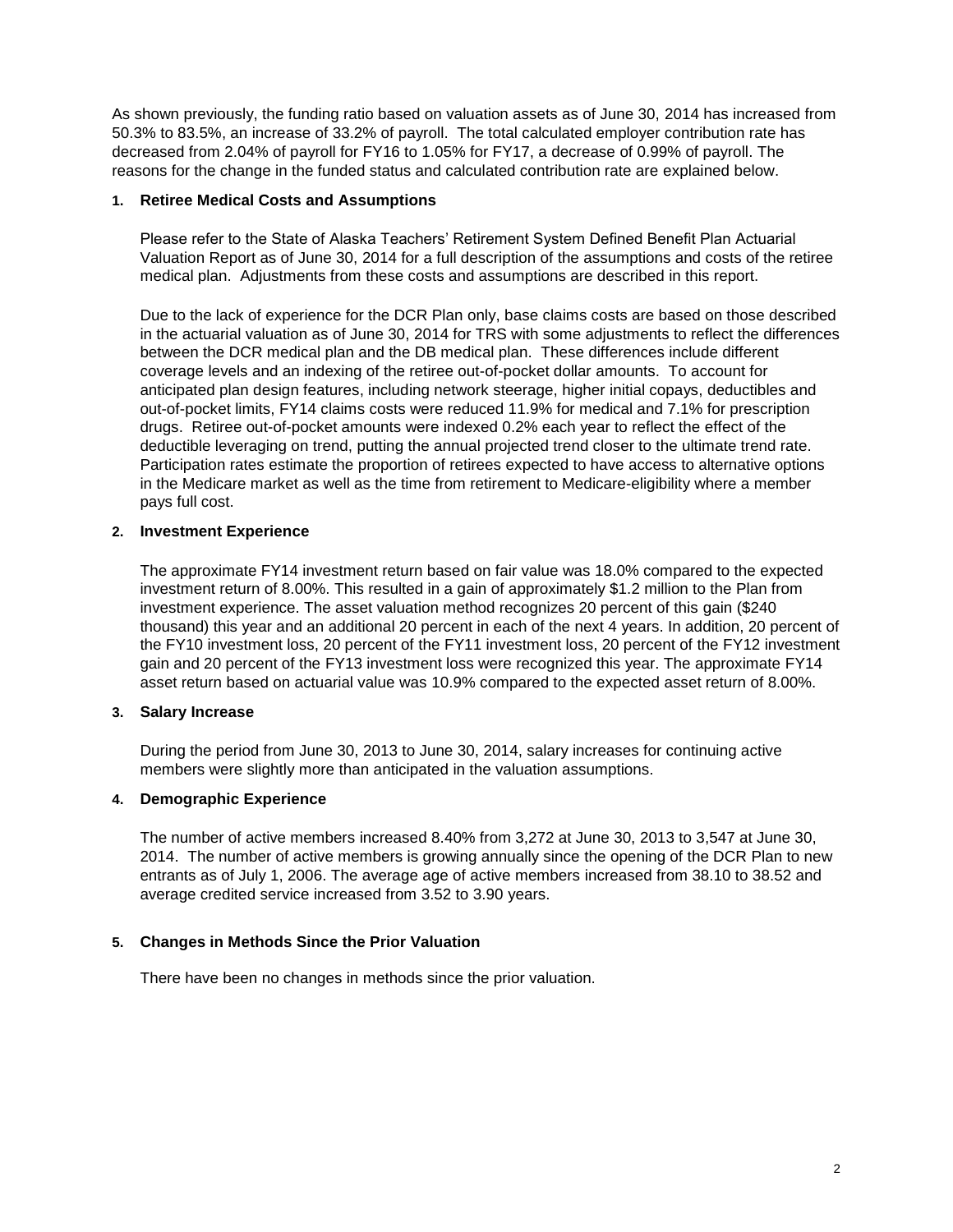#### **6. Changes in Assumptions Since the Prior Valuation**

Effective for the June 30, 2014 valuation, the board adopted the changes to the demographic and economic assumptions recommended by the actuary, based on the results of an experience analysis performed on the population experience from July 1, 2009 to June 30, 2013. The changes in assumptions were adopted by the Board during the December 2014 Board meeting. We also updated the Healthcare Cost Trend and Contribution Trend assumptions.

Due to plan clarification, the PRPA was added to the occupational death and disability benefits.

#### **7. Changes in Benefit Provisions Since the Prior Valuation**

There have been no changes in benefit provisions since the prior valuation.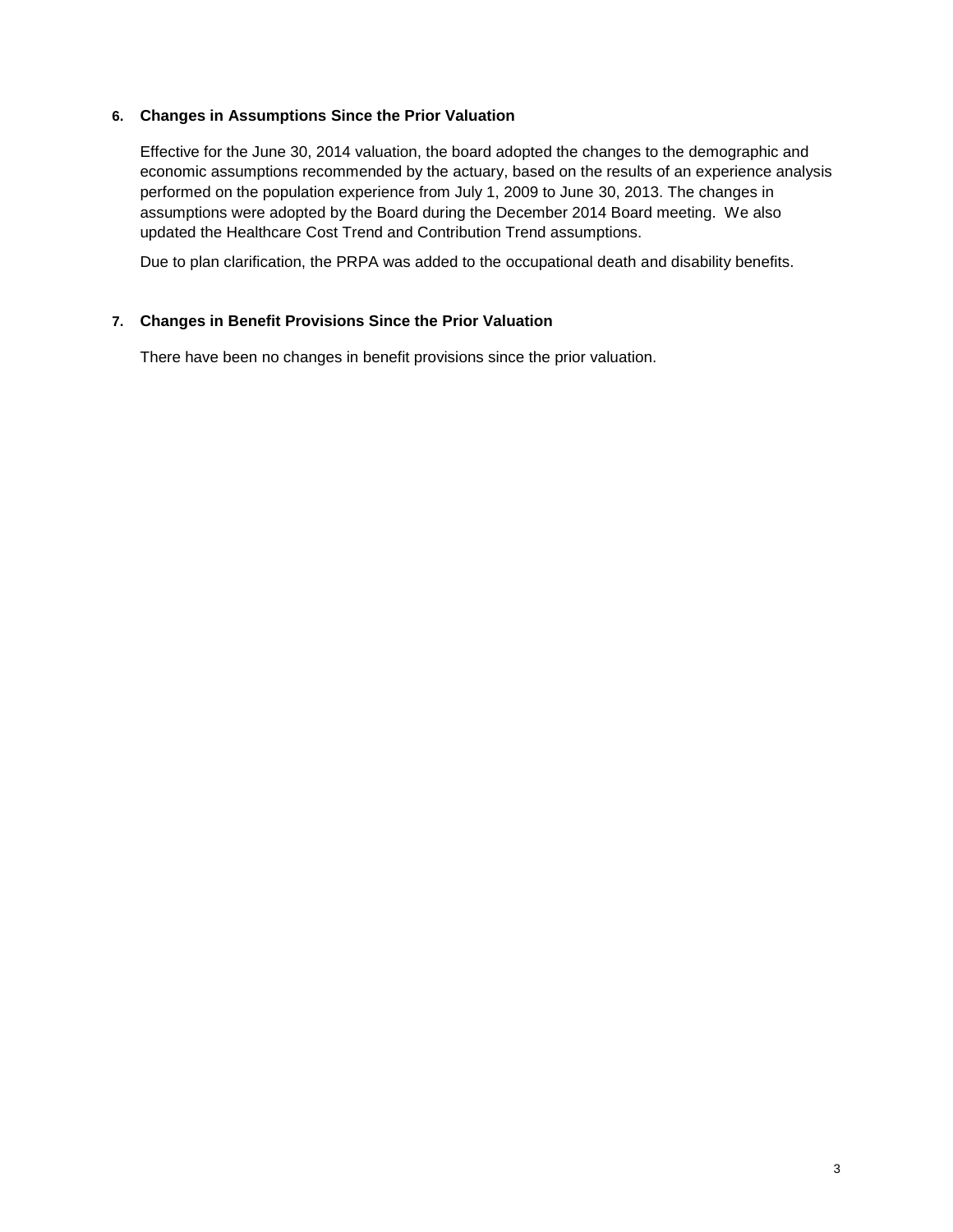| <b>Comparative Summary of Key Actuarial Valuation Results</b> |  |  |  |
|---------------------------------------------------------------|--|--|--|
|                                                               |  |  |  |

| Total Employer Contribution Rates for Occupational Death &<br><b>Disability for Fiscal Year Ending:</b> | 2016       | 2017       |
|---------------------------------------------------------------------------------------------------------|------------|------------|
| <b>Employer Normal Cost Rate</b><br>a.                                                                  | 0.05%      | 0.07%      |
| <b>Past Service Cost Rate</b><br>b.                                                                     | $(0.05)\%$ | $(0.07)\%$ |
| Total Employer Contribution Rate, $(a) + (b)$ , not less than 0%<br>C.                                  | $0.00\%$   | $0.00\%$   |
| <b>Total Employer Contribution Rates for Retiree Medical for Fiscal</b><br><b>Year Ending:</b>          | 2016       | 2017       |
| <b>Employer Normal Cost Rate</b><br>a.                                                                  | 1.63%      | 0.89%      |
| Past Service Cost Rate<br>b.                                                                            | 0.41%      | 0.16%      |
| Total Employer Contribution Rate, $(a) + (b)$ , not less than 0%<br>C.                                  | 2.04%      | 1.05%      |
| <b>Total Employer Contribution Rates for Fiscal Year Ending:</b>                                        | 2016       | 2017       |
| <b>Total Employer Contribution Rate</b><br>a.                                                           | 2.04%      | 1.05%      |
| Board Adopted Total Employer Contribution Rate<br>b.                                                    | 2.04%      | TBD        |

The exhibit below shows the historical Board adopted employer contribution rates for the DCR Plan.

|                       |                    | <b>Total Employer Contribution Rate</b>   |                        |              |  |  |
|-----------------------|--------------------|-------------------------------------------|------------------------|--------------|--|--|
| <b>Valuation Date</b> | <b>Fiscal Year</b> | <b>Occupational Death</b><br>& Disability | <b>Retiree Medical</b> | <b>Total</b> |  |  |
| N/A                   | FY07               | N/A                                       | 1.75%                  | 1.75%        |  |  |
| N/A                   | <b>FY08</b>        | 0.56%                                     | 0.99%                  | 1.55%        |  |  |
| N/A                   | <b>FY09</b>        | 0.62%                                     | 0.99%                  | 1.61%        |  |  |
| June 30, 2007         | <b>FY10</b>        | 0.32%                                     | 1.03%                  | 1.35%        |  |  |
| June 30, 2008         | <b>FY11</b>        | 0.28%                                     | 0.68%                  | 0.96%        |  |  |
| June 30, 2009         | <b>FY12</b>        | $0.00\%$                                  | 0.58%                  | 0.58%        |  |  |
| June 30, 2010         | <b>FY13</b>        | $0.00\%$                                  | 0.49%                  | 0.49%        |  |  |
| June 30, 2011         | <b>FY14</b>        | $0.00\%$                                  | 0.47%                  | 0.47%        |  |  |
| June 30, 2012         | <b>FY15</b>        | $0.00\%$                                  | 2.04%                  | 2.04%        |  |  |
| June 30, 2013         | <b>FY16</b>        | $0.00\%$                                  | 2.04%                  | 2.04%        |  |  |
| June 30, 2014         | <b>FY17</b>        | 0.00%                                     | 1.05%                  | 1.05%        |  |  |

Contribution rates are based on salary for DCR Plan members only.

The rates shown above are for funding purposes which differ from the Annual Required Contribution for GASB No. 43 reporting purposes. Under GASB No. 43, retiree medical liabilities are gross of the retiree drug subsidy and based on a discount rate in accordance with GASB parameters.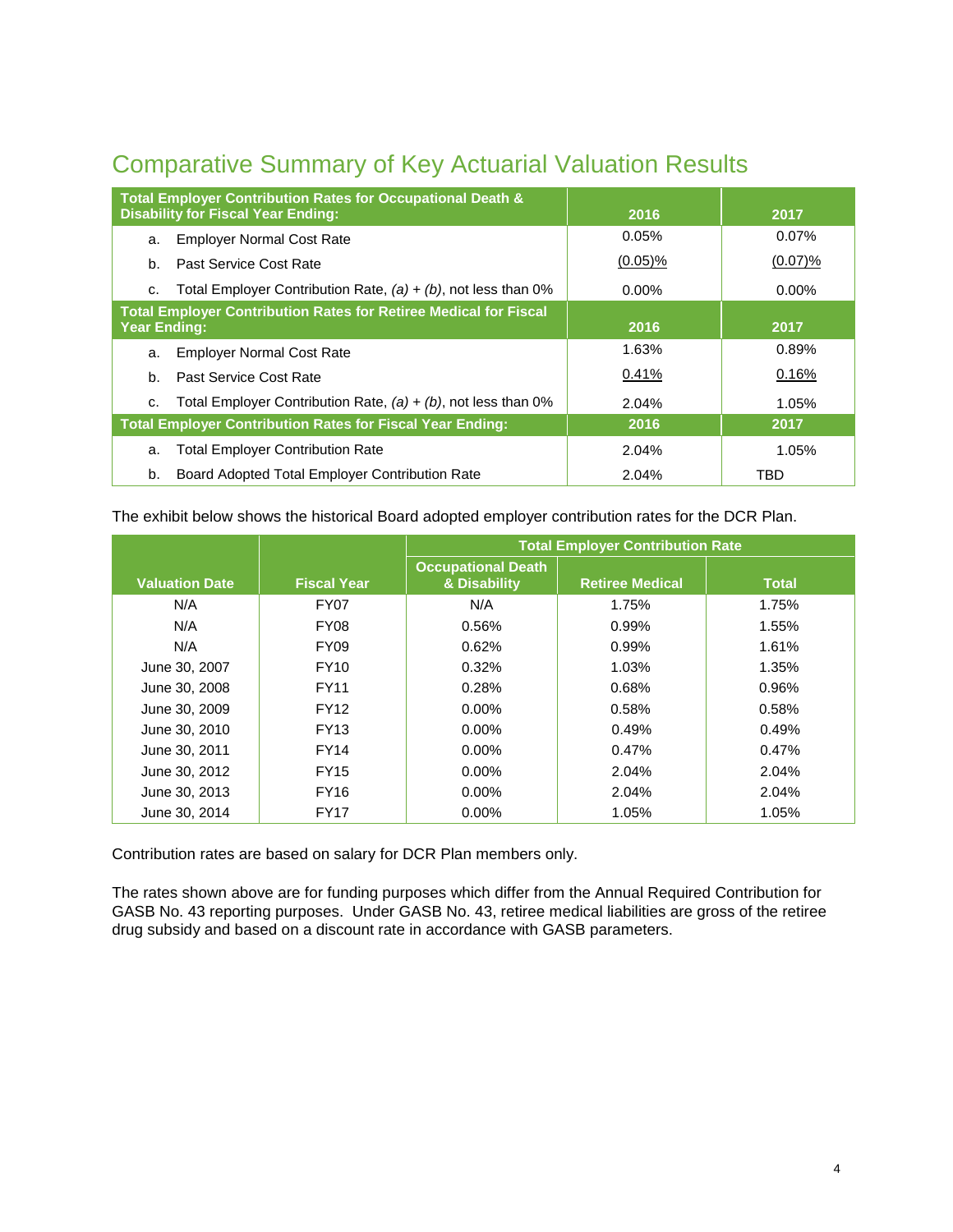### Summary of Actuarial Gain/(Loss)

The following table shows the gain/(loss) on total accrued liability (in thousands):

|                                    | <b>Occupational</b><br>Death &<br><b>Disability</b> | <b>Retiree</b><br><b>Medical</b> | <b>Total</b> | $\%$ of<br><b>Expected</b> |
|------------------------------------|-----------------------------------------------------|----------------------------------|--------------|----------------------------|
| <b>Retirement Experience</b>       | \$<br>0                                             | \$<br>$\Omega$                   | \$<br>0      | $0.00\%$                   |
| <b>Termination Experience</b>      |                                                     | 2,095                            | 2,096        | 7.56%                      |
| <b>Active Mortality Experience</b> | 49                                                  | (24)                             | 25           | $0.09\%$                   |
| Inactive Mortality Experience      | 0                                                   | 0                                | 0            | $0.00\%$                   |
| <b>Disability Experience</b>       | 57                                                  | (17)                             | 40           | 0.14%                      |
| <b>New Entrants</b>                | (4)                                                 | (1,099)                          | (1, 103)     | $(3.98)\%$                 |
| <b>Rehires</b>                     | (4)                                                 | (1,006)                          | (1,010)      | $(3.65)\%$                 |
| Other Demographic Experience       |                                                     | (63)                             | (62)         | $(0.22)\%$                 |
| Salary Increases                   | 1                                                   | N/A                              |              | $0.00\%$                   |
| <b>Medical Claims Costs</b>        | N/A                                                 | 1,624                            | 1,624        | 5.86%                      |
| Total                              | \$<br>101                                           | \$<br>1,510                      | \$<br>1,611  | 5.81%                      |

A gain on total accrued liability is favorable to the Plan. A loss is unfavorable.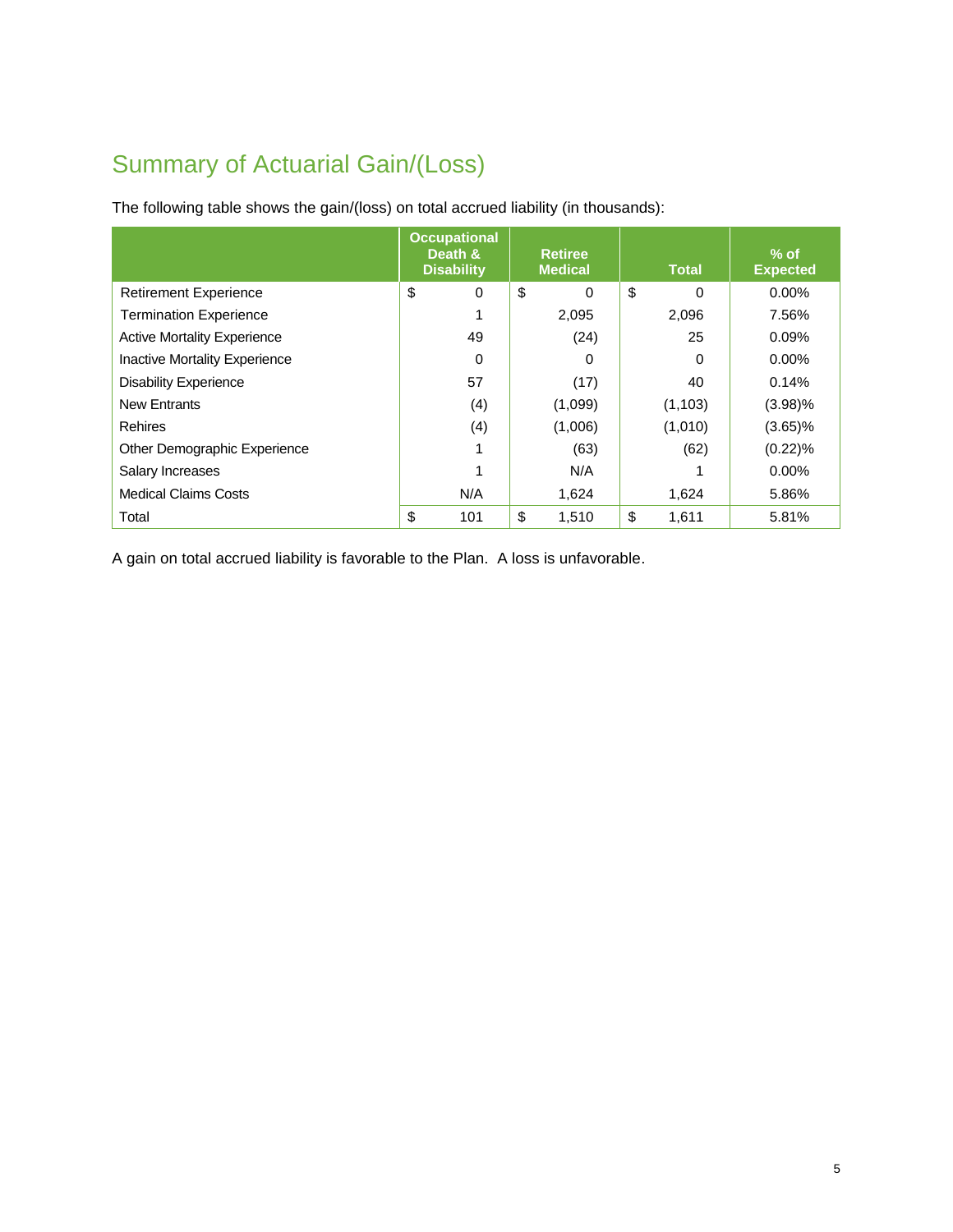## <span id="page-10-0"></span>Section 1 Actuarial Funding Results

### <span id="page-10-2"></span><span id="page-10-1"></span>Section 1.1 Actuarial Liabilities and Normal Cost (\$'s in 000's)

| As of June 30, 2014                                   |              | <b>Present Value</b><br>of Projected<br><b>Benefits</b> | <b>Accrued</b><br>(Past Service)<br><b>Liability</b> |
|-------------------------------------------------------|--------------|---------------------------------------------------------|------------------------------------------------------|
| <b>Active Members</b>                                 |              |                                                         |                                                      |
| Occupational Death Benefits                           | \$           | 426                                                     | \$<br>41                                             |
| Occupational Disability Benefits                      |              | 975                                                     | (18)                                                 |
| Medical and Prescription Drug Benefits                |              | 32,252                                                  | 18,290                                               |
| Medicare Part D Subsidy                               |              | (3,530)                                                 | (2,017)                                              |
| Subtotal                                              | \$<br>30,123 |                                                         | \$<br>16,296                                         |
| <b>Benefit Recipients</b>                             |              |                                                         |                                                      |
| <b>Survivor Benefits</b>                              | \$           | 0                                                       | \$<br>0                                              |
| <b>Disability Benefits</b>                            |              | 0                                                       | 0                                                    |
| Medical and Prescription Drug Benefits                |              | 0                                                       | 0                                                    |
| Medicare Part D Subsidy                               |              | 0                                                       | 0                                                    |
| Subtotal                                              | \$           | 0                                                       | \$<br>0                                              |
| <b>Total</b>                                          | \$           | 30,123                                                  | \$<br>16,296                                         |
| <b>Total Occupational Death &amp; Disability</b>      | \$           | 1,401                                                   | \$<br>23                                             |
| <b>Total Retiree Medical, Net of Part D Subsidy</b>   | \$           | 28,722                                                  | \$<br>16,273                                         |
| <b>Total Retiree Medical, Gross of Part D Subsidy</b> | \$           | 32,252                                                  | \$<br>18,290                                         |

| As of June 30, 2014                                                                                                                                                              |          | <b>Normal</b><br><b>Cost</b>         |
|----------------------------------------------------------------------------------------------------------------------------------------------------------------------------------|----------|--------------------------------------|
| <b>Active Members</b><br>Occupational Death Benefits<br><b>Occupational Disability Benefits</b><br>Medical and Prescription Drug Benefits<br>Medicare Part D Subsidy<br>Subtotal | \$<br>\$ | 49<br>120<br>2,333<br>(257)<br>2,245 |
| Total                                                                                                                                                                            |          | 2,245                                |
| <b>Total Occupational Death &amp; Disability</b><br><b>Total Retiree Medical, Net of Part D Subsidy</b>                                                                          |          | 169<br>2,076                         |
| <b>Total Retiree Medical, Gross of Part D Subsidy</b>                                                                                                                            |          | 2,333                                |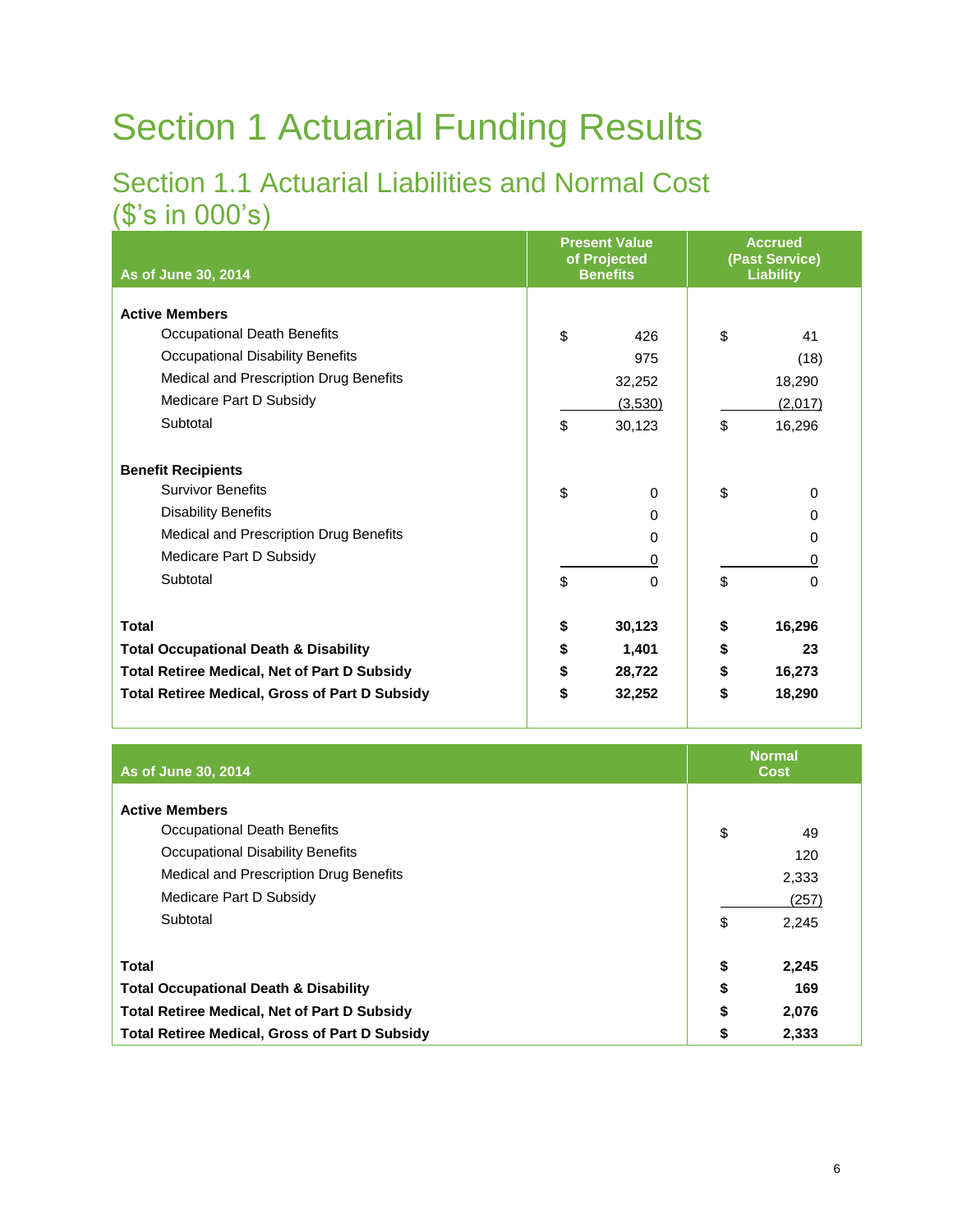### <span id="page-11-0"></span>Section 1.2 Actuarial Contributions FY17 (\$'s in 000's)

| <b>Normal Cost Rate</b>                             | <b>Occupational</b><br>Death &<br><b>Disability</b> | <b>Retiree Medical</b> | <b>Total</b> |
|-----------------------------------------------------|-----------------------------------------------------|------------------------|--------------|
| <b>Total Normal Cost</b><br>1.                      | \$<br>169                                           | \$<br>2,076            | \$<br>2,245  |
| 2.<br>DCR Plan Member Salaries Projected for FY15   | 232,051                                             | 232,051                | 232,051      |
| 3.<br>Employer Normal Cost Rate, (1) / (2)          | 0.07%                                               | 0.89%                  | 0.96%        |
| <b>Past Service Rate</b>                            |                                                     |                        |              |
| <b>Accrued Liability</b><br>1.                      | \$<br>23                                            | \$<br>16,273           | \$<br>16,296 |
| <b>Valuation Assets</b><br>2.                       | 2,820                                               | 10,791                 | 13,611       |
| Total Unfunded Liability, $(1) - (2)$<br>3.         | \$<br>(2,797)                                       | \$<br>5,482            | \$<br>2,685  |
| Funded Ratio based on Valuation Assets<br>4.        | 12,260.9%                                           | 66.3%                  | 83.5%        |
| 5.<br>Past Service Cost Amortization Payment        | $(169)^{*}$                                         | 372                    | 203          |
| 6.<br>DCR Plan Member Salaries Projected for FY15   | 232,051                                             | 232,051                | 232,051      |
| 7 <sub>1</sub><br>Past Service Cost Rate, (5) / (6) | (0.07)%                                             | 0.16%                  | 0.09%        |
| Total Employer Contribution Rate, not less than 0%  | $0.00\%$                                            | 1.05%                  | 1.05%        |

The table below shows the total employer contribution rate based on total DB and DCR Plan payroll for informational purposes.

| <b>Total Employer Contribution Rate as Percent of</b><br><b>Total Payroll</b> |                                                 | <b>Occupational</b><br>Death &<br><b>Disability</b> | <b>Retiree Medical</b> |         | <b>Total</b> |
|-------------------------------------------------------------------------------|-------------------------------------------------|-----------------------------------------------------|------------------------|---------|--------------|
| 1.                                                                            | <b>Total Normal Cost</b>                        | \$<br>169                                           | \$                     | 2,076   | \$<br>2,245  |
| 2.                                                                            | Total DB and DCR Plan Member Salaries Projected |                                                     |                        |         |              |
|                                                                               | for FY15                                        | 722.718                                             |                        | 722.718 | 722,718      |
| 3.                                                                            | Employer Normal Cost Rate, (1) / (2)            | 0.02%                                               |                        | 0.29%   | 0.31%        |
| 4.                                                                            | <b>Past Service Cost Amortization Payment</b>   | \$<br>$(169)^*$                                     | \$                     | 372     | \$<br>203    |
| 5.                                                                            | Past Service Cost Rate, (4) / (2)               | $(0.02)$ %                                          |                        | 0.05%   | 0.03%        |
| 6.                                                                            | Total Employer Contribution Rate, $(3) + (5)$   | $0.00\%$                                            |                        | 0.34%   | 0.34%        |

\*Adjusted to offset normal cost, so employer contribution is not less than \$0.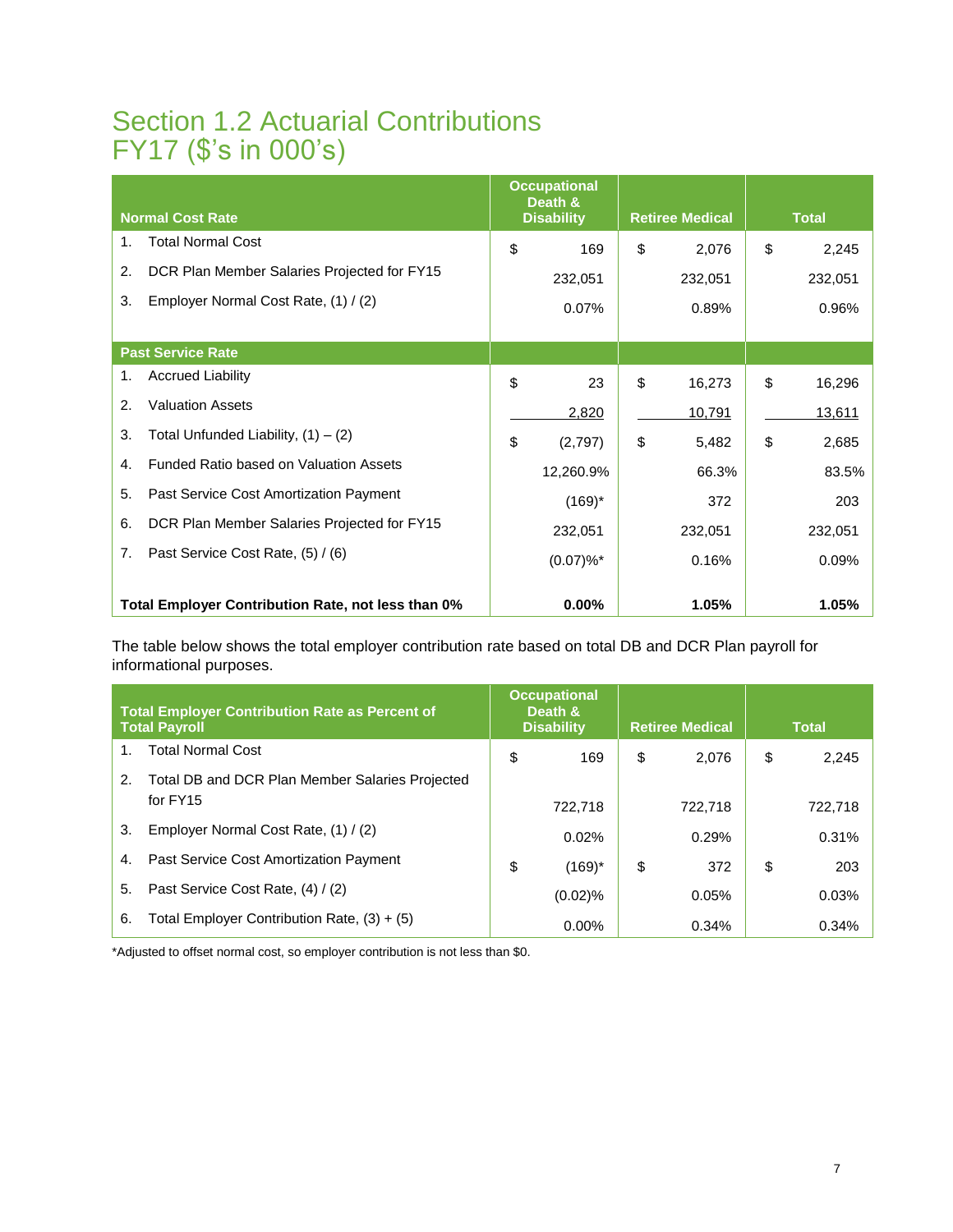| Schedule of Past Service Cost Amortizations - Occupational Death & Disability |  |
|-------------------------------------------------------------------------------|--|
|-------------------------------------------------------------------------------|--|

|                            | <b>Amortization Period</b> |                   | <b>Balances</b> |                |                    | <b>Beginning-of-</b> |       |
|----------------------------|----------------------------|-------------------|-----------------|----------------|--------------------|----------------------|-------|
| <b>Charge</b>              | <b>Date Created</b>        | <b>Years Left</b> |                 | <b>Initial</b> | <b>Outstanding</b> | <b>Year Payment</b>  |       |
| Initial Unfunded Liability | 06/30/2007                 | 18                | \$              | 16             | \$<br>16           | \$                   |       |
| FY08 Gain                  | 06/30/2008                 | 19                |                 | (392)          | (410)              |                      | (31)  |
| Change in Assumptions      | 06/30/2009                 | 20                |                 | (82)           | (84)               |                      | (6)   |
| FY09 Gain                  | 06/30/2009                 | 20                |                 | (594)          | (622)              |                      | (45)  |
| Change in Assumptions      | 06/30/2010                 | 21                |                 | (7)            | (8)                |                      | (1)   |
| FY10 Gain                  | 06/30/2010                 | 21                |                 | (479)          | (498)              |                      | (35)  |
| FY11 Gain                  | 06/30/2011                 | 22                |                 | (560)          | (577)              |                      | (39)  |
| FY12 Gain                  | 06/30/2012                 | 23                |                 | (129)          | (133)              |                      | (9)   |
| FY13 Gain                  | 06/30/2013                 | 24                |                 | (149)          | (151)              |                      | (10)  |
| Change in Assumptions      | 06/30/2014                 | 25                |                 | (50)           | (50)               |                      | (3)   |
| <b>PRPA Modification</b>   | 06/30/2014                 | 25                |                 | (25)           | (25)               |                      | (2)   |
| FY14 Gain                  | 06/30/2014                 | 25                |                 | (255)          | (255)              |                      | (16)  |
|                            |                            |                   |                 |                |                    |                      |       |
| Total                      |                            |                   |                 |                | \$<br>(2,797)      | \$                   | (196) |

### **Schedule of Past Service Cost Amortizations – Retiree Medical**

|                                    | <b>Amortization Period</b> |                   |                | <b>Balances</b>    | <b>Beginning-of-</b> |
|------------------------------------|----------------------------|-------------------|----------------|--------------------|----------------------|
| <b>Charge</b>                      | <b>Date Created</b>        | <b>Years Left</b> | <b>Initial</b> | <b>Outstanding</b> | <b>Year Payment</b>  |
| Initial Unfunded Liability         | 06/30/2007                 | 18                | \$<br>(239)    | \$<br>(252)        | \$<br>(19)           |
| Change in Assumptions              | 06/30/2008                 | 19                | 84             | 91                 |                      |
| FY08 Gain                          | 06/30/2008                 | 19                | (393)          | (410)              | (31)                 |
| Change in Assumptions              | 06/30/2009                 | 20                | (69)           | (70)               | (5)                  |
| FY09 Gain                          | 06/30/2009                 | 20                | (281)          | (295)              | (21)                 |
| Change in Assumptions <sup>1</sup> | 06/30/2010                 | 21                | 0              | 0                  | 0                    |
| FY10 Gain                          | 06/30/2010                 | 21                | (545)          | (566)              | (40)                 |
| FY11 Gain                          | 06/30/2011                 | 22                | (94)           | (97)               | (7)                  |
| Change in Assumptions              | 06/30/2012                 | 23                | 11,518         | 11,780             | 778                  |
| FY12 Gain                          | 06/30/2012                 | 23                | (60)           | (60)               | (4)                  |
| FY13 Loss                          | 06/30/2013                 | 24                | 3,439          | 3,481              | 224                  |
| Change in Assumptions              | 06/30/2014                 | 25                | (9,736)        | (9,736)            | (612)                |
| FY14 Loss                          | 06/30/2014                 | 25                | 1,616          | 1,616              | 102                  |
|                                    |                            |                   |                |                    |                      |
| Total                              |                            |                   |                | 5,482<br>\$        | 372<br>S             |

<sup>1&</sup>lt;br>The net effect of changing assumptions is less than \$1,000. The demographic assumption changes decreased liability by \$133 thousand and the economic assumption changes increased the liability by \$133 thousand. Therefore, the net effect of all assumption changes is \$0 for amortization purposes.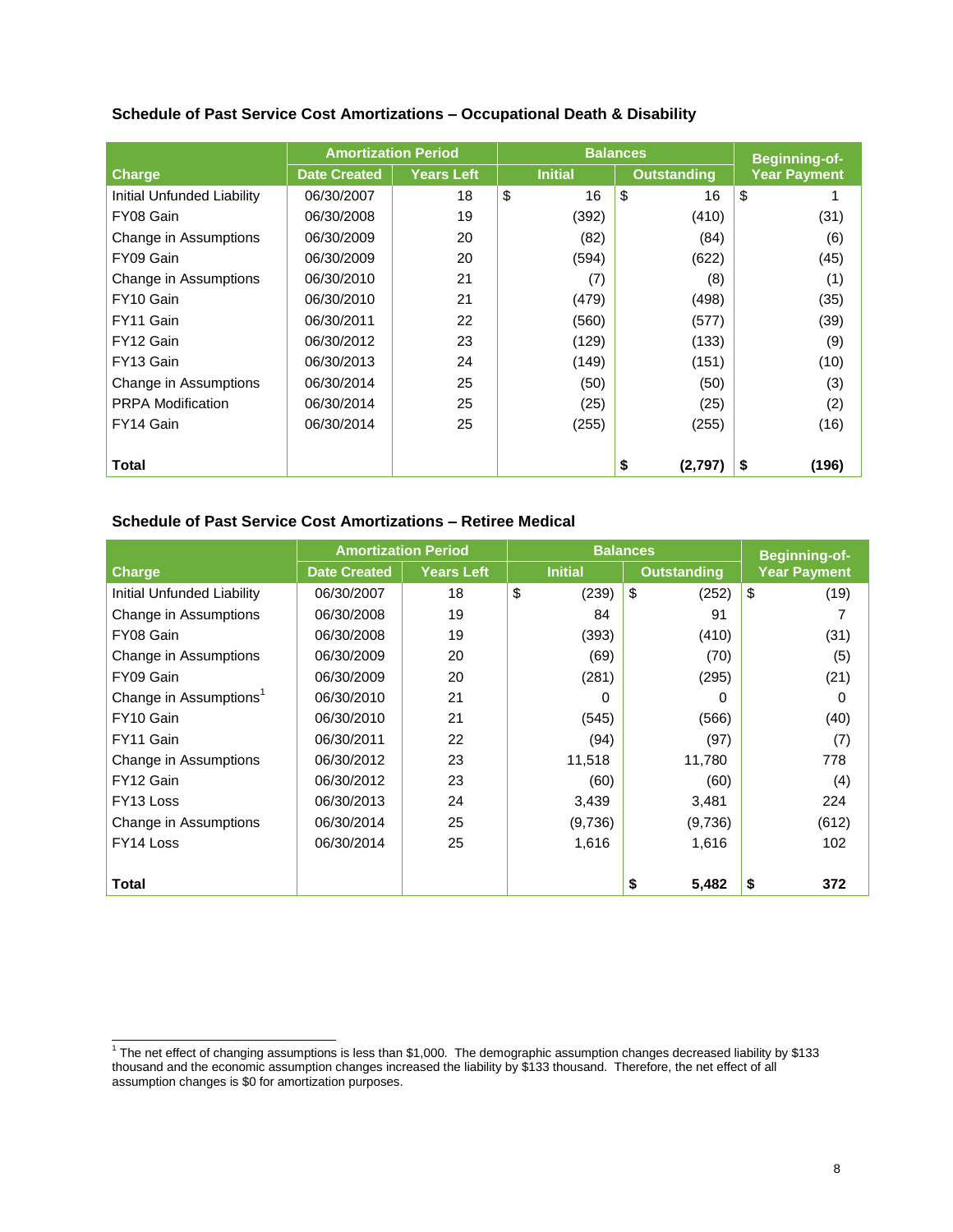|  |  | <b>Schedule of Past Service Cost Amortizations - Total</b> |  |
|--|--|------------------------------------------------------------|--|
|--|--|------------------------------------------------------------|--|

|                            | <b>Amortization Period</b> |                   |                | <b>Balances</b>    | <b>Beginning-of-</b> |
|----------------------------|----------------------------|-------------------|----------------|--------------------|----------------------|
| <b>Charge</b>              | <b>Date Created</b>        | <b>Years Left</b> | <b>Initial</b> | <b>Outstanding</b> | <b>Year Payment</b>  |
| Initial Unfunded Liability | 06/30/2007                 | 18                | \$<br>(223)    | \$<br>(236)        | \$<br>(18)           |
| Change in Assumptions      | 06/30/2008                 | 19                | 84             | 91                 |                      |
| FY08 Gain                  | 06/30/2008                 | 19                | (785)          | (820)              | (62)                 |
| Change in Assumptions      | 06/30/2009                 | 20                | (151)          | (154)              | (11)                 |
| FY09 Gain                  | 06/30/2009                 | 20                | (875)          | (917)              | (66)                 |
| Change in Assumptions      | 06/30/2010                 | 21                | (7)            | (8)                | (1)                  |
| FY10 Gain                  | 06/30/2010                 | 21                | (1,024)        | (1,064)            | (75)                 |
| FY11 Gain                  | 06/30/2011                 | 22                | (654)          | (674)              | (46)                 |
| Change in Assumptions      | 06/30/2012                 | 23                | 11,518         | 11,780             | 778                  |
| FY12 Gain                  | 06/30/2012                 | 23                | (189)          | (193)              | (13)                 |
| FY13 Loss                  | 06/30/2013                 | 24                | 3,290          | 3,330              | 214                  |
| Change in Assumptions      | 06/30/2014                 | 25                | (9,786)        | (9,786)            | (615)                |
| <b>PRPA Modification</b>   | 06/30/2014                 | 25                | (25)           | (25)               | (2)                  |
| FY14 Loss                  | 06/30/2014                 | 25                | 1,361          | 1,361              | 86                   |
|                            |                            |                   |                |                    |                      |
| <b>Total</b>               |                            |                   |                | 2,685<br>\$        | \$<br>176            |

The amortization factor for 25 years is 15.898717. The weighted average amortization factor is 15.255682. The amortization method is level percentage of pay.

The equivalent single amortization period is 23.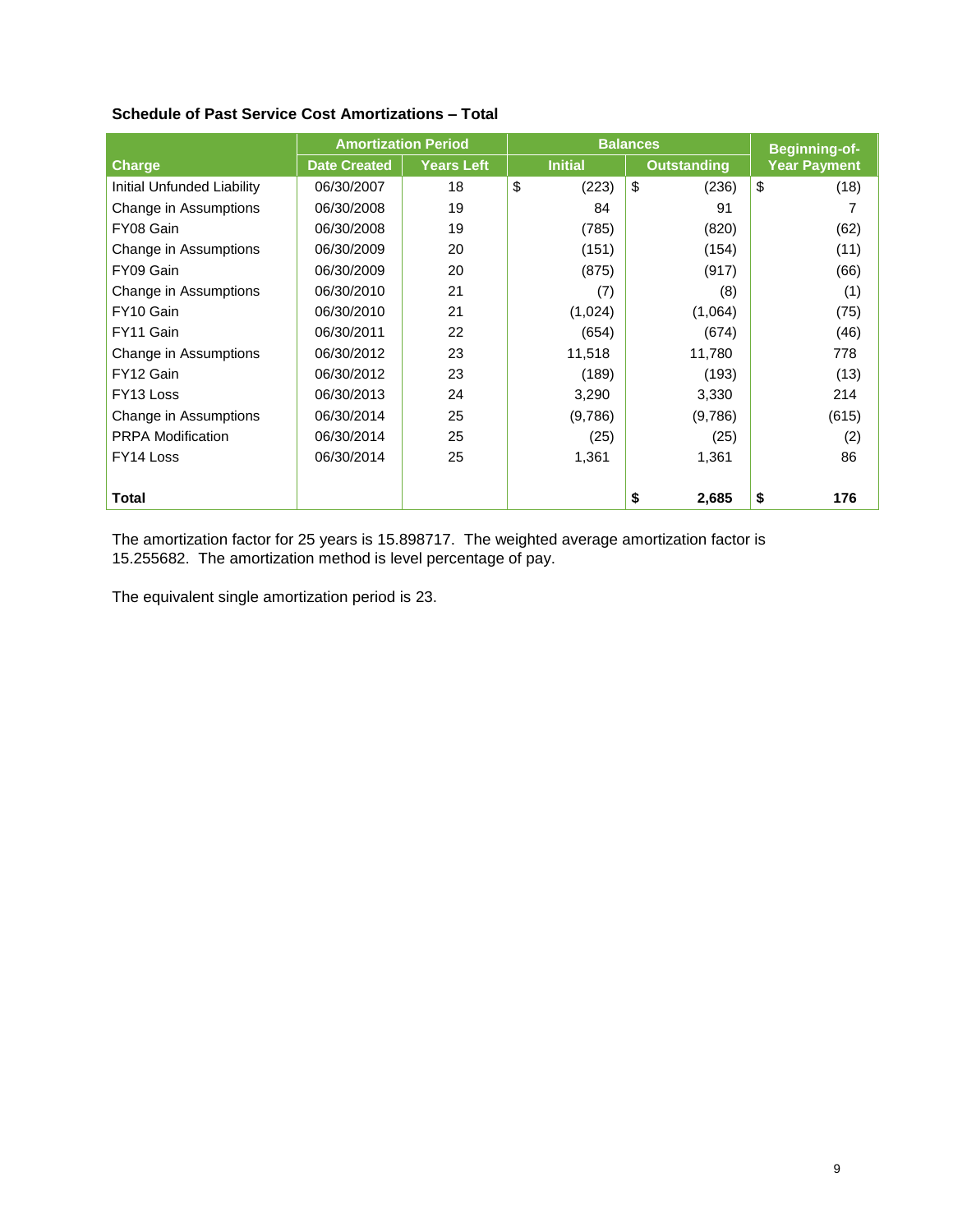## <span id="page-14-0"></span>Section 1.3 Actuarial Gain/(Loss) for FY14 (\$'s in 000's)

|    |                                                                                                   |                                                                                      | <b>Occupational</b><br>Death &<br><b>Disability</b> | <b>Retiree Medical</b> | <b>Total</b>   |
|----|---------------------------------------------------------------------------------------------------|--------------------------------------------------------------------------------------|-----------------------------------------------------|------------------------|----------------|
| 1. |                                                                                                   | <b>Expected Actuarial Accrued Liability</b>                                          |                                                     |                        |                |
|    | a.                                                                                                | Accrued Liability, June 30, 2013                                                     | \$ 80                                               | \$22,058               | \$22,138       |
|    | b.                                                                                                | Normal Cost for FY14                                                                 | 104                                                 | 3,423                  | 3,527          |
|    | c.                                                                                                | Interest on $(a)$ and $(b)$ at 8.00%                                                 | 15                                                  | 2,038                  | 2,053          |
|    | d.                                                                                                | Benefit Payments for FY14                                                            | 0                                                   | 0                      | 0              |
|    | е.                                                                                                | Interest on (d) at 8.00% for one-half year                                           | 0                                                   | 0                      | 0              |
|    | f.                                                                                                | Change in Assumptions                                                                | (50)                                                | (9,736)                | (9,786)        |
|    | g.                                                                                                | <b>PRPA Modification</b>                                                             | (25)                                                | $\overline{0}$         | (25)           |
|    | Expected Accrued Liability as of June 30, 2014<br>h.<br>$(a) + (b) + (c) - (d) - (e) + (f) + (g)$ |                                                                                      | \$<br>124                                           | \$17,783               | \$17,907       |
| 2. |                                                                                                   | Actual Accrued Liability, June 30, 2014                                              | 23                                                  | 16,273                 | 16,296         |
| 3. | Liability Gain/(Loss), $(1)(h) - (2)$                                                             |                                                                                      | 101<br>\$                                           | \$1,510                | \$1,611        |
| 4. |                                                                                                   | <b>Expected Actuarial Asset Value</b>                                                |                                                     |                        |                |
|    | a.                                                                                                | Actuarial Asset Value, June 30, 2013                                                 | \$2,532                                             | \$8,614                | \$11,146       |
|    | b.                                                                                                | Interest on (a) at 8.00%                                                             | 203                                                 | 689                    | 892            |
|    | c.                                                                                                | <b>Employer Contributions for FY14</b>                                               | 0                                                   | 1,181                  | 1,181          |
|    | d.                                                                                                | Interest on (c) at 8.00% for one-half year                                           | 0                                                   | 46                     | 46             |
|    | е.                                                                                                | Benefit Payments for FY14                                                            | 0                                                   | 0                      | 0              |
|    | f.                                                                                                | Interest on (e) at 8.00% for one-half year                                           | <u>0</u>                                            | 0                      | $\overline{0}$ |
|    | g.                                                                                                | Expected Actuarial Asset Value, June 30, 2014<br>$(a) + (b) + (c) + (d) - (e) - (f)$ | \$2,735                                             | \$10,530               | \$13,265       |
| 5. |                                                                                                   | Actuarial Asset Value, June 30, 2014                                                 | 2,820                                               | 10,791                 | <u>13,611</u>  |
| 6. |                                                                                                   | Actuarial Asset Gain/(Loss), (5) - (4)(g)                                            | \$85                                                | \$261                  | \$ 346         |
| 7. |                                                                                                   | Actuarial Gain/(Loss), (3) + (6)                                                     | \$186                                               | \$1,771                | \$1,957        |
| 8. |                                                                                                   | <b>Effect of the 2-Year Delay on Contributions</b>                                   | \$ 69                                               | \$ (3,387)             | \$ (3,318)     |
| 9. |                                                                                                   | FY14 Gain/(Loss) to be Amortized, (7) + (8)                                          | \$255                                               | \$(1,616)              | \$(1,361)      |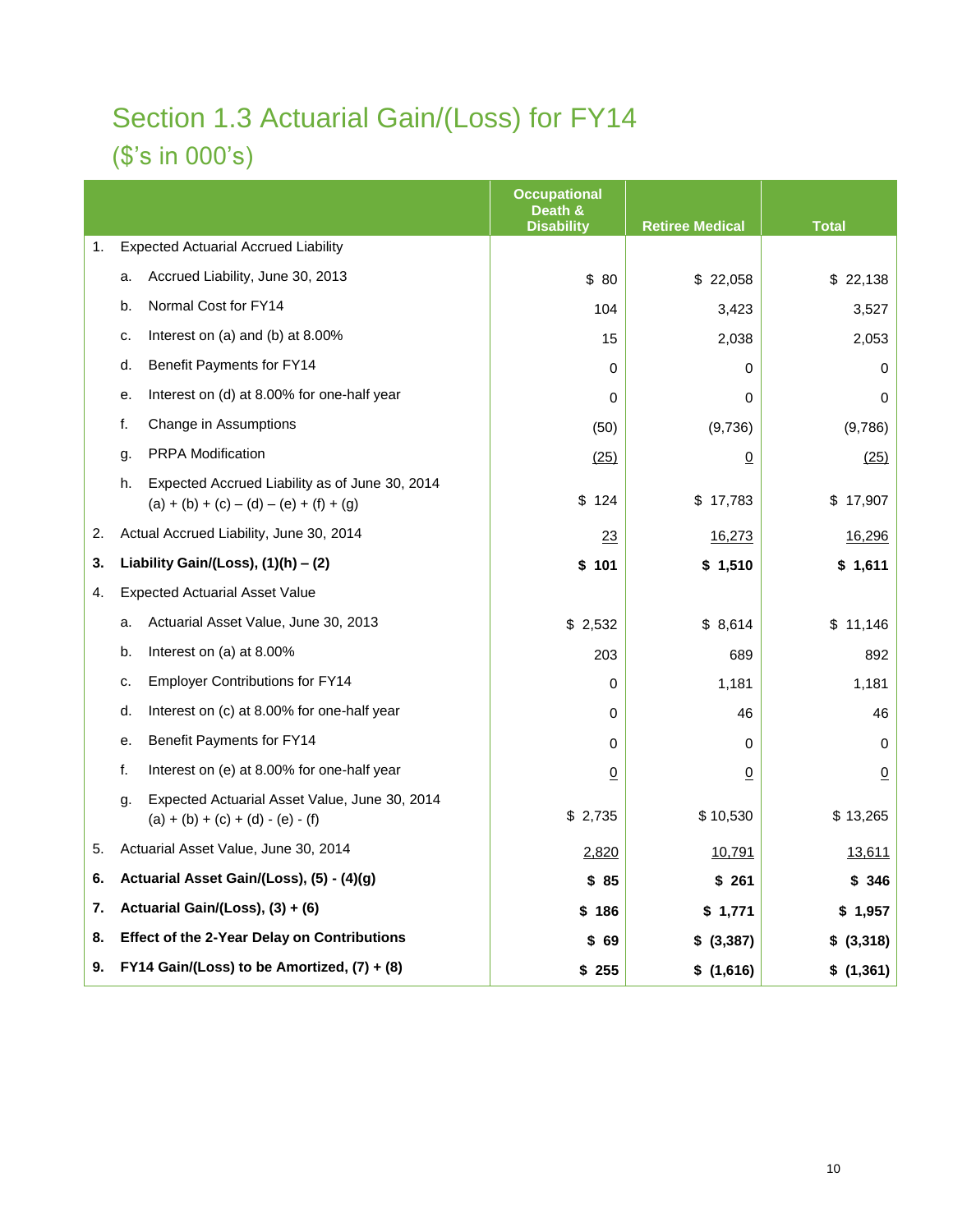### <span id="page-15-0"></span>Section 1.4 History of UAAL and Funded Ratio (\$'s in 000's)

| <b>Valuation</b><br><b>Date</b> | <b>Aggregate</b><br><b>Accrued</b><br>Liability | <b>Valuation</b><br><b>Assets</b> | Assets as a<br><b>Percent of</b><br><b>Accrued</b><br>Liability | <b>Unfunded</b><br><b>Accrued</b><br><b>Liabilities</b><br>(UAL) |         |
|---------------------------------|-------------------------------------------------|-----------------------------------|-----------------------------------------------------------------|------------------------------------------------------------------|---------|
| June 30, 2007                   | \$<br>374                                       | \$<br>597                         | 159.7%                                                          | \$                                                               | (223)   |
| June 30, 2008                   | \$<br>801                                       | \$<br>1,728                       | 215.7%                                                          | \$                                                               | (927)   |
| June 30, 2009                   | \$<br>1.460                                     | \$<br>3,424                       | 234.5%                                                          | \$                                                               | (1,964) |
| June 30, 2010                   | \$<br>2,448                                     | \$<br>5,472                       | 223.5%                                                          | \$                                                               | (3,024) |
| June 30, 2011                   | \$<br>3,858                                     | \$<br>7,566                       | 196.1%                                                          | \$                                                               | (3,708) |
| June 30, 2012                   | \$<br>16.874                                    | \$<br>9,285                       | 55.0%                                                           | \$                                                               | 7,589   |
| June 30, 2013                   | \$<br>22,138                                    | \$<br>11,146                      | 50.3%                                                           | \$                                                               | 10,992  |
| June 30, 2014                   | \$<br>16.296                                    | \$<br>13,611                      | 83.5%                                                           | \$                                                               | 2,685   |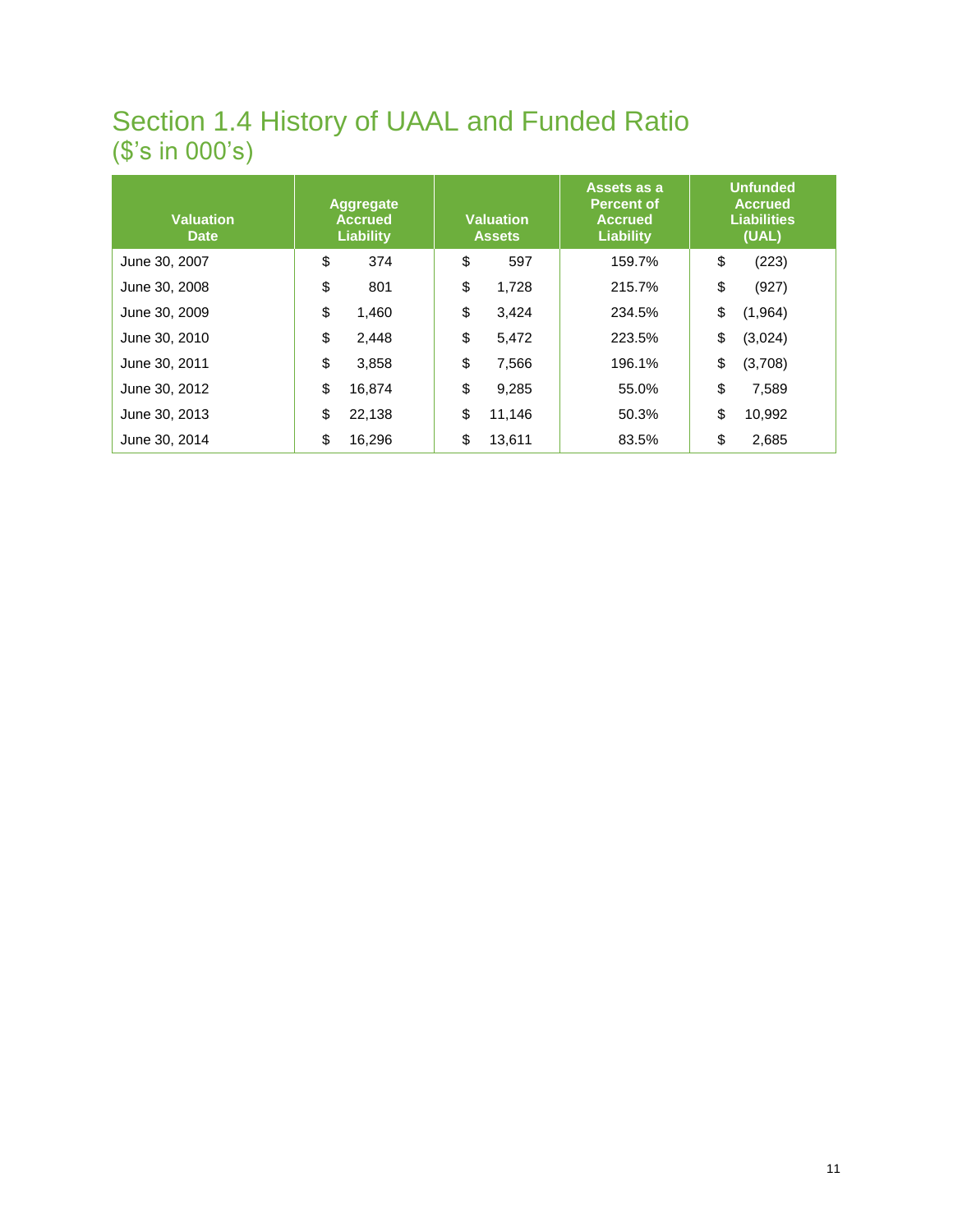## <span id="page-16-0"></span>Section 2 Plan Assets

### <span id="page-16-1"></span>Section 2.1 Summary of Fair Value of Assets (\$'s in 000's)

| As of June 30, 2014                  |               | <b>Occupational</b><br>Death & |               |                        |               | <b>Total</b><br><b>Fair Value</b> | <b>Allocation</b><br><b>Percent</b> |
|--------------------------------------|---------------|--------------------------------|---------------|------------------------|---------------|-----------------------------------|-------------------------------------|
|                                      |               | <b>Disability</b>              |               | <b>Retiree Medical</b> |               |                                   |                                     |
| Cash and Short-Term Investments      |               |                                |               |                        |               | 480                               | 3.3%                                |
| - Cash and Cash Equivalents          | $\frac{2}{3}$ | 101                            | $\frac{3}{2}$ | 379                    | $\frac{2}{3}$ |                                   |                                     |
| - Subtotal                           | \$            | 101                            | \$            | 379                    | \$            | 480                               | 3.3%                                |
| <b>Fixed Income Investments</b>      |               |                                |               |                        |               |                                   |                                     |
| - Domestic Fixed Income Pool         | \$            | 211                            | \$            | 794                    | \$            | 1,005                             | 6.9%                                |
| - International Fixed Income Pool    |               | 55                             |               | 207                    |               | 262                               | 1.8%                                |
| <b>Frontier Market Pool</b>          |               | 15                             |               | 54                     |               | 69                                | 0.5%                                |
| - High Yield Pool                    |               | 82                             |               | 308                    |               | 390                               | 2.7%                                |
| - Treasury Inflation Protection Pool |               | 5                              |               | 19                     |               | 24                                | 0.2%                                |
| - Emerging Debt Pool                 |               | 22                             |               | 84                     |               | 106                               | 0.7%                                |
| - Subtotal                           | \$            | 390                            | \$            | 1,466                  | \$            | 1,856                             | 12.7%                               |
| <b>Equity Investments</b>            |               |                                |               |                        |               |                                   |                                     |
| - Domestic Equity Pool               | \$            | 965                            | \$            | 3,630                  | \$            | 4,595                             | 31.4%                               |
| - International Equity Pool          |               | 646                            |               | 2,430                  |               | 3,076                             | 21.0%                               |
| - Private Equity Pool                |               | 251                            |               | 945                    |               | 1,196                             | 8.2%                                |
| - Emerging Markets Equity Pool       |               | 90                             |               | 339                    |               | 429                               | 2.9%                                |
| - Subtotal                           | \$            | 1,952                          | \$            | 7,344                  | \$            | 9,296                             | 63.5%                               |
| Other Investments                    |               |                                |               |                        |               |                                   |                                     |
| - Real Estate Pool                   | \$            | 246                            | \$            | 927                    | \$            | 1,173                             | $8.0\%$                             |
| - Other Investments Pool             |               | 267                            |               | 1,000                  |               | 1,267                             | 8.7%                                |
| - Absolute Return Pool               |               | 119                            |               | 449                    |               | 568                               | 3.9%                                |
| <b>Other Assets</b>                  |               | 0                              |               | 0                      |               | 0                                 | 0.0%                                |
| - Subtotal                           | \$            | 632                            | $\frac{1}{2}$ | 2,376                  | \$            | 3,008                             | 20.6%                               |
| <b>Total Cash and Investments</b>    | \$            | 3,075                          | \$            | 11,565                 | \$            | 14,640                            | 100.0%                              |
| <b>Net Accrued Receivables</b>       |               | 0                              |               | 72                     |               | 72                                |                                     |
| <b>Net Assets</b>                    | \$            | 3,075                          | \$            | 11,637                 | \$            | 14,712                            |                                     |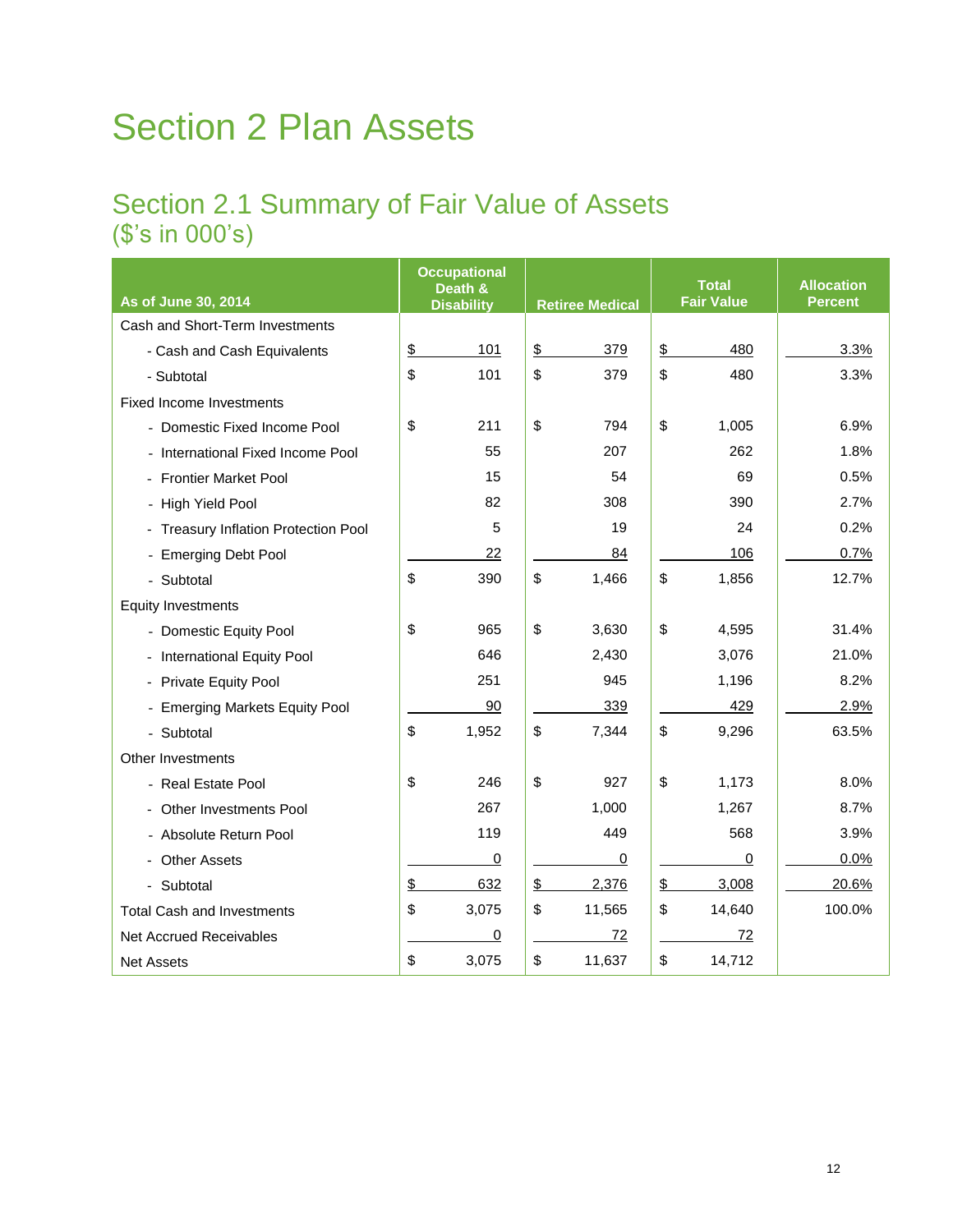### <span id="page-17-0"></span>Section 2.2 Changes in Fair Value of Assets (\$'s in 000's)

|    | Fiscal Year 2014 (in thousands) |                                                                                  | <b>Occupational Death</b><br>& Disability | <b>Retiree Medical</b> | <b>Total</b><br><b>Fair Value</b> |             |
|----|---------------------------------|----------------------------------------------------------------------------------|-------------------------------------------|------------------------|-----------------------------------|-------------|
| 1. |                                 | Net Assets, June 30, 2013 (fair value)                                           | \$<br>2,595                               | \$<br>8,779            | \$                                | 11,374      |
| 2. |                                 | Additions:                                                                       |                                           |                        |                                   |             |
|    | a.                              | <b>Member Contributions</b>                                                      | \$<br>$\Omega$                            | \$<br>0                | \$                                | 0           |
|    | b.                              | <b>Employer Contributions</b>                                                    | 0                                         | 1,181                  |                                   | 1,181       |
|    | c.                              | Interest and Dividend Income                                                     | 52                                        | 182                    |                                   | 234         |
|    | d.                              | Net Appreciation (Depreciation) in Fair                                          |                                           |                        |                                   |             |
|    |                                 | Value of Investments                                                             | 428                                       | 1,498                  |                                   | 1,926       |
|    | е.                              | Other                                                                            | 0                                         | 0                      |                                   | 0           |
|    | f.                              | <b>Total Additions</b>                                                           | \$<br>480                                 | \$<br>2,861            | \$                                | 3,341       |
| 3. |                                 | Deductions:                                                                      |                                           |                        |                                   |             |
|    | a.                              | <b>Medical Benefits</b>                                                          | \$<br>$\mathbf 0$                         | \$<br>0                | \$                                | $\mathbf 0$ |
|    | b.                              | Death & Disability Benefits                                                      | 0                                         | 0                      |                                   | 0           |
|    | c.                              | <b>Investment Expenses</b>                                                       | 0                                         | 0                      |                                   | 0           |
|    | d.                              | <b>Administrative Expenses</b>                                                   | 0                                         | $\overline{3}$         |                                   | 3           |
|    | e.                              | <b>Total Deductions</b>                                                          | \$<br>$\mathbf 0$                         | \$<br>3                | \$                                | 3           |
| 4. |                                 | Net Assets, June 30, 2014 (fair value)                                           | \$<br>3,075                               | \$<br>11,637           | \$                                | 14,712      |
|    |                                 | Approximate Fair Value Investment Return Rate<br>During FY14 Net of All Expenses | 18.5%                                     | 17.8%                  |                                   | 18.0%       |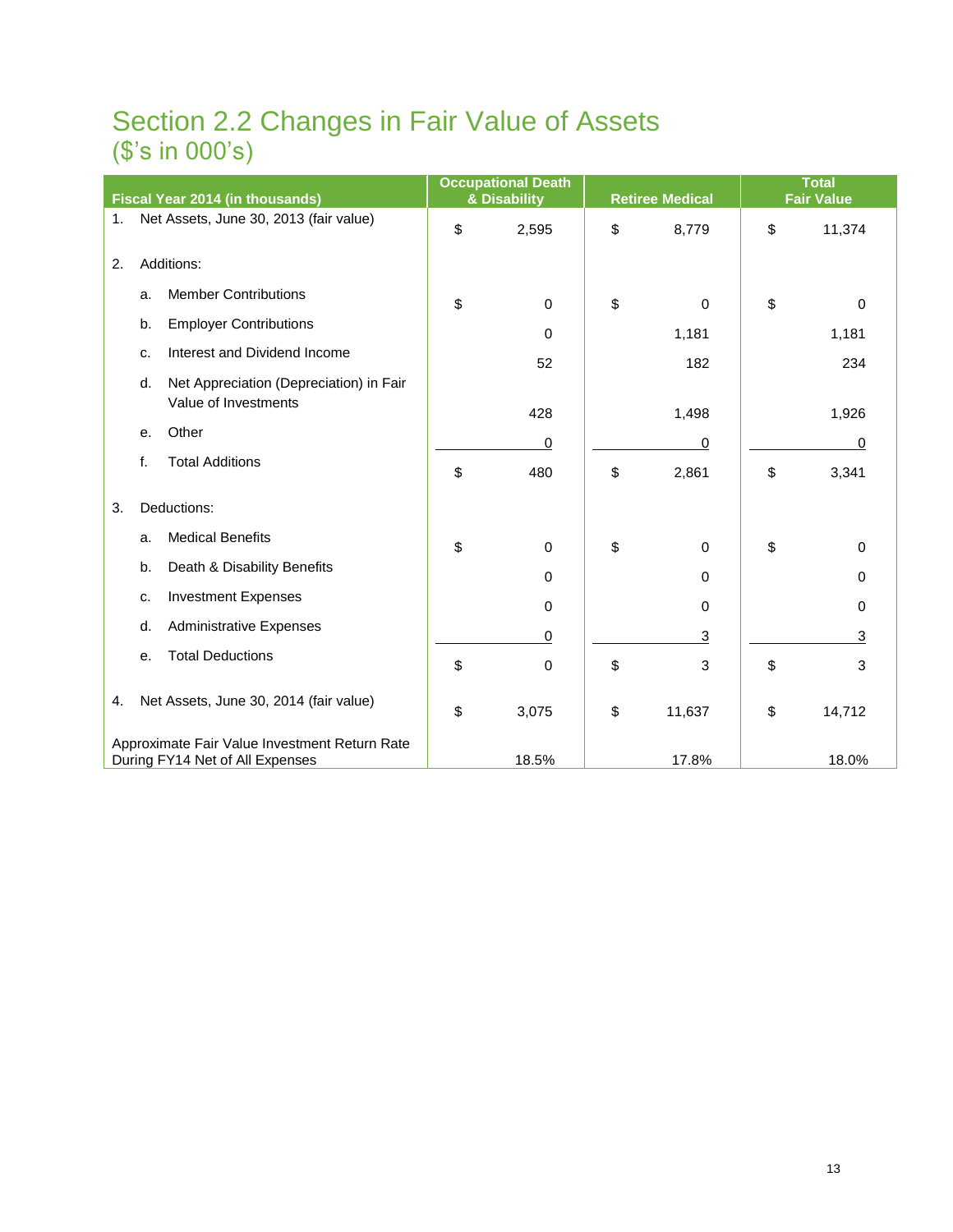### <span id="page-18-0"></span>Section 2.3 Actuarial Value of Assets (\$'s in 000's)

The actuarial value of assets and the fair value were \$0 at June 30, 2006. Future investment gains and losses are recognized 20% per year over 5 years. In no event may valuation assets be less than 80% or more than 120% of fair value as of the current valuation date.

| <b>In Thousands</b> |                                                                                       | <b>Occupational</b><br>Death &<br><b>Disability</b> |       | <b>Retiree Medical</b> |        | <b>Total</b> |        |
|---------------------|---------------------------------------------------------------------------------------|-----------------------------------------------------|-------|------------------------|--------|--------------|--------|
|                     | 1. Deferral of Investment Return/(Loss) for FY14                                      |                                                     |       |                        |        |              |        |
| a.                  | Fair Value, June 30, 2013                                                             | \$                                                  | 2,595 | \$                     | 8,779  | \$           | 11,374 |
| b.                  | Contributions for FY14                                                                |                                                     | 0     |                        | 1,181  |              | 1,181  |
| c.                  | Benefit Payments for FY14                                                             |                                                     | 0     |                        | 0      |              | 0      |
| d.                  | Actual Investment Return (net of expenses)                                            |                                                     | 480   |                        | 1,677  |              | 2,157  |
| е.                  | Expected Return Rate (net of expenses)                                                |                                                     | 8.00% |                        | 8.00%  |              | 8.00%  |
| f.                  | <b>Expected Return</b>                                                                |                                                     | 208   |                        | 749    |              | 957    |
| g.                  | Investment Gain/(Loss) for the Year $(d. - f.)$                                       |                                                     | 272   |                        | 928    |              | 1,200  |
| h.                  | Deferred Investment Return/(Loss)                                                     |                                                     | 255   |                        | 846    |              | 1,101  |
|                     | 2. Actuarial Value, June 30, 2014                                                     |                                                     |       |                        |        |              |        |
| a.                  | Fair Value, June 30, 2014                                                             | \$                                                  | 3,075 | \$                     | 11,637 | \$           | 14,712 |
| b.                  | 2014 Deferred Investment Return/(Loss)                                                |                                                     | 255   |                        | 846    |              | 1,101  |
| C.                  | Preliminary Actuarial Value, June 30, 2014                                            |                                                     |       |                        |        |              |        |
|                     | $(a. - b.)$                                                                           |                                                     | 2,820 |                        | 10,791 |              | 13,611 |
| d.                  | Upper Limit: 120% of Fair Value, June 30, 2014                                        |                                                     | 3,690 |                        | 13,964 |              | N/A    |
| е.                  | Lower Limit: 80% of Fair Value, June 30, 2014                                         |                                                     | 2,460 |                        | 9,310  |              | N/A    |
| f.                  | Actuarial Value, June 30, 2014<br>(c. limited by d. and e.)                           | \$                                                  | 2,820 | \$                     | 10,791 | \$           | 13,611 |
| g.                  | Ratio of Actuarial Value of Assets to<br>Fair Value of Assets                         |                                                     | 91.7% |                        | 92.7%  |              | 92.5%  |
| h.                  | Approximate Actuarial Value Investment<br>Return Rate During FY14 Net of All Expenses |                                                     | 11.4% |                        | 10.8%  |              | 10.9%  |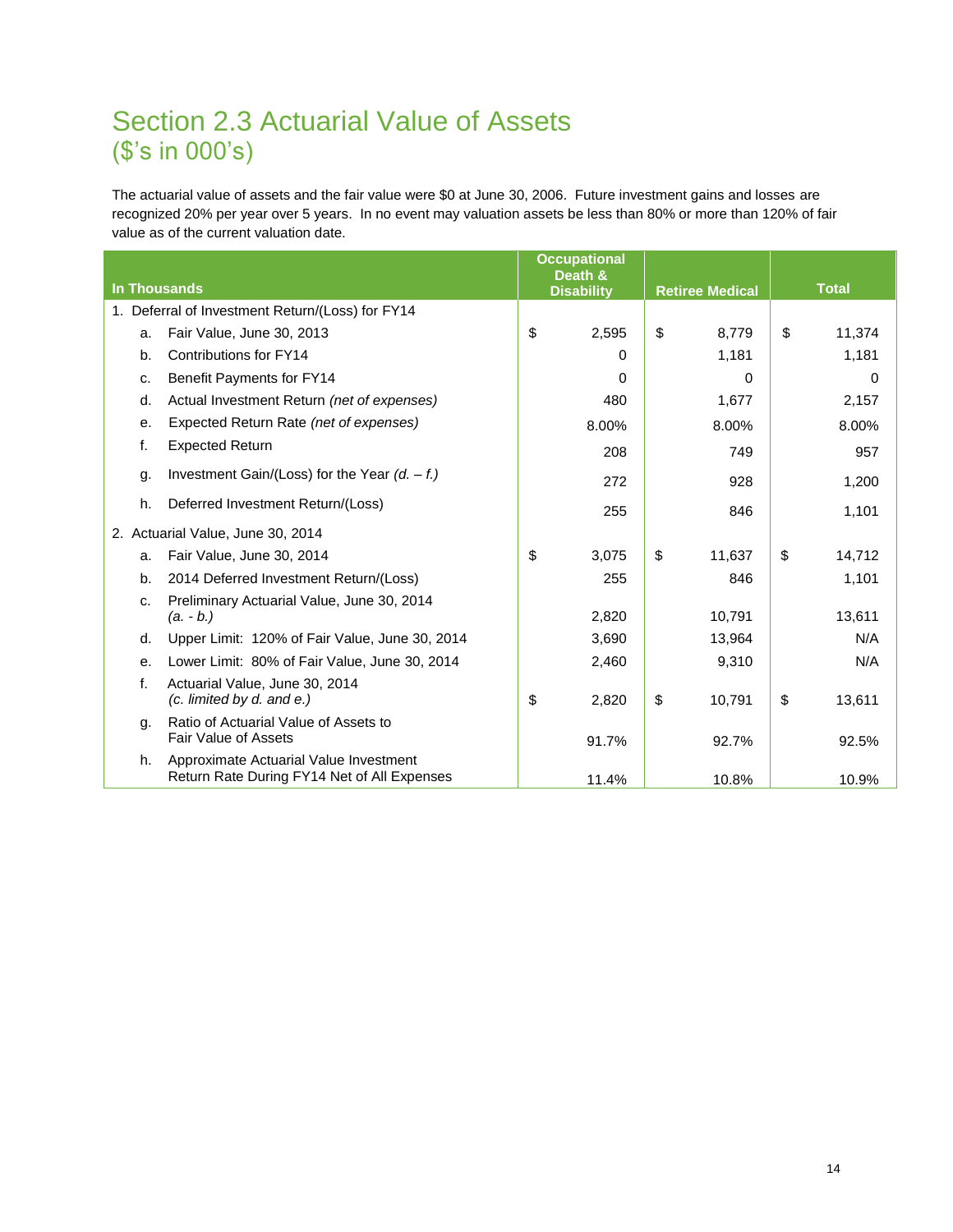The tables below show the development of gain/(loss) to be recognized in the current year.

| <b>Occupational Death &amp; Disability</b> |                          |       |                                                           |      |    |                                                      |                                                          |      |  |  |
|--------------------------------------------|--------------------------|-------|-----------------------------------------------------------|------|----|------------------------------------------------------|----------------------------------------------------------|------|--|--|
| <b>Plan Year Ended</b>                     | <b>Asset Gain/(Loss)</b> |       | Gain/(Loss)<br><b>Recognized in</b><br><b>Prior Years</b> |      |    | Gain/(Loss)<br><b>Recognized</b><br><b>This Year</b> | Gain/(Loss)<br><b>Deferred to</b><br><b>Future Years</b> |      |  |  |
| 6/30/2010                                  | \$                       | (14)  | \$                                                        | (12) | \$ | (2)                                                  | \$                                                       |      |  |  |
| 6/30/2011                                  |                          | 190   |                                                           | 114  |    | 38                                                   |                                                          | 38   |  |  |
| 6/30/2012                                  |                          | (150) |                                                           | (60) |    | (30)                                                 |                                                          | (60) |  |  |
| 6/30/2013                                  |                          | 99    |                                                           | 20   |    | 20                                                   |                                                          | 59   |  |  |
| 6/30/2014                                  |                          | 272   |                                                           | 0    |    | 54                                                   |                                                          | 218  |  |  |
| <b>Total</b>                               |                          | 397   |                                                           | 62   |    | 80                                                   | ¢                                                        | 255  |  |  |

| <b>Retiree Medical</b> |                          |       |    |                                                           |    |                                                      |    |                                                          |  |  |
|------------------------|--------------------------|-------|----|-----------------------------------------------------------|----|------------------------------------------------------|----|----------------------------------------------------------|--|--|
| <b>Plan Year Ended</b> | <b>Asset Gain/(Loss)</b> |       |    | Gain/(Loss)<br><b>Recognized in</b><br><b>Prior Years</b> |    | Gain/(Loss)<br><b>Recognized</b><br><b>This Year</b> |    | Gain/(Loss)<br><b>Deferred to</b><br><b>Future Years</b> |  |  |
| 6/30/2010              | \$                       | (58)  | \$ | (47)                                                      | \$ | (11)                                                 | \$ |                                                          |  |  |
| 6/30/2011              |                          | 460   |    | 276                                                       |    | 92                                                   |    | 92                                                       |  |  |
| 6/30/2012              |                          | (382) |    | (152)                                                     |    | (76)                                                 |    | (154)                                                    |  |  |
| 6/30/2013              |                          | 278   |    | 56                                                        |    | 56                                                   |    | 166                                                      |  |  |
| 6/30/2014              |                          | 928   |    | 0                                                         |    | 186                                                  |    | 742                                                      |  |  |
| <b>Total</b>           |                          | 1.226 |    | 133                                                       |    | 247                                                  |    | 846                                                      |  |  |

| <b>Total</b>           |    |                          |    |                                                           |    |                                                      |    |                                                          |  |  |  |
|------------------------|----|--------------------------|----|-----------------------------------------------------------|----|------------------------------------------------------|----|----------------------------------------------------------|--|--|--|
| <b>Plan Year Ended</b> |    | <b>Asset Gain/(Loss)</b> |    | Gain/(Loss)<br><b>Recognized in</b><br><b>Prior Years</b> |    | Gain/(Loss)<br><b>Recognized</b><br><b>This Year</b> |    | Gain/(Loss)<br><b>Deferred to</b><br><b>Future Years</b> |  |  |  |
| 6/30/2010              | \$ | (72)                     | \$ | (59)                                                      | \$ | (13)                                                 | \$ |                                                          |  |  |  |
| 6/30/2011              |    | 650                      |    | 390                                                       |    | 130                                                  |    | 130                                                      |  |  |  |
| 6/30/2012              |    | (532)                    |    | (212)                                                     |    | (106)                                                |    | (214)                                                    |  |  |  |
| 6/30/2013              |    | 377                      |    | 76                                                        |    | 76                                                   |    | 225                                                      |  |  |  |
| 6/30/2014              |    | 1,200                    |    | 0                                                         |    | 240                                                  |    | 960                                                      |  |  |  |
| <b>Total</b>           |    | 1,623                    |    | 195                                                       | S  | 327                                                  |    | 1,101                                                    |  |  |  |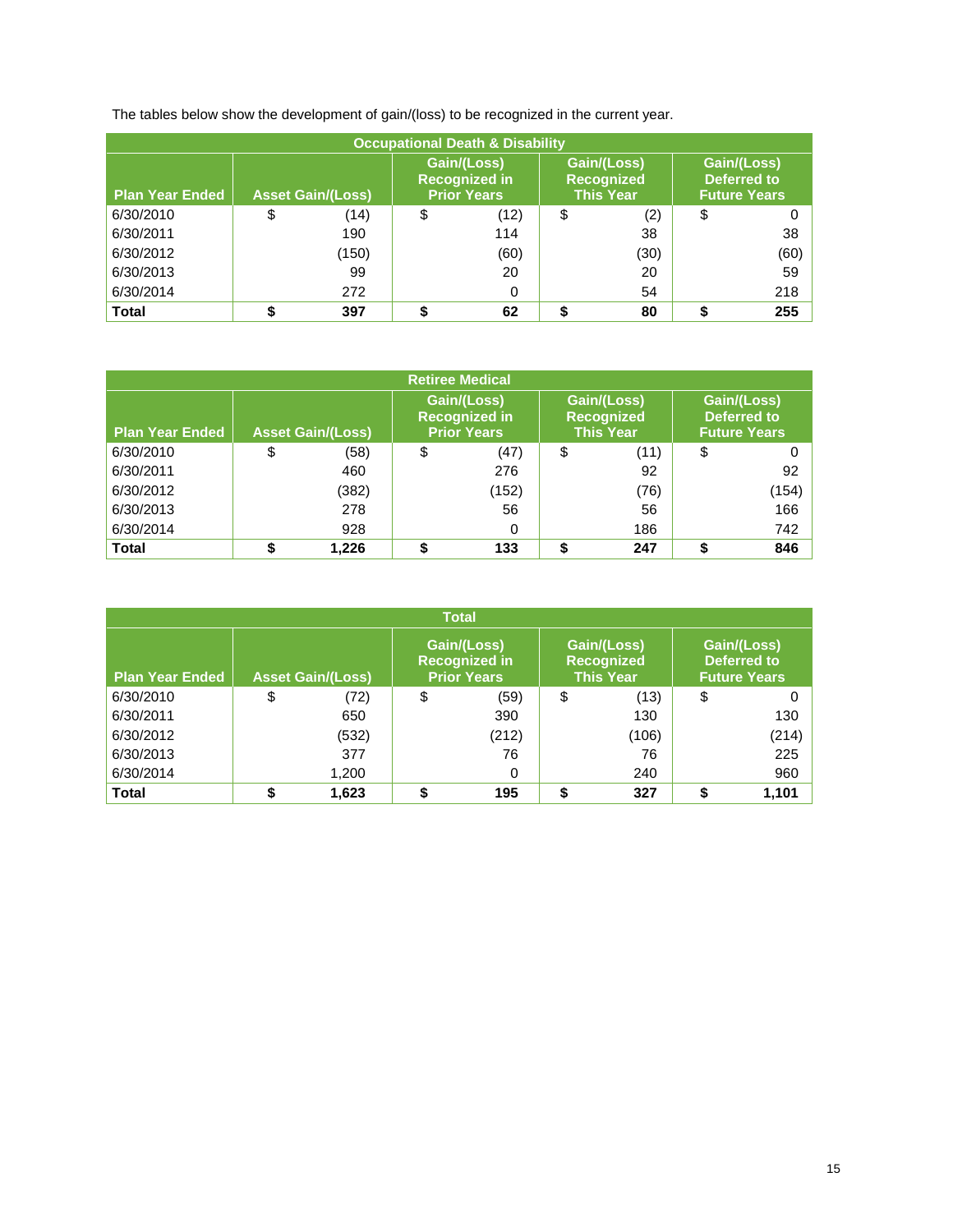## <span id="page-20-0"></span>Section 2.4 Historical Asset Rate of Return

|                    |               | <b>Actuarial Value</b> | <b>Fair Value</b> |                   |  |  |
|--------------------|---------------|------------------------|-------------------|-------------------|--|--|
| <b>Year Ending</b> | <b>Annual</b> | <b>Cumulative</b>      | <b>Annual</b>     | <b>Cumulative</b> |  |  |
| June 30, 2008      | 6.4%          | 6.4%                   | (0.3)%            | (0.3)%            |  |  |
| June 30, 2009      | 3.2%          | 4.8%                   | $(12.0)\%$        | (6.3)%            |  |  |
| June 30, 2010      | $4.2\%$       | 4.6%                   | 6.4%              | (2.3)%            |  |  |
| June 30, 2011      | 7.4%          | 5.3%                   | 18.9%             | 2.6%              |  |  |
| June 30, 2012      | 6.9%          | 5.6%                   | 1.6%              | 2.4%              |  |  |
| June 30, 2013      | 7.7%          | 6.0%                   | 11.9%             | 3.9%              |  |  |
| June 30, 2014      | 10.9%         | 6.6%                   | 18.0%             | 5.8%              |  |  |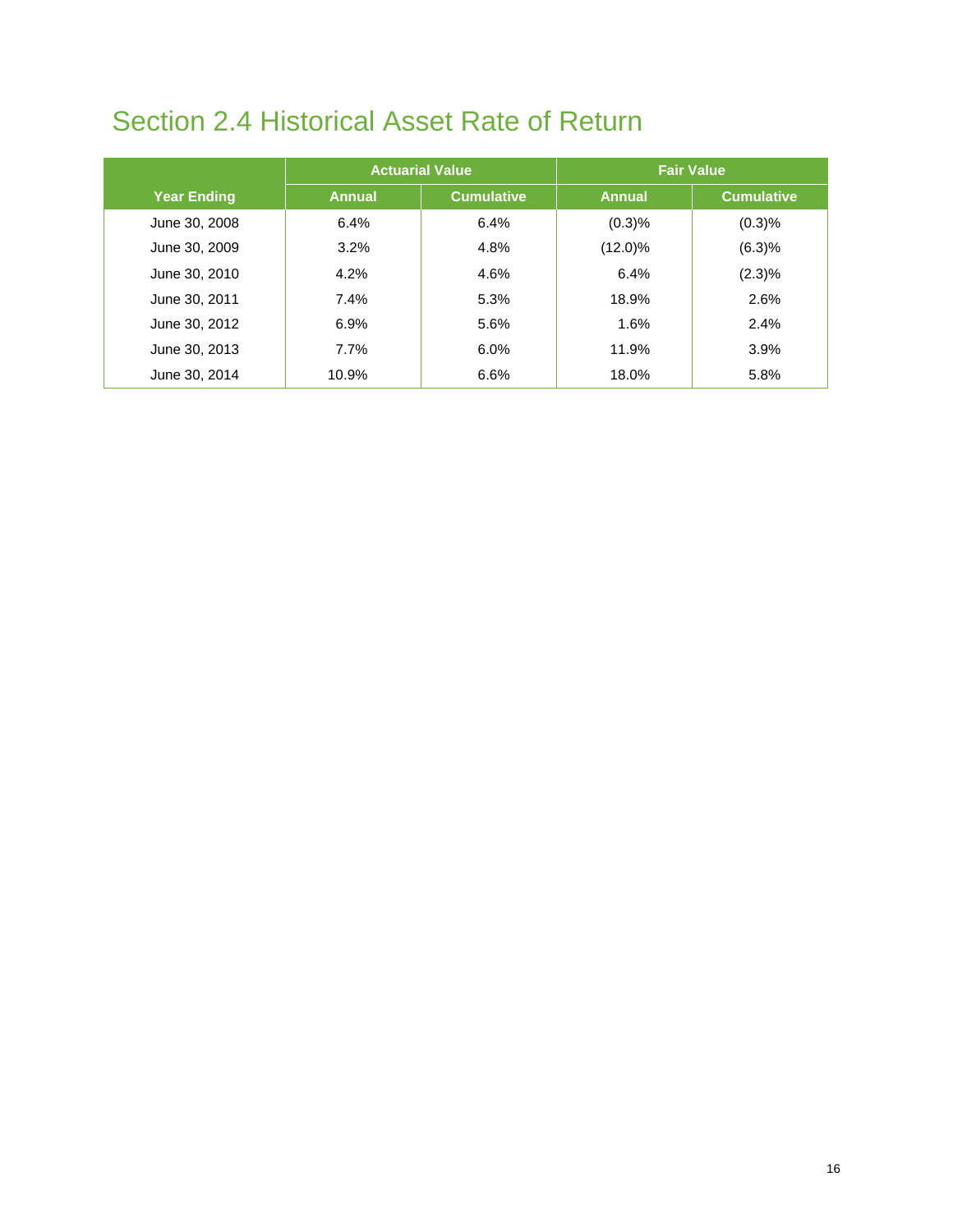## Section 3 Accounting Information

### Section 3.1 Schedule of Funding Progress (\$'s in 000's)

The exhibit below shows the death and disability plan disclosure under GASB No. 25.

<span id="page-21-0"></span>

|               | <b>Actuarial</b><br><b>Accrued</b><br>Liabilities (AAL) | <b>Actuarial Value of</b><br><b>Assets</b> | <b>Funded Ratio</b> | <b>Unfunded AAL</b><br>(UAAL) | <b>Covered Payroll</b> | <b>UAAL</b> as a<br>Percentage of<br><b>Covered Payroll</b> |
|---------------|---------------------------------------------------------|--------------------------------------------|---------------------|-------------------------------|------------------------|-------------------------------------------------------------|
| June 30, 2014 | 23<br>\$                                                | 2,820<br>\$                                | 12,260.9%           | \$<br>(2,797)                 | 229.971<br>\$          | (1.2)%                                                      |
| June 30, 2013 | 80                                                      | 2,532                                      | 3,165.0%            | (2, 452)                      | 206,771                | (1.2)%                                                      |
| June 30, 2012 | 63                                                      | 2,348                                      | 3,727.0%            | (2, 285)                      | 200,043                | (1.1)%                                                      |
| June 30, 2011 | 57                                                      | 2,193                                      | 3,847.4%            | (2, 136)                      | 170,606                | (1.3)%                                                      |
| June 30, 2010 | 18                                                      | .577                                       | 8.761.1%            | (1, 559)                      | 118,813                | (1.3)%                                                      |
| June 30, 2009 | 14                                                      | 1.071                                      | 7,650.0%            | (1,057)                       | 89,708                 | (1.2)%                                                      |
| June 30, 2008 | 44                                                      | 420                                        | 954.5%              | (376)                         | 56,369                 | (0.7)%                                                      |
| June 30, 2007 | 16                                                      | 0                                          | $0.0\%$             | 16                            | 28,410                 | 0.1%                                                        |

<span id="page-21-1"></span>The exhibit below shows the retiree medical disclosure without regard to Medicare Part D under GASB No. 43.

|               | <b>Actuarial</b><br><b>Accrued</b><br><b>Liabilities (AAL)</b> | <b>Actuarial Value of</b><br><b>Assets</b> | <b>Funded Ratio</b> | <b>Unfunded AAL</b><br>(UAAL) | <b>Covered Payroll</b> | <b>UAAL</b> as a<br>Percentage of<br><b>Covered Payroll</b> |
|---------------|----------------------------------------------------------------|--------------------------------------------|---------------------|-------------------------------|------------------------|-------------------------------------------------------------|
| June 30, 2014 | \$<br>18,290                                                   | \$<br>10,791                               | 59.0%               | \$<br>7,499                   | \$<br>229,971          | 3.3%                                                        |
| June 30, 2013 | 25,152                                                         | 8,614                                      | 34.2%               | 16,538                        | 206,771                | 8.0%                                                        |
| June 30, 2012 | 19,427                                                         | 6,937                                      | 35.7%               | 12,490                        | 200,043                | 6.2%                                                        |
| June 30, 2011 | 4,386                                                          | 5.373                                      | 122.5%              | (987)                         | 170,606                | (0.6)%                                                      |
| June 30, 2010 | 2,809                                                          | 3,895                                      | 138.7%              | (1,086)                       | 118.813                | (0.9)%                                                      |
| June 30, 2009 | 1,690                                                          | 2,353                                      | 139.2%              | (663)                         | 89,708                 | (0.7)%                                                      |
| June 30, 2008 | 899                                                            | 308. ا                                     | 145.5%              | (409)                         | 56,369                 | (0.7)%                                                      |
| June 30, 2007 | 403                                                            | 597                                        | 148.1%              | (194)                         | 28,410                 | (0.7)%                                                      |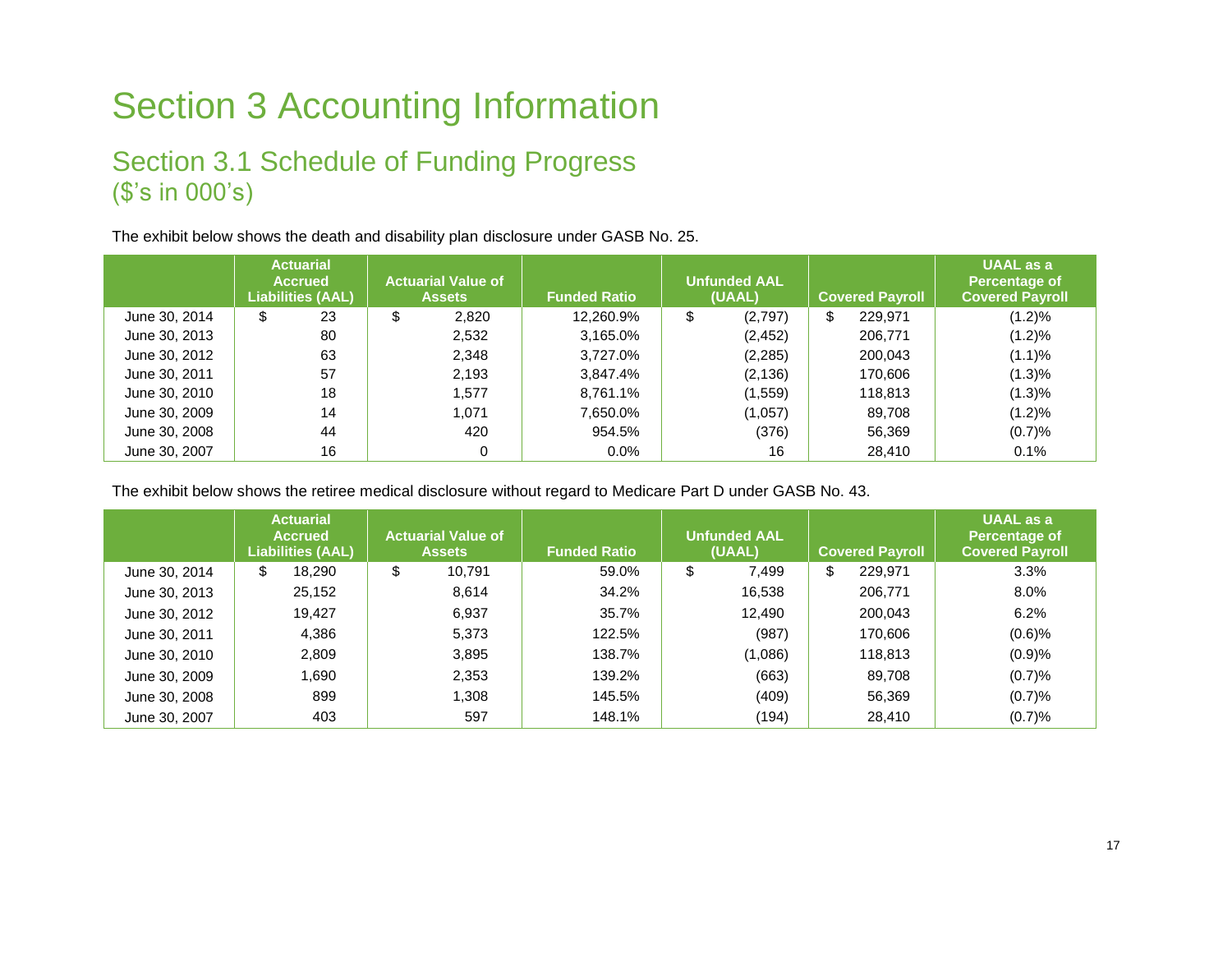### <span id="page-22-0"></span>Section 3.2 Schedule of Employer Contributions (\$'s in 000's)

The following shows the death and disability disclosure under GASB No. 25 for fiscal year ending 2007 and later.

| <b>Fiscal Year Ending</b> | <b>Annual Required</b><br><b>Contribution (ARC)</b> | <b>Percentage of ARC</b><br><b>Contributed</b> |
|---------------------------|-----------------------------------------------------|------------------------------------------------|
| June 30, 2014             | \$<br>0                                             | 100%                                           |
| June 30, 2013             | 0<br>S                                              | 100%                                           |
| June 30, 2012             | \$<br>0                                             | 100%                                           |
| June 30, 2011             | 474                                                 | 100%                                           |
| June 30, 2010             | 442                                                 | $100\%$                                        |
| June 30, 2009             | 623                                                 | 100%                                           |
| June 30, 2008             | 408                                                 | 100%                                           |
| June 30, 2007             | 72                                                  | 0%                                             |

The following shows the retiree medical disclosure without regard to Medicare Part D subsidy under GASB No. 43 for fiscal year ending 2007 and later.

| <b>Fiscal Year Ending</b> | <b>Annual Required</b><br><b>Contribution (ARC)</b> | <b>Percentage of ARC</b><br><b>Contributed</b> |
|---------------------------|-----------------------------------------------------|------------------------------------------------|
| June 30, 2014             | \$1,334                                             | 89%                                            |
| June 30, 2013             | \$1,241                                             | 89%                                            |
| June 30, 2012             | \$1,420                                             | 82%                                            |
| June 30, 2011             | \$1,422                                             | 81%                                            |
| June 30, 2010             | \$1,628                                             | 87%                                            |
| June 30, 2009             | \$1,162                                             | 85%                                            |
| June 30, 2008             | 763<br>S                                            | 85%                                            |
| June 30, 2007             | 575                                                 | 100%                                           |

The exhibit below shows the annual required contribution (ARC) as a percentage of pay.

|                       |                    | <b>Total Employer Contribution Rate</b>              |                        |              |  |  |  |  |
|-----------------------|--------------------|------------------------------------------------------|------------------------|--------------|--|--|--|--|
| <b>Valuation Date</b> | <b>Fiscal Year</b> | <b>Occupational</b><br><b>Death &amp; Disability</b> | <b>Retiree Medical</b> | <b>Total</b> |  |  |  |  |
| N/A                   | <b>FY07</b>        | N/A                                                  | 1.75%                  | 1.75%        |  |  |  |  |
| N/A                   | <b>FY08</b>        | 0.56%                                                | 1.16%                  | 1.72%        |  |  |  |  |
| N/A                   | <b>FY09</b>        | 0.62%                                                | 1.16%                  | 1.78%        |  |  |  |  |
| June 30, 2007         | <b>FY10</b>        | 0.32%                                                | 1.18%                  | 1.50%        |  |  |  |  |
| June 30, 2008         | <b>FY11</b>        | 0.28%                                                | 0.84%                  | 1.12%        |  |  |  |  |
| June 30, 2009         | <b>FY12</b>        | $0.00\%$                                             | 0.71%                  | 0.71%        |  |  |  |  |
| June 30, 2010         | <b>FY13</b>        | $0.00\%$                                             | 0.60%                  | 0.60%        |  |  |  |  |
| June 30, 2011         | <b>FY14</b>        | $0.00\%$                                             | 0.58%                  | 0.58%        |  |  |  |  |
| June 30, 2012         | <b>FY15</b>        | $0.00\%$                                             | 2.39%                  | 2.39%        |  |  |  |  |
| June 30, 2013         | <b>FY16</b>        | $0.00\%$                                             | 2.36%                  | 2.36%        |  |  |  |  |
| June 30, 2014         | <b>FY17</b>        | $0.00\%$                                             | 1.23%                  | 1.23%        |  |  |  |  |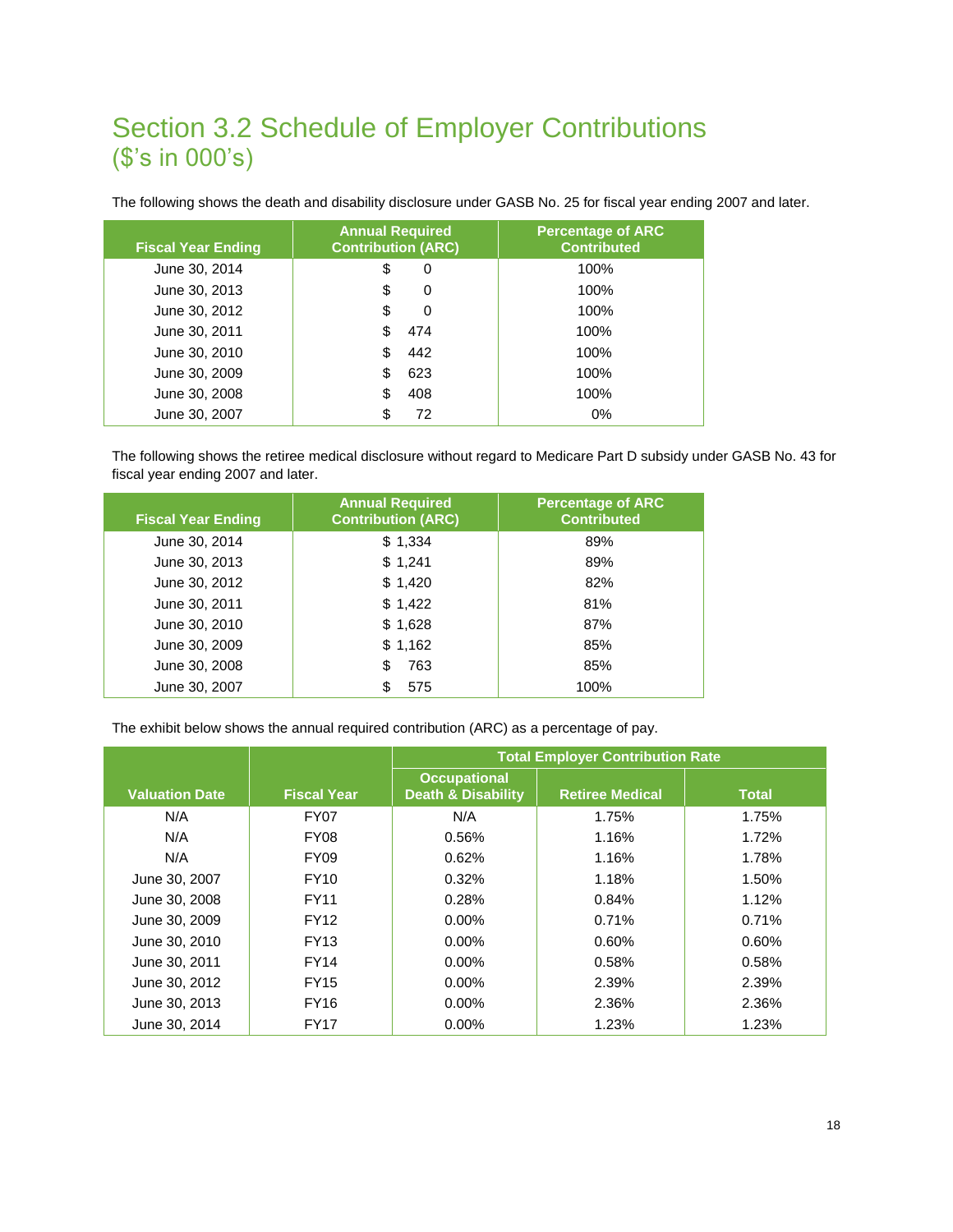### <span id="page-23-0"></span>Section 3.3 Notes to Trend Data

### Actuarial Assumptions, Methods and Additional Information Under GASB

| <b>Valuation Date</b>                        | June 30, 2014                                                                    |
|----------------------------------------------|----------------------------------------------------------------------------------|
| Actuarial Cost Method                        | Entry Age Normal                                                                 |
|                                              | Level Percentage of Pay Normal Cost<br>Basis for Occupational Death & Disability |
|                                              | Level Percentage of Pay Normal Cost<br>Basis for Healthcare                      |
| <b>Amortization Method</b>                   | Level Percentage of Pay, closed with<br>bases established annually               |
| <b>Equivalent Single Amortization Period</b> | 23 years                                                                         |
| <b>Asset Valuation Method</b>                | 5-year smoothed market, 80% to 120%<br>of fair value corridor                    |
| Actuarial Assumptions:                       |                                                                                  |
| Investment rate of return*                   | 8.00% for pension, 5.08% for healthcare                                          |
| Projected salary increases                   | 8.11% for first year of service grading<br>down to 3.87% after 22 years          |
| *Includes price inflation at                 | 3.12%                                                                            |

GASB 43 requires that the discount rate used in the valuation be the estimated long-term yield on investments that are expected to finance postemployment benefits. Depending on the method by which a plan is financed, the relevant investments could be plan assets, employer assets or a combination of plan and employer assets. The investment return should reflect the nature and the mix of both current and expected investments and the basis used to determine the actuarial value of assets.

The State of Alaska Teachers' Retirement System DCR Plan's retiree medical benefits are fully funded. Therefore, the 8.00% discount rate used for GASB 25 reporting is also applied herein for GASB 43 reporting.

Based on GASB accounting rules, the retiree drug subsidy the State of Alaska receives under Medicare Part D has not been recognized for GASB 43 disclosure purposes.

Disregarding future Medicare Part D payments, the fiscal 2017 employer ARC for accounting purposes is 2.36% of pay for retiree medical benefits and 2.36% of pay for retiree medical and death and disability benefits combined.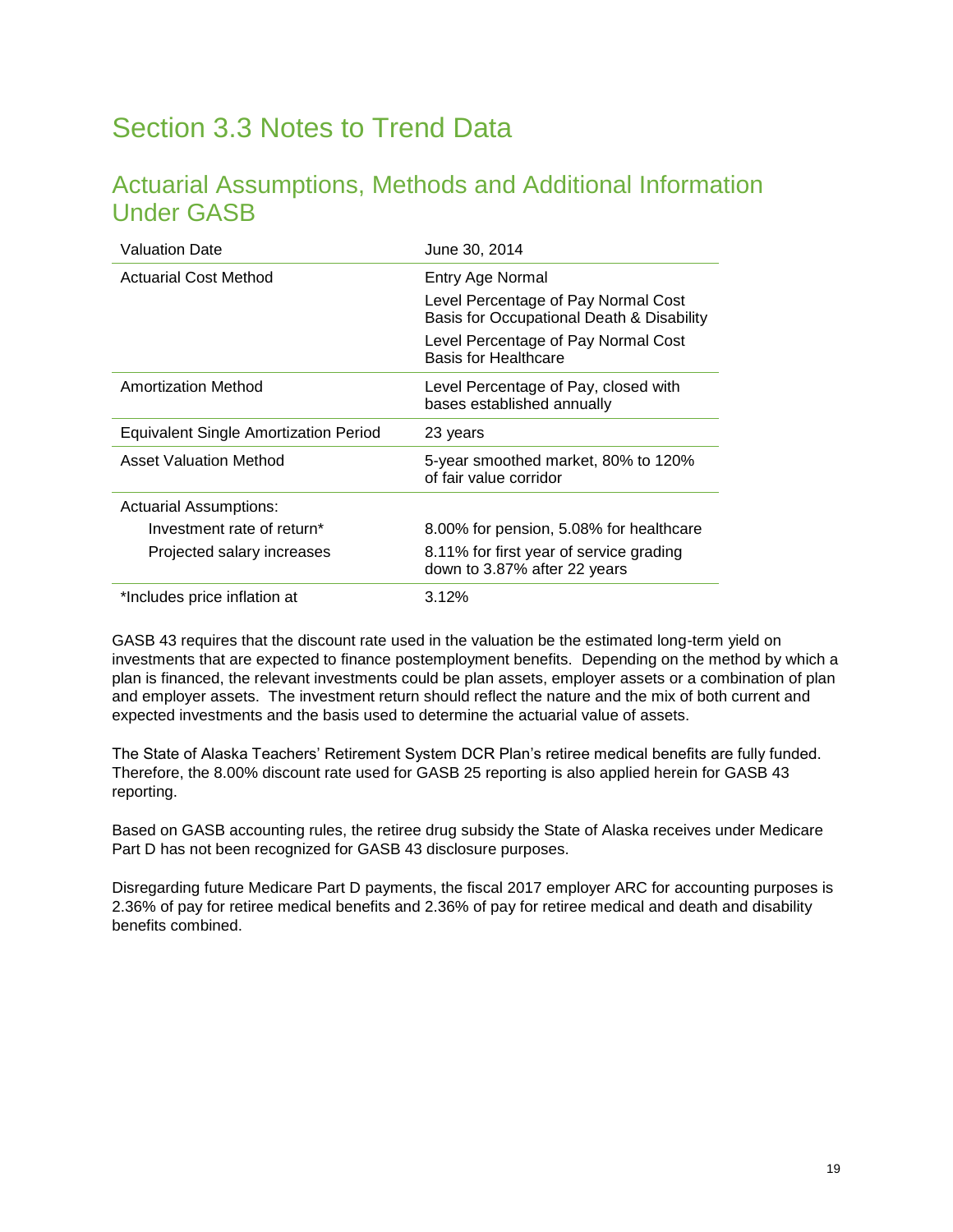### Section 3.4 Solvency Test (\$'s in 000's)

The exhibit below shows the combined occupational death & disability and retiree medical solvency test for valuation dates June 30, 2010 and before.

|                                 | <b>Aggregate Accrued Liability For:</b> |                                              |               |                                   |    |                                                                 |    |                            | <b>Portion of Accrued Liabilities</b><br><b>Covered by Assets</b> |        |        |  |
|---------------------------------|-----------------------------------------|----------------------------------------------|---------------|-----------------------------------|----|-----------------------------------------------------------------|----|----------------------------|-------------------------------------------------------------------|--------|--------|--|
|                                 |                                         | (2)<br>(1)                                   |               |                                   |    | (3)                                                             |    |                            |                                                                   |        |        |  |
| <b>Valuation</b><br><b>Date</b> |                                         | <b>Active Member</b><br><b>Contributions</b> |               | <b>Inactive</b><br><b>Members</b> |    | <b>Active Members</b><br>(Employer-<br><b>Financed Portion)</b> |    | Valuation<br><b>Assets</b> | (1)                                                               | (2)    | (3)    |  |
| June 30, $2010^1$               | \$                                      | $\mathbf 0$                                  | $\frac{1}{2}$ | 0                                 | \$ | 2,448                                                           | \$ | 5,472                      | 100.0%                                                            | 100.0% | 100.0% |  |
| June 30, $20091$                |                                         | $\Omega$                                     |               | 0                                 |    | 1,460                                                           |    | 3,424                      | 100.0%                                                            | 100.0% | 100.0% |  |
| June 30, $2008^1$               |                                         | $\Omega$                                     |               | 0                                 |    | 801                                                             |    | 1.728                      | 100.0%                                                            | 100.0% | 100.0% |  |
| June 30, 2007                   |                                         | 0                                            |               | 0                                 |    | 374                                                             |    | 597                        | 100.0%                                                            | 100.0% | 100.0% |  |
| June 30, 2006                   |                                         | 0                                            |               | 0                                 |    | 0                                                               |    | 0                          | 100.0%                                                            | 100.0% | 100.0% |  |

<span id="page-24-0"></span>Retiree medical liabilities are calculated using the funding assumptions (i.e., funding investment return and net of Medicare Part D subsidy).

l <sup>1</sup> Change in Assumptions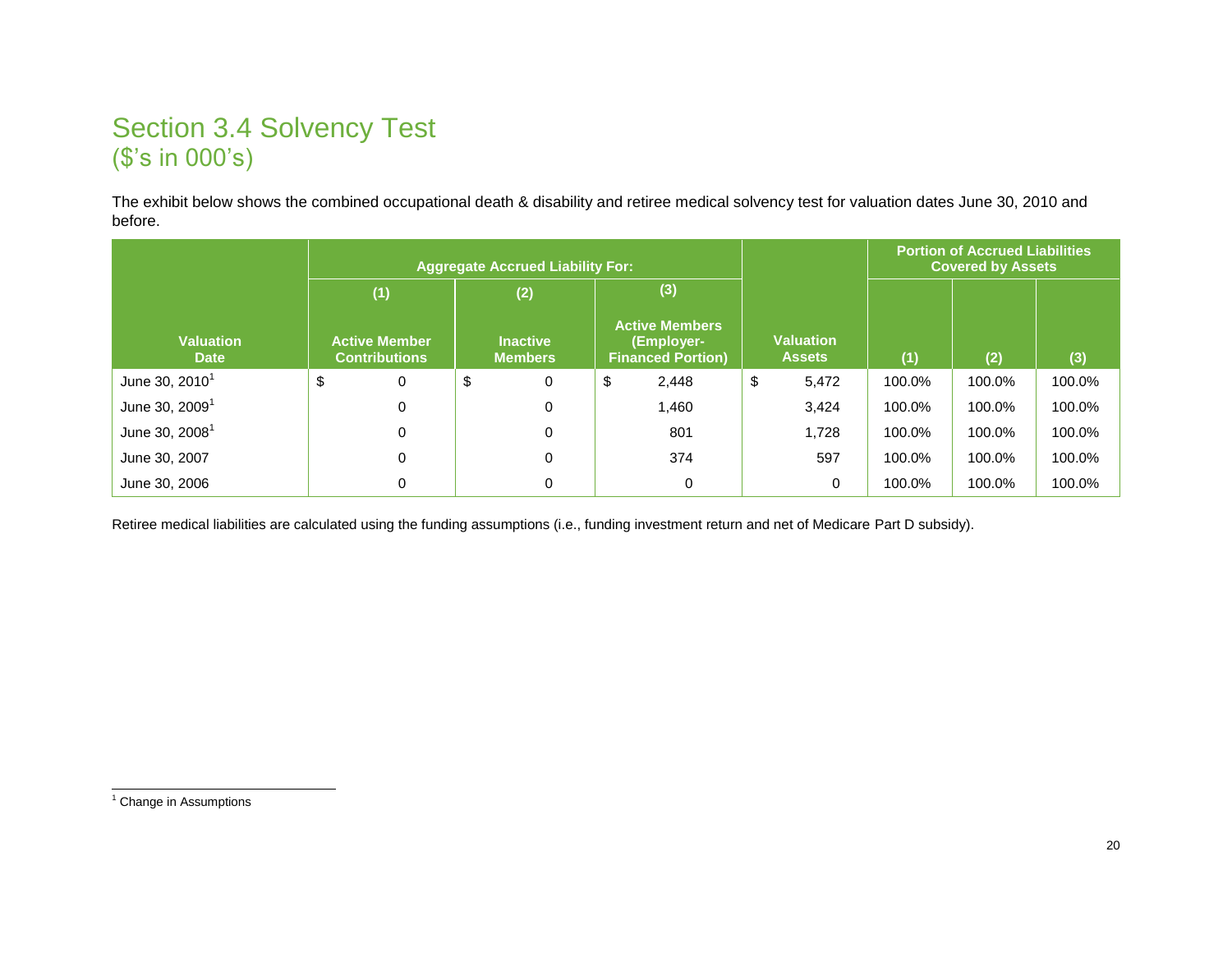|                                 |                                                     | <b>Occupational Death &amp; Disability</b><br><b>Aggregate Accrued Liability For:</b> |                                                                        |                                                                                           | <b>Portion of Accrued Liabilities</b><br><b>Covered by Assets</b> |        |        |  |
|---------------------------------|-----------------------------------------------------|---------------------------------------------------------------------------------------|------------------------------------------------------------------------|-------------------------------------------------------------------------------------------|-------------------------------------------------------------------|--------|--------|--|
| <b>Valuation</b><br><b>Date</b> | (1)<br><b>Active Member</b><br><b>Contributions</b> | (2)<br><b>Inactive</b><br><b>Members</b>                                              | (3)<br><b>Active Members</b><br>(Employer-<br><b>Financed Portion)</b> | <b>Occupational</b><br><b>Death &amp; Disability</b><br><b>Valuation</b><br><b>Assets</b> | (1)                                                               | (2)    | (3)    |  |
| June 30, 2014 <sup>1</sup>      | \$<br>0                                             | \$<br>$\mathbf 0$                                                                     | \$<br>23                                                               | \$<br>2,820                                                                               | 100.0%                                                            | 100.0% | 100.0% |  |
| June 30, 2013                   | 0                                                   | 0                                                                                     | 80                                                                     | 2,532                                                                                     | 100.0%                                                            | 100.0% | 100.0% |  |
| June 30, 2012                   | 0                                                   | $\Omega$                                                                              | 63                                                                     | 2,348                                                                                     | 100.0%                                                            | 100.0% | 100.0% |  |
| June 30, 2011                   | 0                                                   | $\Omega$                                                                              | 57                                                                     | 2,193                                                                                     | 100.0%                                                            | 100.0% | 100.0% |  |
| June 30, $2010^1$               | 0                                                   | $\Omega$                                                                              | 18                                                                     | 1,577                                                                                     | 100.0%                                                            | 100.0% | 100.0% |  |
| June 30, $20091$                | 0                                                   | $\Omega$                                                                              | 14                                                                     | 1,071                                                                                     | 100.0%                                                            | 100.0% | 100.0% |  |
| June 30, 2008                   | 0                                                   | $\Omega$                                                                              | 44                                                                     | 420                                                                                       | 100.0%                                                            | 100.0% | 100.0% |  |
| June 30, 2007                   | 0                                                   | $\Omega$                                                                              | 16                                                                     | $\mathbf 0$                                                                               | 100.0%                                                            | 100.0% | 0.0%   |  |
| June 30, 2006                   |                                                     | $\Omega$                                                                              | $\Omega$                                                               | 0                                                                                         | N/A                                                               | N/A    | N/A    |  |

The exhibit below shows the occupational death & disability solvency test for valuation dates June 30, 2006 and later.

<sup>1</sup> Change in Assumptions

l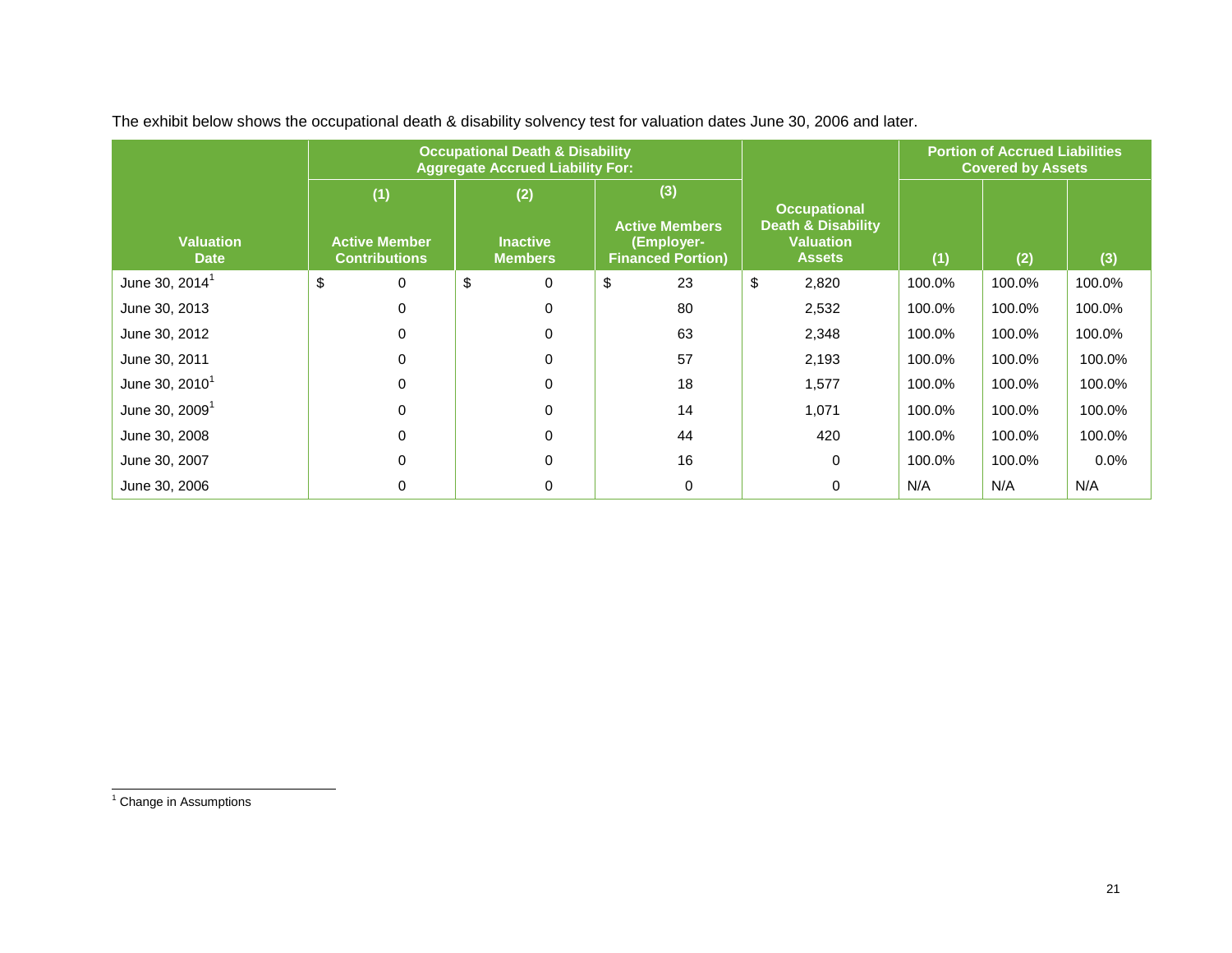|                                 |                                                                                                 | <b>Retiree Medical</b><br><b>Aggregate Accrued Liability For:</b> |                                                                        | <b>Portion of Accrued Liabilities</b><br><b>Covered by Assets</b>     |        |        |        |
|---------------------------------|-------------------------------------------------------------------------------------------------|-------------------------------------------------------------------|------------------------------------------------------------------------|-----------------------------------------------------------------------|--------|--------|--------|
| <b>Valuation</b><br><b>Date</b> | (1)<br>(2)<br><b>Inactive</b><br><b>Active Member</b><br><b>Contributions</b><br><b>Members</b> |                                                                   | (3)<br><b>Active Members</b><br>(Employer-<br><b>Financed Portion)</b> | <b>Retiree</b><br><b>Medical</b><br><b>Valuation</b><br><b>Assets</b> | (1)    | (2)    | (3)    |
| June 30, $2014^1$               | \$<br>0                                                                                         | \$<br>0                                                           | \$<br>16,273                                                           | \$<br>10,791                                                          | 100.0% | 100.0% | 66.3%  |
| June 30, 2013                   | 0                                                                                               | 0                                                                 | 22,058                                                                 | 8,614                                                                 | 100.0% | 100.0% | 39.1%  |
| June 30, $2012^1$               | 0                                                                                               | $\Omega$                                                          | 16,811                                                                 | 6,937                                                                 | 100.0% | 100.0% | 41.3%  |
| June 30, 2011                   | 0                                                                                               | 0                                                                 | 3,801                                                                  | 5,373                                                                 | 100.0% | 100.0% | 100.0% |
| June 30, $2010^1$               | 0                                                                                               | 0                                                                 | 2,430                                                                  | 3,895                                                                 | 100.0% | 100.0% | 100.0% |
| June 30, $20091$                | 0                                                                                               | $\Omega$                                                          | 1,446                                                                  | 2,353                                                                 | 100.0% | 100.0% | 100.0% |
| June 30, $2008^1$               | 0                                                                                               | 0                                                                 | 757                                                                    | 1,308                                                                 | 100.0% | 100.0% | 100.0% |
| June 30, 2007                   | 0                                                                                               | $\Omega$                                                          | 358                                                                    | 597                                                                   | 100.0% | 100.0% | 100.0% |
| June 30, 2006                   |                                                                                                 | $\Omega$                                                          | 0                                                                      | 0                                                                     | N/A    | N/A    | N/A    |

The exhibit below shows the retiree medical solvency test for valuation dates June 30, 2006 and later.

Retiree medical liabilities are calculated using the funding assumptions (i.e., funding investment return and net of Medicare Part D subsidy).

l <sup>1</sup> Change in Assumptions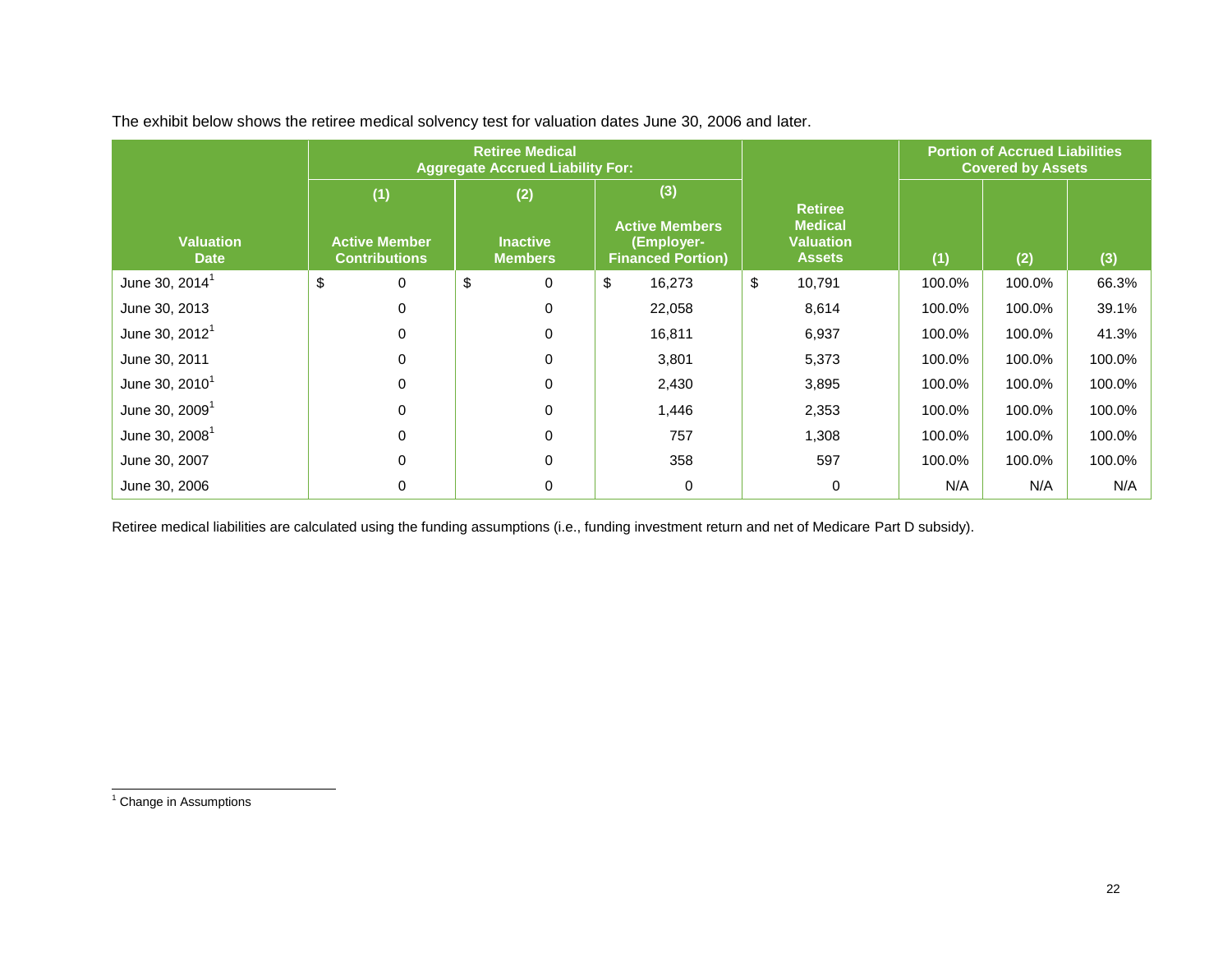## <span id="page-27-0"></span>Section 4 Member Data

## <span id="page-27-1"></span>Section 4.1 Summary of Members Included

| As of June 30                                       | 2010           | 2011         | 2012         | 2013         | 2014         |
|-----------------------------------------------------|----------------|--------------|--------------|--------------|--------------|
| <b>Active Members</b>                               |                |              |              |              |              |
| Number<br>1.                                        | 2,246          | 2,708        | 3,057        | 3,272        | 3,547        |
| 2.<br>Average Age                                   | 36.79          | 37.25        | 37.61        | 38.10        | 38.52        |
| 3.<br><b>Average Credited Service</b>               | 2.07           | 2.62         | 3            | 3.52         | 3.90         |
| Average Entry Age<br>4.                             | 34.72          | 34.63        | 34.61        | 34.58        | 34.62        |
| Average Annual Earnings<br>5.                       | \$<br>52,900   | \$<br>55,860 | \$<br>58,476 | \$<br>60,496 | \$<br>61,940 |
| <b>Retirees, Disabilitants and Beneficiaries</b>    |                |              |              |              |              |
| Number<br>1.                                        | $\Omega$       | 0            | $\Omega$     | $\Omega$     | 0            |
| 2.<br>Average Age                                   | N/A            | N/A          | N/A          | N/A          | N/A          |
| Average Monthly Death & Disability<br>3.<br>Benefit | N/A            | N/A          | N/A          | N/A          | N/A          |
| <b>Inactive Members*</b>                            |                |              |              |              |              |
| Number<br>1.                                        | $\overline{4}$ | 24           | 68           | 133          | 262          |
| <b>Total Number of Members</b>                      | 2,250          | 2,732        | 3,125        | 3,405        | 3,809        |

\*Inactive members who have balances in the deferred contribution retirement plan and are not eligible for future occupational death & disability or retiree medical benefits.

Average annual earnings are the annualized earnings for the fiscal year ending on the valuation date.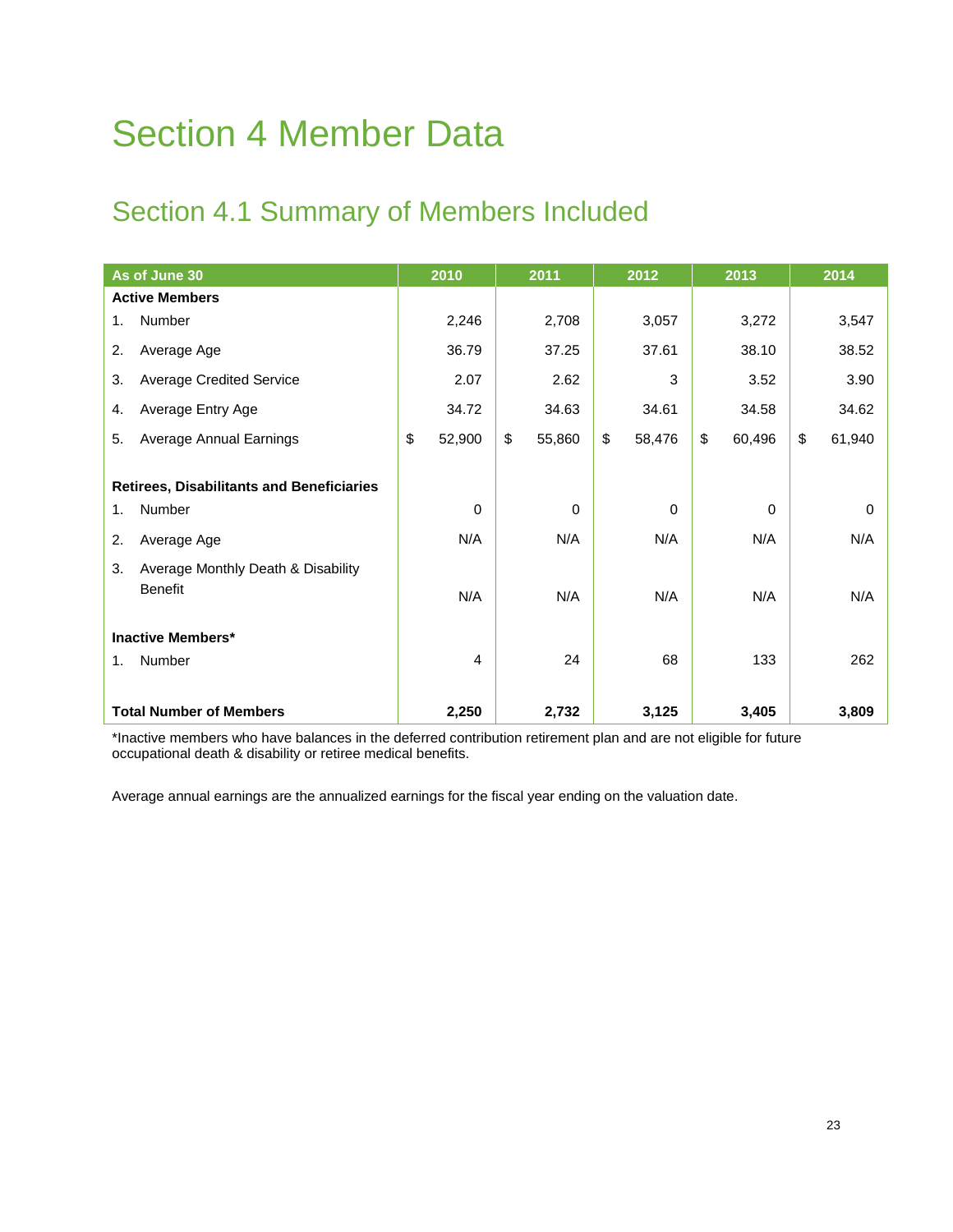### <span id="page-28-0"></span>Section 4.2 Age and Service Distribution of Active Members

#### **Annual Earnings by Age Annual Earnings by Credited Service**

|           |        | Total             | Years<br>Average |              | Total     | Average |                 |              |  |
|-----------|--------|-------------------|------------------|--------------|-----------|---------|-----------------|--------------|--|
|           |        | Annual            |                  | Annual       | οf        |         | Annual          | Annual       |  |
| Age       | Number | Earnings          |                  | Earnings     | Service   | Number  | Earnings        | Earnings     |  |
| $0 - 19$  | 0      | \$                | $\Omega$         | \$           |           | 100     | \$<br>4,929,423 | \$<br>49,294 |  |
| $20 - 24$ | 105    | 5,218,016         |                  | 49,695       |           | 647     | 36,549,921      | 56,491       |  |
| $25 - 29$ | 720    | 40.047.785        |                  | 55,622       | 2         | 506     | 29,673,696      | 58,644       |  |
| $30 - 34$ | 874    | 52,753,765        |                  | 60,359       | 3         | 477     | 29,364,412      | 61,561       |  |
| $35 - 39$ | 516    | 32,738,370        |                  | 63,446       | 4         | 474     | 29,811,115      | 62,893       |  |
| $40 - 44$ | 413    | 26,332,781        |                  | 63,760       | $0 - 4$   | 2,204   | 130,328,567     | 59,133       |  |
| $45 - 49$ | 309    | 20,532,223        |                  | 66.447       | $5 - 9$   | 1.340   | 89,136,702      | 66,520       |  |
| $50 - 54$ | 296    | 19,972,696        |                  | 67,475       | $10 - 14$ | 3       | 235,746         | 78,582       |  |
| $55 - 59$ | 188    | 12.999.364        |                  | 69,146       | $15 - 19$ |         |                 |              |  |
| $60 - 64$ | 98     | 7.009.117         |                  | 71,522       | $20 - 24$ |         |                 |              |  |
| $65 - 69$ | 24     | 1.822.169         |                  | 75.924       | $25 - 29$ |         |                 | 0            |  |
| $70 - 74$ | 3      | 219.729           |                  | 73.243       | $30 - 34$ |         |                 | 0            |  |
| $75+$     |        |                   | 55,000           | 55,000       | $35 - 39$ | 0       |                 | 0            |  |
|           |        |                   |                  |              | $40+$     | 0       | 0               | 0            |  |
| Total     | 3,547  | 219.701.015<br>\$ |                  | \$<br>61,940 | Total     | 3,547   | \$219,701.015   | \$<br>61,940 |  |

#### **Years of Credited Service by Age**

| <b>Years of Service</b> |         |          |           |           |           |       |       |       |       |       |
|-------------------------|---------|----------|-----------|-----------|-----------|-------|-------|-------|-------|-------|
| Age                     | $0 - 4$ | $5-9$    | $10 - 14$ | $15 - 19$ | $20 - 24$ | 25-29 | 30-34 | 35-39 | $40+$ | Total |
| $0 - 19$                | 0       | $\Omega$ | 0         | 0         | O         |       | 0     |       | 0     |       |
| $20 - 24$               | 105     |          |           |           |           |       |       |       | 0     | 105   |
| $25 - 29$               | 587     | 133      |           |           |           |       |       |       |       | 720   |
| $30 - 34$               | 497     | 377      |           |           |           |       |       |       |       | 874   |
| $35 - 39$               | 266     | 249      |           |           |           |       |       |       | 0     | 516   |
| $40 - 44$               | 235     | 178      |           |           |           |       |       |       | 0     | 413   |
| $45 - 49$               | 182     | 127      |           |           |           |       |       |       | 0     | 309   |
| $50 - 54$               | 159     | 136      |           |           |           |       |       |       |       | 296   |
| $55 - 59$               | 109     | 78       |           |           |           |       |       |       |       | 188   |
| $60 - 64$               | 55      | 43       |           |           |           |       |       |       |       | 98    |
| $65 - 69$               | 6       | 18       |           |           |           |       |       |       |       | 24    |
| $70 - 74$               | 2       |          |           |           |           |       |       |       |       | 3     |
| $75+$                   |         | 0        | O         | 0         | 0         | 0     | 0     | 0     | 0     |       |
|                         |         |          |           |           |           |       |       |       |       |       |
| Total                   | 2,204   | 1,340    |           | 0         |           |       |       |       | 0     | 3,547 |

Total annual earnings are the annualized earnings for the fiscal year ending on the valuation date.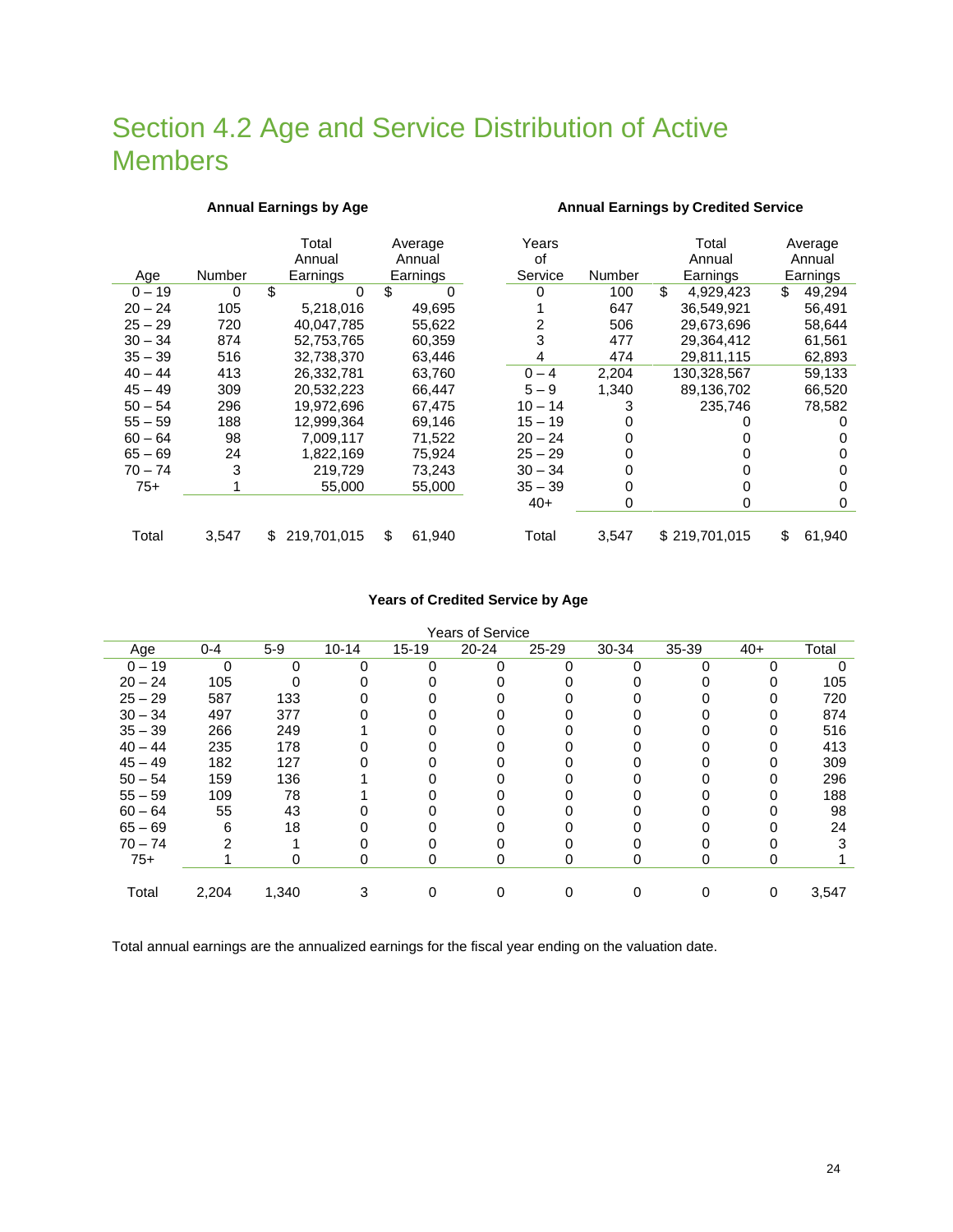## <span id="page-29-0"></span>Section 4.3 Member Data Reconciliation

|                                | <b>Actives</b> | <b>Vested</b><br><b>Inactive</b> | <b>Retired</b> | <b>Disabled</b> | <b>Beneficiary</b> | <b>Total</b> |
|--------------------------------|----------------|----------------------------------|----------------|-----------------|--------------------|--------------|
| Total as of July 1, 2013       | 3,272          | 133                              | 0              | 0               | 0                  | 3,405        |
| <b>Vested Termination</b>      | (166)          | 166                              | 0              | 0               | 0                  | 0            |
| Non-vested Termination         | (313)          | (3)                              | 0              | 0               | 0                  | (316)        |
| <b>Refund of Contributions</b> | (26)           | (21)                             | 0              | 0               | 0                  | (47)         |
| <b>Disabilitants</b>           | 0              | 0                                | 0              | 0               | O                  | $\Omega$     |
| Retired                        | 0              | 0                                | 0              | 0               | 0                  | $\Omega$     |
| Deceased, No Beneficiary       | $\Omega$       | 0                                | 0              | 0               |                    | 0            |
| Deceased, With Beneficiary     | 0              | 0                                | 0              | 0               |                    | 0            |
| <b>Return to Active</b>        | 132            | (16)                             | 0              | 0               | 0                  | 116          |
| Data Adjustment                |                | 3                                | 0              | 0               | 0                  | 3            |
| <b>New Entrant</b>             | 648            | 0                                | 0              | 0               | 0                  | 648          |
| Total as of July 1, 2014       | 3,547          | 262                              | 0              | 0               | $\Omega$           | 3,809        |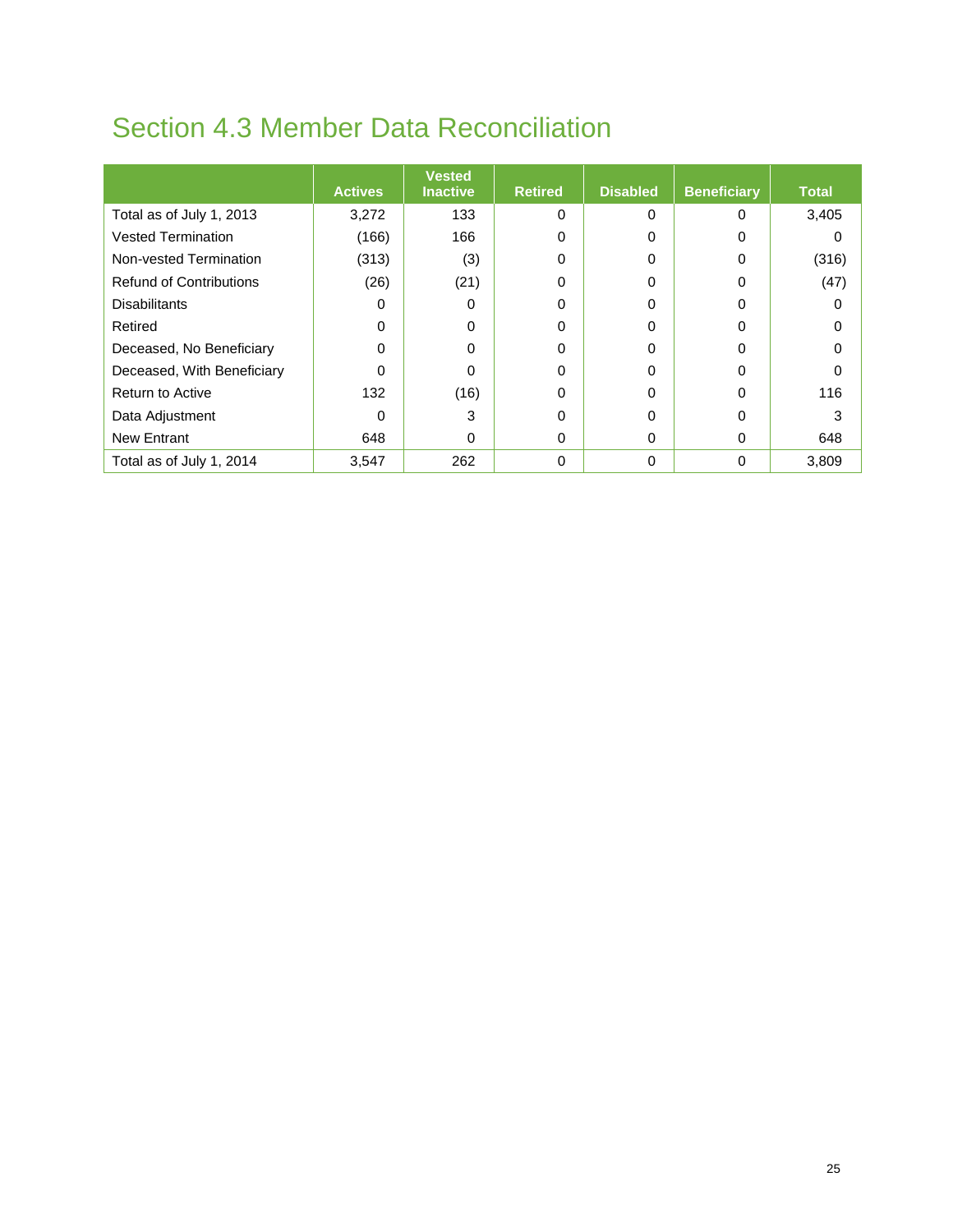### <span id="page-30-0"></span>Section 4.4 Schedule of Active Member Valuation Data

| <b>Valuation</b><br><b>Date</b> | <b>Number</b> | <b>Annual</b><br>Earnings (000's) | <b>Annual</b><br>Average<br><b>Earnings</b> | <b>Percent</b><br>Increase/<br>(Decrease)<br>in Average<br><b>Earnings</b> | <b>Number of</b><br><b>Participating</b><br><b>Employers</b> |
|---------------------------------|---------------|-----------------------------------|---------------------------------------------|----------------------------------------------------------------------------|--------------------------------------------------------------|
| June 30, 2014                   | 3.547         | \$219,701                         | \$61,940                                    | 2.4%                                                                       | 58                                                           |
| June 30, 2013                   | 3,272         | 197.944                           | 60.496                                      | 3.5%                                                                       | 58                                                           |
| June 30, 2012                   | 3,057         | 178.761                           | 58.476                                      | 4.7%                                                                       | 58                                                           |
| June 30, 2011                   | 2,708         | 151,269                           | 55,860                                      | 5.6%                                                                       | 58                                                           |
| June 30, 2010                   | 2,246         | 118,813                           | 52,900                                      | 5.7%                                                                       | 58                                                           |
| June 30, 2009                   | 1,792         | 89.708                            | 50.061                                      | 6.4%                                                                       | 58                                                           |
| June 30, 2008                   | 1,198         | 56,369                            | 47,053                                      | 6.2%                                                                       | 58                                                           |

Annual earnings are the annualized earnings for the fiscal year ending on the valuation date.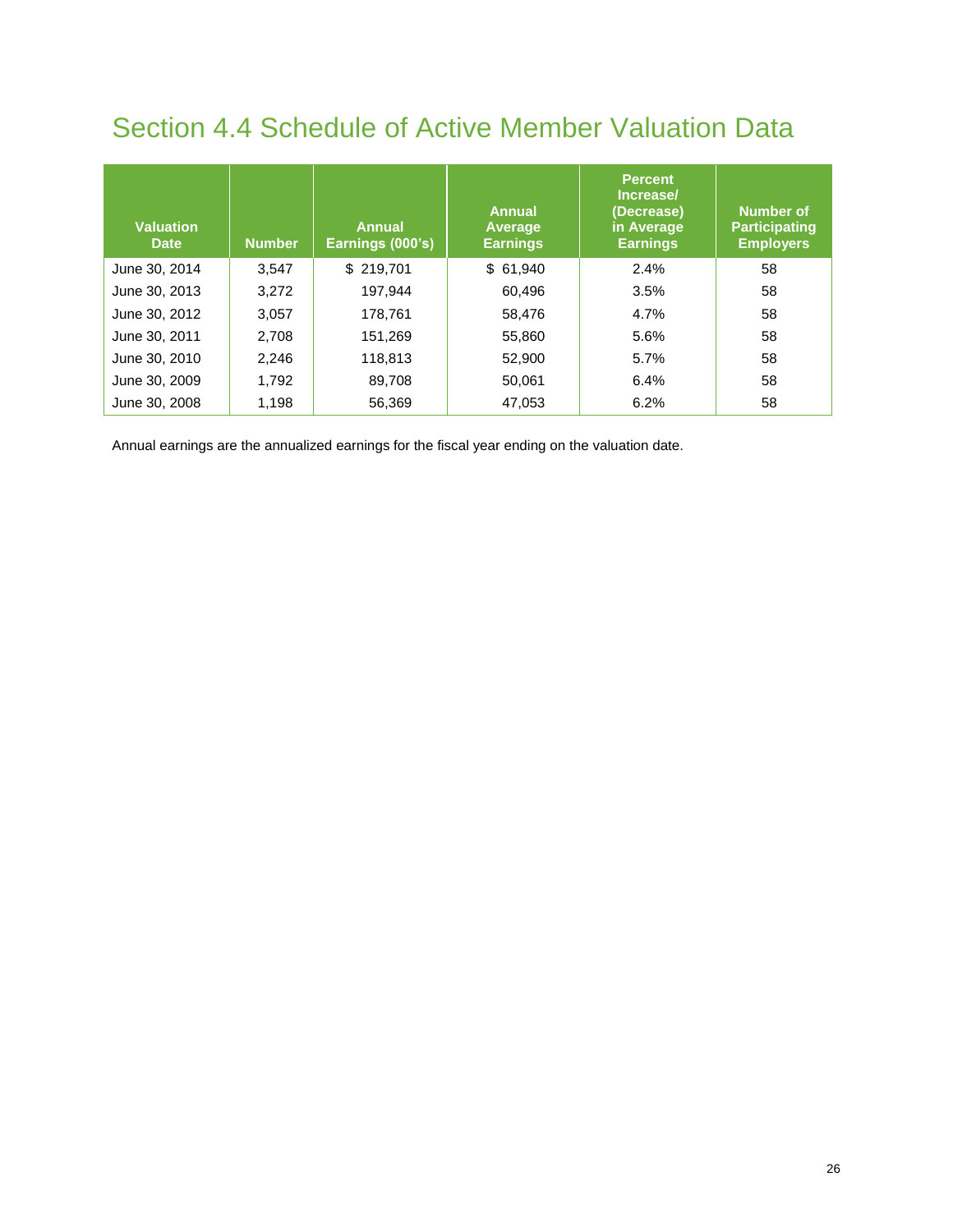## <span id="page-31-0"></span>Section 5 Basis of the Actuarial Valuation

### <span id="page-31-1"></span>Section 5.1 Summary of Plan Provisions and Changes in Plan Provisions

#### **1. Effective Date**

July 1, 2006, with amendments through June 30, 2014.

#### **2. Administration of Plan**

The Commissioner of Administration or the Commissioner's designee is the administrator of the Plan. The Attorney General of the state is the legal counsel for the Plan and shall advise the administrator and represent the Plan in legal proceedings.

The Alaska Retirement Management Board prescribes policies, adopts regulations, invests the funds, and performs other activities necessary to carry out the provisions of the Plan.

#### **3. Employers Included**

Currently there are 58 employers participating in the TRS DCR Plan, including the State of Alaska, 53 school districts, and four other eligible organizations.

#### **4. Membership**

An employee of a participating employer who first enters service on or after July 1, 2006, or a member of the defined benefit plan who works for an employer who began participation on or after July 1, 2006, and meets the following criteria is a member in the Plan:

- Permanent full-time or part-time elementary or secondary teachers, school nurses, or a person in a position requiring a teaching certificate as a condition of hire in a public school of the State of Alaska, the Department of Education and Early Development or in the Department of Labor and Workforce Development.
- Full-time or part-time teachers at the University of Alaska or persons occupying full-time administrative positions requiring academic standing who are not in the University's Optional Retirement Plan.

Members can convert to the DCR Plan if they are an eligible nonvested member of the TRS defined benefit plan whose employer consents to transfers to the defined contribution plan and they elect to transfer his or her account balance to the TRS DCR Plan.

#### **5. Member Contributions**

There are no member contributions for the occupational death & disability and retiree medical benefits.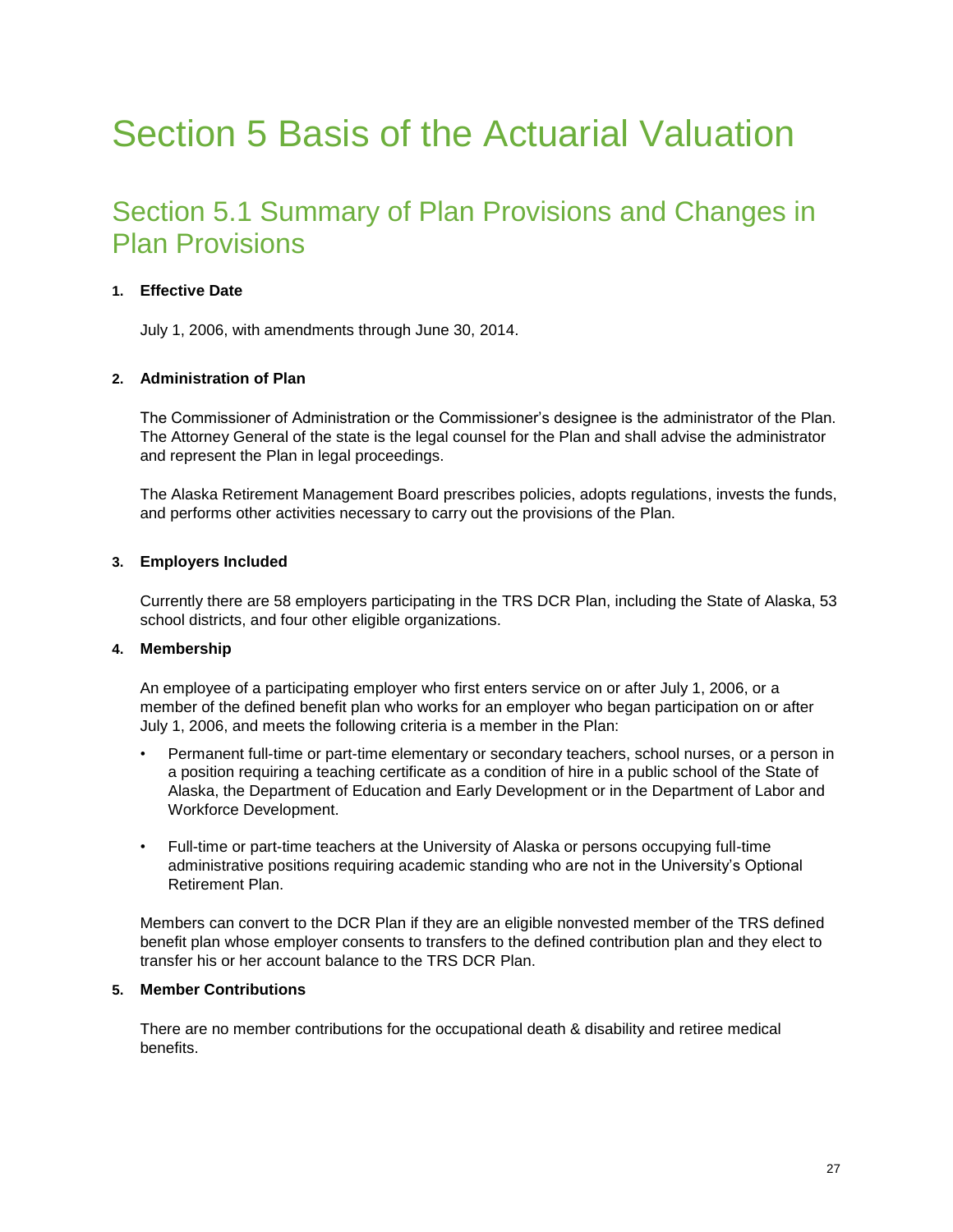#### **6. Retiree Medical**

- Member must retire directly from the plan to be eligible for retiree medical coverage. Normal retirement eligibility is the earlier of a) 30 years of service or b) Medicare eligible and 10 years of service.
- No retiree medical benefits are provided until normal retirement eligibility. The member's premium is 100% until they are Medicare eligible.
- Coverage cannot be denied except for failure to pay premium.
- Members who are receiving disability benefits or survivors who are receiving monthly survivor benefits are not eligible until the member meets, or would have met if he/she had lived, the normal retirement eligibility requirements.
- The plan's coverage is supplemental to Medicare.
- The Medicare-eligible premium will be based on the member's years of service. The percentage of premium paid by the member is as follows:

| <b>Years of Service</b> | <b>Percent of Premium</b><br><b>Paid by Member</b> |
|-------------------------|----------------------------------------------------|
| Less than 15 years      | 30%                                                |
| $15 - 19$               | 25%                                                |
| $20 - 24$               | 20%                                                |
| $25 - 29$               | 15%                                                |
| 30 years or more        | 10%                                                |

#### **7. Occupational Disability Benefits**

- Benefit is 40% of salary at date of disability.
- Disability Benefit Adjustment: The disability benefit is increased by 75% of the cost of living increase in the preceding calendar year or 9%, whichever is less.
- Member earns service while on occupational disability.
- Benefits cease when the member becomes eligible for normal retirement at Medicare-eligible age and 10 years of service, or at any age with 30 years of service.
- No retiree medical benefits are provided until normal retirement eligibility. The member's premium is 100% until they are Medicare eligible. Medicare-eligible premiums follow the servicebased schedule above.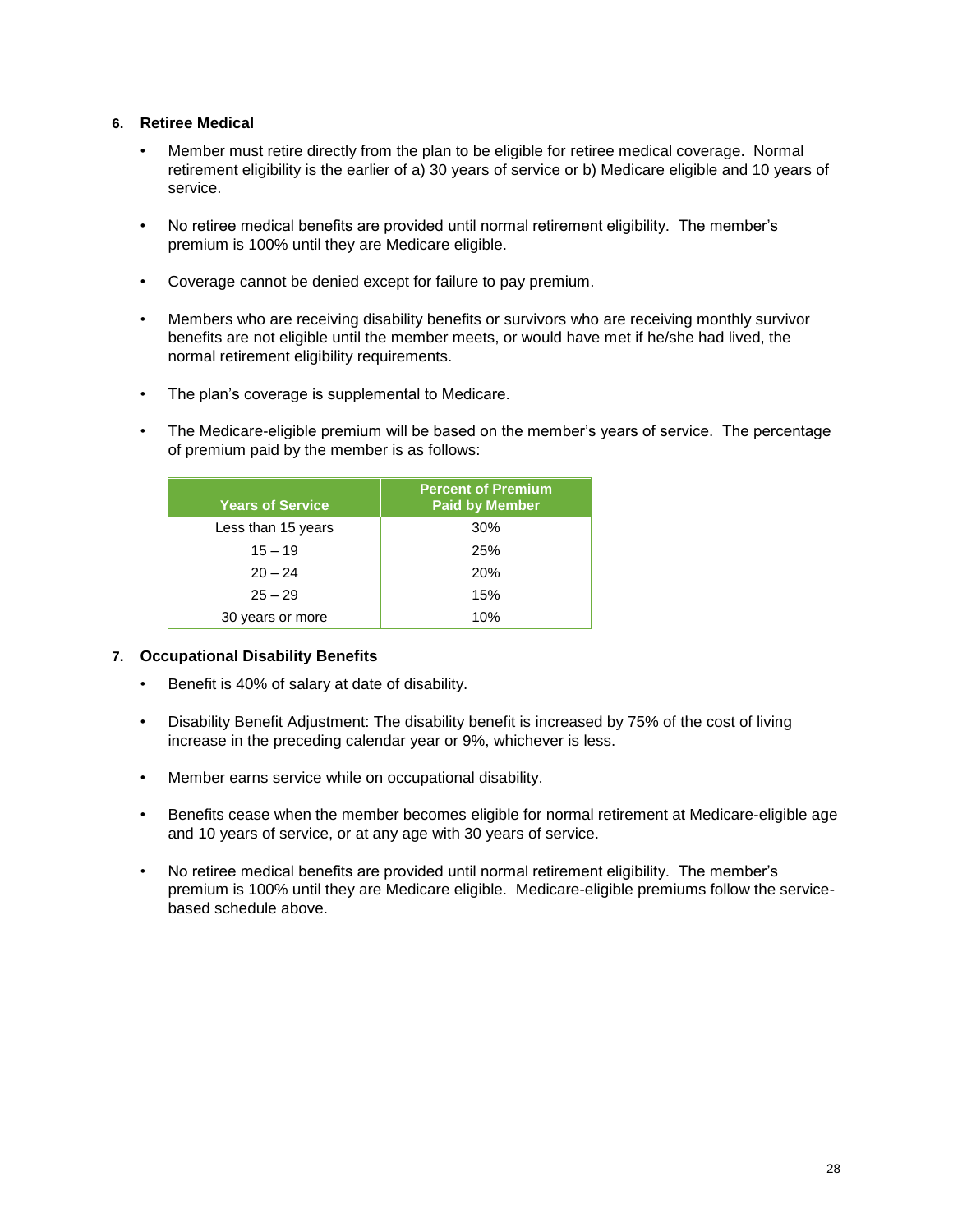#### **8. Occupational Death Benefits**

- Benefit is 40% of salary.
- Survivor's Pension Adjustment: A survivor's pension is increased by 50% of the cost of living increase in the preceding calendar year or 6%, whichever is less, if the recipient is at least age 60 on July 1, or under age 60 if the recipient has been receiving TRS benefits for at least 8 years as of July 1.
- Benefits cease when the member would have become eligible for normal retirement.
- The period during which the survivor is receiving benefits is counted as service credit toward retiree medical benefits.
- No retiree medical benefits are provided until the member would have been eligible for normal retirement. The surviving spouse's premium is 100% until the member would have been Medicare eligible. Medicare-eligible premiums follow the service-based schedule above.

#### **Changes Since the Prior Valuation**

Effective for the June 30, 2014 valuation, the Board adopted the changes to the demographic and economic assumptions recommended by the actuary, based on the results of an experience analysis performed on the population experience from July 1, 2009 to June 30, 2013. The changes in assumptions were adopted by the Board during the December 2014 Board meeting. We also updated the Healthcare Cost Trend and Contribution Trend assumptions.

Due to plan clarification, the PRPA was added to the occupational death and disability benefits.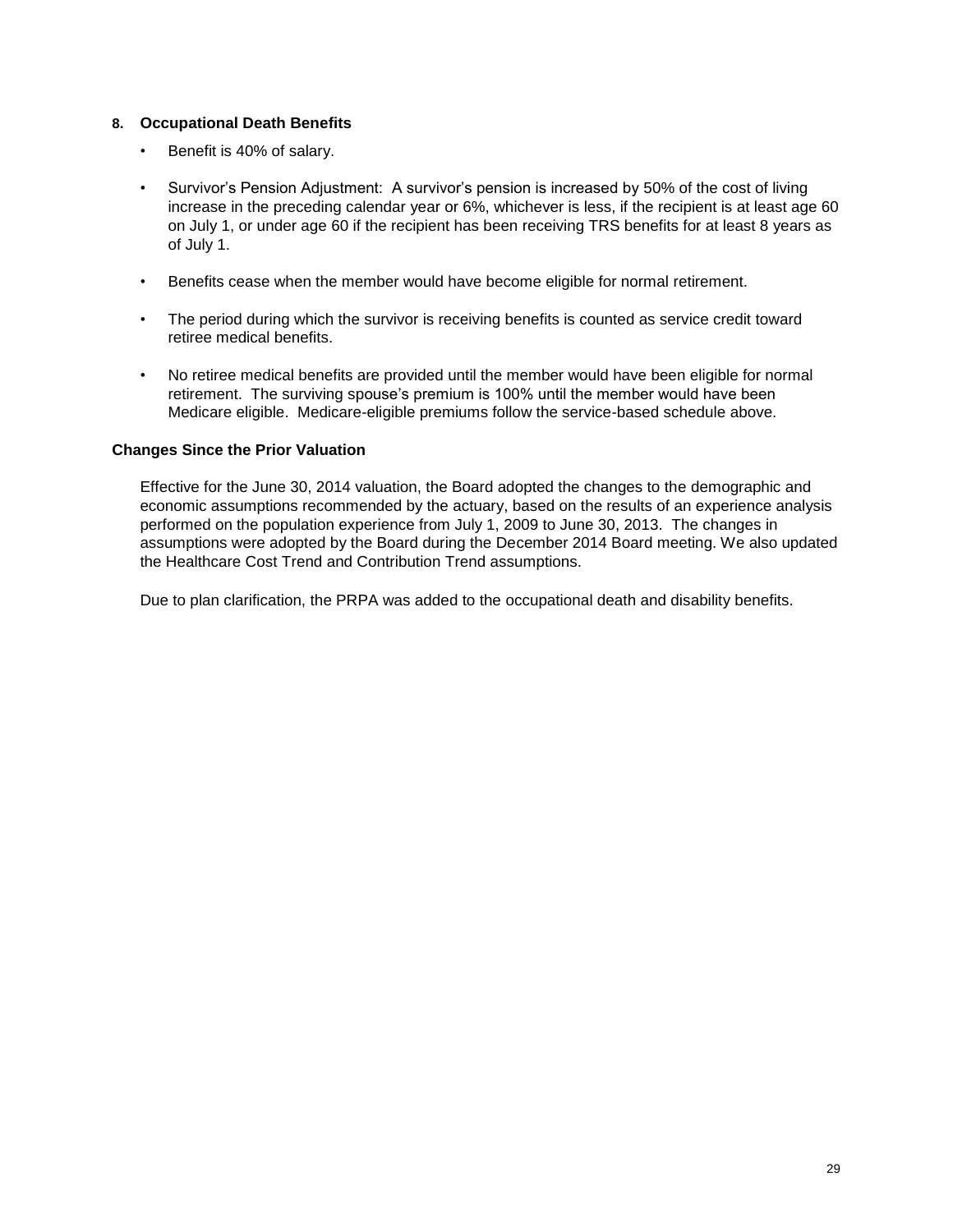### <span id="page-34-0"></span>Section 5.2 Description of Actuarial Methods and Valuation Procedures

The funding method used in this valuation was adopted by the Board in October 2006. The asset smoothing method used to determine valuation assets was implemented effective June 30, 2006.

Benefits valued are those delineated in Alaska State statutes as of the valuation date. Changes in State statutes effective after the valuation date are not taken into consideration in setting the assumptions and methods.

#### **Valuation of Liabilities**

a. **Actuarial Method** – Entry Age Actuarial Cost

Liabilities and contributions shown in the report are computed using the Entry Age Actuarial Cost method of funding. Any funding surpluses or unfunded accrued liability is amortized over 25 years as a level percentage of expected payroll. However, in keeping with GASB requirements, the net amortization period will not exceed 30 years. These requirements under GASB 25 have been amended by GASB 67, effective June 30, 2014. Per KPMG, the new accounting standards under GASB 67 and 68 are not applicable to the Occupational Death & Disability benefits under the DCR Plan.

Cost factors designed to produce annual costs as a constant percentage of each member's expected compensation in each year for death and disability benefits (constant dollar amount for retiree medical benefits), from the assumed entry age to the last age with a future benefit were applied to the projected benefits to determine the normal cost (the portion of the total cost of the Plan allocated to the current year under the method). The normal cost is determined by summing intermediate results for active members and determining an average normal cost rate which is then related to the total DCR Plan payroll of active members. The actuarial accrued liability for active members (the portion of the total cost of the Plan allocated to prior years under the method) was determined as the excess of the actuarial present value of projected benefits over the actuarial present value of future normal costs.

The actuarial accrued liability for beneficiaries and disabled members currently receiving benefits (if any) was determined as the actuarial present value of the benefits expected to be paid. No future normal costs are payable for these members.

The actuarial accrued liability under this method at any point in time is the theoretical amount of the fund that would have been accumulated had annual contributions equal to the normal cost been made in prior years (it does not represent the liability for benefits accrued to the valuation date). The unfunded actuarial accrued liability is the excess of the actuarial accrued liability over the actuarial value of plan assets measured on the valuation date.

Under this method, experience gains or losses, i.e., decreases or increases in accrued liabilities attributable to deviations in experience from the actuarial assumptions, adjust the unfunded actuarial accrued liability.

#### **b. Valuation of Assets**

Effective June 30, 2006, the asset valuation method recognizes 20% of the investment gain or loss in each of the current and preceding four years. This method will be phased in over five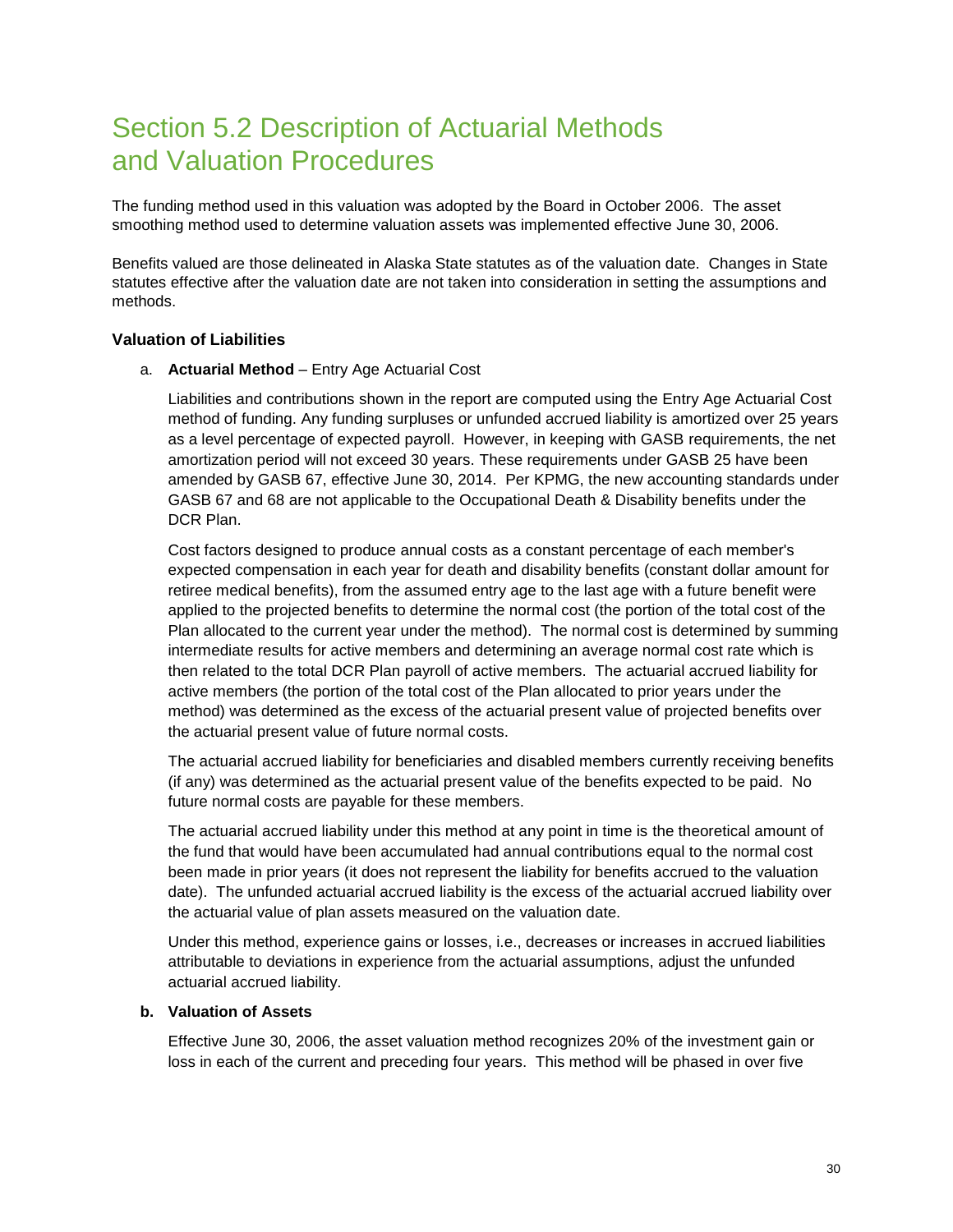years. Fair Value of Assets were \$0 as of June 30, 2006. All assets are valued at fiar value. Assets are accounted for on an accrued basis and are taken directly from financial statements audited by KPMG LLP. Valuation assets are constrained to a range of 80% to 120% of the fair value of assets.

#### **c. Valuation of Retiree Medical Benefits**

The methodology used for the valuation of the retiree medical benefits is described in Section 6.2(c) of the State of Alaska Teachers' Retirement System Defined Benefit Plan Actuarial Valuation Report as of June 30, 2014.

Due to the lack of experience for the DCR Plan only, base claims costs are based on those described in the actuarial valuation as of June 30, 2014 for TRS with some adjustments. The claims costs were adjusted to reflect the differences between the DCR medical plan and the DB medical plan. These differences include network steerage, different coverage levels and an indexing of the retiree out-of-pocket dollar amounts. To account for higher initial copays, deductibles and out-of-pocket limits, FY14 claims costs were reduced 11.9% for medical and 7.1% for prescription drugs. Retiree out-of-pocket amounts were indexed 0.2% each year to reflect the effect of the deductible leveraging on trend and other plan design features.

No implicit subsidies are assumed. Employees projected to retire with 30 years of service prior to Medicare are valued with commencement deferred to Medicare eligibility, as such members will be required to pay the full plan premium. Explicit subsidies for disabled and normal retirement are determined using the plan-defined percentages of total projected plan costs, again with no implicit subsidy assumed.

#### **d. Healthcare Reform**

Healthcare Reform legislation passed on March 23, 2010 included several provisions with potential implications for the State of Alaska Retiree Health Plan liability. Buck evaluated the impact due to the following provisions; however, only the Patient Centered Outcomes Research Institute fee impact have been included in the valuation results as part of administrative fee.

Because the State plan is retiree-only, and was in effect at the time the legislation was enacted, not all provisions are required. Unlimited lifetime benefits and dependent coverage to age 26 are two of these provisions. We did look at the impact of including these provisions, but there was no decision made to adopt them, and no requirement to do so.

The Plan will be subject to the high cost plan excise tax (Cadillac tax). Based upon guidance available at the time of disclosure, Buck determined the impact to be immaterial based on a blend of pre-Medicare and Medicare retirees and the projected impact to future healthcare cost trends due to the estimated tax.

We have not identified any other specific provisions of healthcare reform that would be expected to have a significant impact on the measured obligation. As additional guidance on the legislation is issued, we will continue to monitor any potential impacts.

#### **e. Changes in Methods From the Prior Valuation**

There have been no changes in methods since the prior valuation.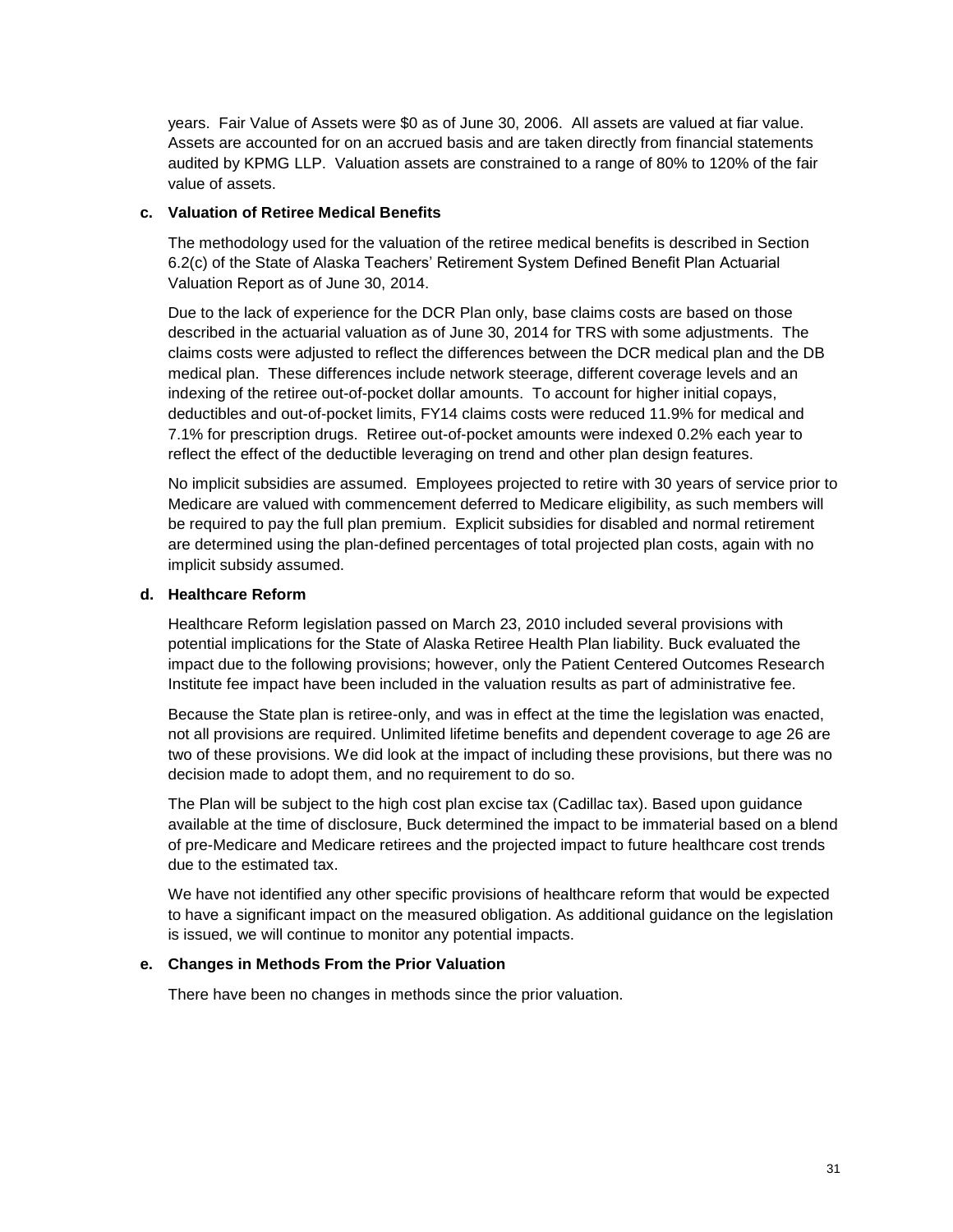### <span id="page-36-0"></span>Section 5.3 Summary of Actuarial Assumptions and Changes in Assumptions

The demographic and economic assumptions used in the June 30, 2014 valuation are described below. Unless noted otherwise, these assumptions were adopted by the Board in December 2014. These assumptions were the result of an experience study performed for the DB Plan as of June 30, 2013.

| <b>Salary Scale</b><br>Inflation $-3.12%$ per year.                                                                                                                           |  |
|-------------------------------------------------------------------------------------------------------------------------------------------------------------------------------|--|
| Productivity - 0.50% per year.                                                                                                                                                |  |
| See Table 1 for salary scale rates.                                                                                                                                           |  |
| Payroll Growth<br>3.62% per year. (Inflation + Productivity).                                                                                                                 |  |
| <b>Total Inflation</b><br>Total inflation as measured by the Consumer Price Index for urban and<br>clerical workers for Anchorage is assumed to increase 3.12% annually.      |  |
| Mortality (Pre-termination)*<br>Based upon the 2010-2013 actual experience. (See Table 2).                                                                                    |  |
| 68% of male rates and 60% of female rates of post-termination mortality.<br>Deaths are assumed to result from occupational causes 15% of the time.                            |  |
| Mortality (Post-termination)*<br>Based upon the 2010-2013 actual experience. (See Table 3).                                                                                   |  |
| 94% of male and 97% of female rates of RP-2000, 2000 Base Year                                                                                                                |  |
| projected to 2018 with Projection Scale BB, with a 3-year setback for                                                                                                         |  |
| males and a 4-year setback for females.                                                                                                                                       |  |
| Disability Mortality in accordance with the RP-2000 Disabled Retiree                                                                                                          |  |
| Mortality Table, 2000 Base Year, projected to 2018 with Projection Scale<br>BB.                                                                                               |  |
| Turnover<br>Select and ultimate rates based upon the 2010-2013 actual withdrawal<br>experience. (See Table 4).                                                                |  |
| <b>Disability</b><br>Incidence rates based upon the 2010-2013 actual experience, in                                                                                           |  |
| accordance with Table 5. Disabilities are assumed to result from                                                                                                              |  |
| occupational causes 15% of the time.                                                                                                                                          |  |
| Retirement<br>Retirement rates based upon the 2010 - 2013 actual experience in                                                                                                |  |
| accordance with Table 6. Deferred vested members are assumed to<br>retire at their earliest unreduced retirement date.                                                        |  |
| Wives are assumed to be three years younger than husbands. 85% of                                                                                                             |  |
| Marriage and Age Difference<br>male members and 75% of female members are assumed to be married.                                                                              |  |
| Dependent Children<br>Benefits to dependent children have been valued assuming members who                                                                                    |  |
| are married and between the ages of 25 and 45 have two dependent<br>children.                                                                                                 |  |
|                                                                                                                                                                               |  |
| <b>Contribution Refunds</b><br>5% of terminating members with vested benefits are assumed to have<br>their contributions refunded. 100% of those with non-vested benefits are |  |
| assumed to have their contributions refunded.                                                                                                                                 |  |

\*The mortality assumptions include an allowance for expected future mortality improvement. The mortality table used was set in 2014 with an Actual Deaths to Expected Deaths ratio of 110%.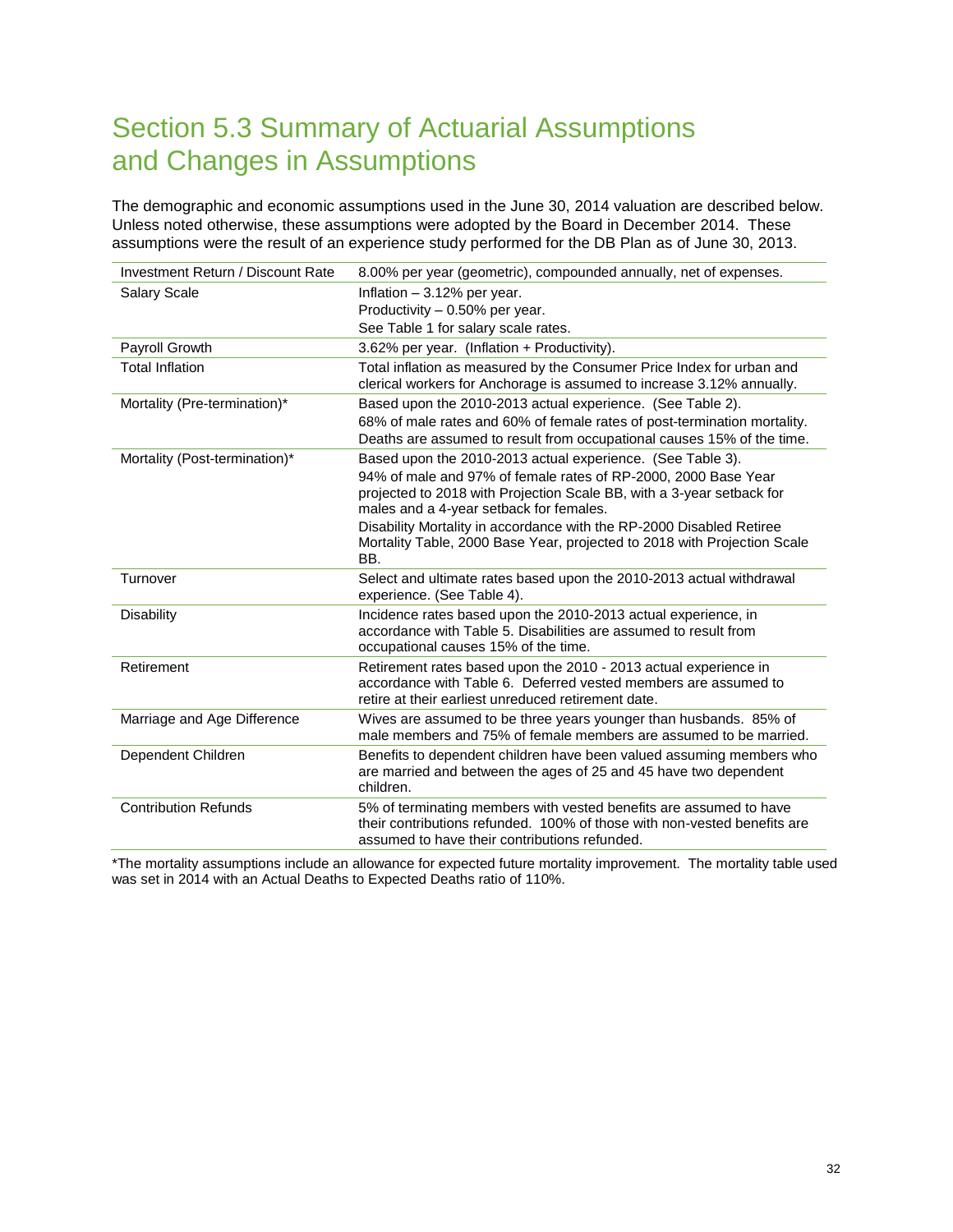| Expenses                       | All expenses are net of the investment return assumption.                                                                                                                                                            |                |                                     |  |
|--------------------------------|----------------------------------------------------------------------------------------------------------------------------------------------------------------------------------------------------------------------|----------------|-------------------------------------|--|
| Per Capita Claims Cost         | Sample claims cost rates adjusted to age 65 for FY15 medical benefits<br>are shown below:                                                                                                                            |                |                                     |  |
|                                |                                                                                                                                                                                                                      | <b>Medical</b> | <b>Prescription</b><br><b>Drugs</b> |  |
|                                | Pre-Medicare                                                                                                                                                                                                         | \$12,362       | \$2,624                             |  |
|                                | Medicare Parts A & B                                                                                                                                                                                                 | \$<br>1,657    | \$<br>2,624                         |  |
|                                | Medicare Part B Only                                                                                                                                                                                                 | \$<br>7,920    | \$<br>2,624                         |  |
|                                | Medicare Part D                                                                                                                                                                                                      | N/A            | \$<br>507                           |  |
| Third Party Administrator Fees | \$193.98 per person per year; assumed trend rate of 5% per year.                                                                                                                                                     |                |                                     |  |
| Base Claims Cost Adjustments   | Due to higher initial copays, deductibles, out-of-pocket limits and<br>member cost sharing compared to the DB medical plan, the following<br>cost adjustments are applied to the per capita claims cost rates above: |                |                                     |  |
|                                | 0.881 for the medical plan.                                                                                                                                                                                          |                |                                     |  |
|                                | 0.929 for the prescription drug plan.                                                                                                                                                                                |                |                                     |  |
|                                | 0.998 for the annual indexing of member cost sharing.                                                                                                                                                                |                |                                     |  |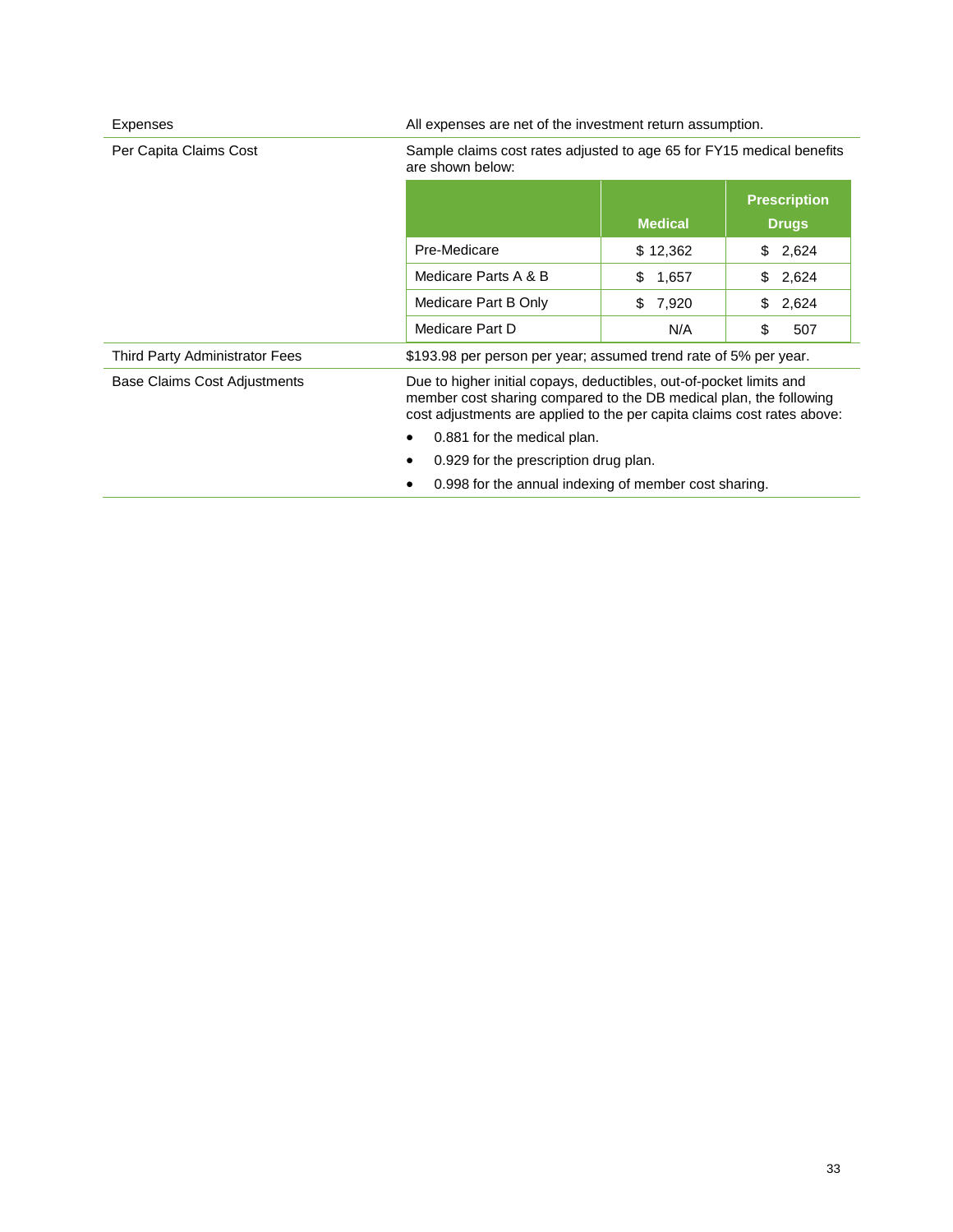Health Cost Trend The table below shows the rate used to project the cost from the shown fiscal year to the next fiscal year. For example, 10.0% is applied to the FY15 pre-Medicare medical claims cost to get the FY16 medical claims cost.

|             | <b>Medical</b><br><b>Pre-65</b> | <b>Medical</b><br>Post-65 | <b>Prescription</b><br><b>Drugs</b> |
|-------------|---------------------------------|---------------------------|-------------------------------------|
| <b>FY15</b> | 10.0%                           | 6.0%                      | 6.0%                                |
| FY16        | 9.4%                            | 5.9%                      | 5.7%                                |
| FY17        | 8.8%                            | 5.8%                      | 5.4%                                |
| FY18        | 8.2%                            | 5.7%                      | 5.1%                                |
| FY19        | 7.6%                            | 5.6%                      | 4.8%                                |
| FY20        | 7.0%                            | 5.6%                      | 4.6%                                |
| FY21        | 6.5%                            | 5.6%                      | 4.4%                                |
| FY25        | 5.6%                            | 5.6%                      | 4.2%                                |
| <b>FY50</b> | 4.4%                            | 4.0%                      | 4.0%                                |
| FY100       | 4.4%                            | 4.0%                      | 4.0%                                |

For the June 30, 2014 valuations and later, the updated Society of Actuaries' Healthcare Cost Trend Model is used to project medical and prescription drug costs. This model effectively begins estimating trend amounts beginning in 2014 and projects out to 2090. The model has been populated with assumptions that are specific to the State of Alaska.

| Aging Factors |          |                | <b>Prescription</b> |
|---------------|----------|----------------|---------------------|
|               | Age      | <b>Medical</b> | <b>Drugs</b>        |
|               | $0 - 44$ | 2.0%           | 4.5%                |
|               | 45-54    | 2.5%           | 3.5%                |
|               | 55-64    | 3.5%           | 3.0%                |
|               | 65-73    | 4.0%           | 1.5%                |
|               | 74-83    | 1.5%           | 0.5%                |
|               | 84-93    | 0.5%           | 0.0%                |
|               | $94+$    | $0.0\%$        | 0.0%                |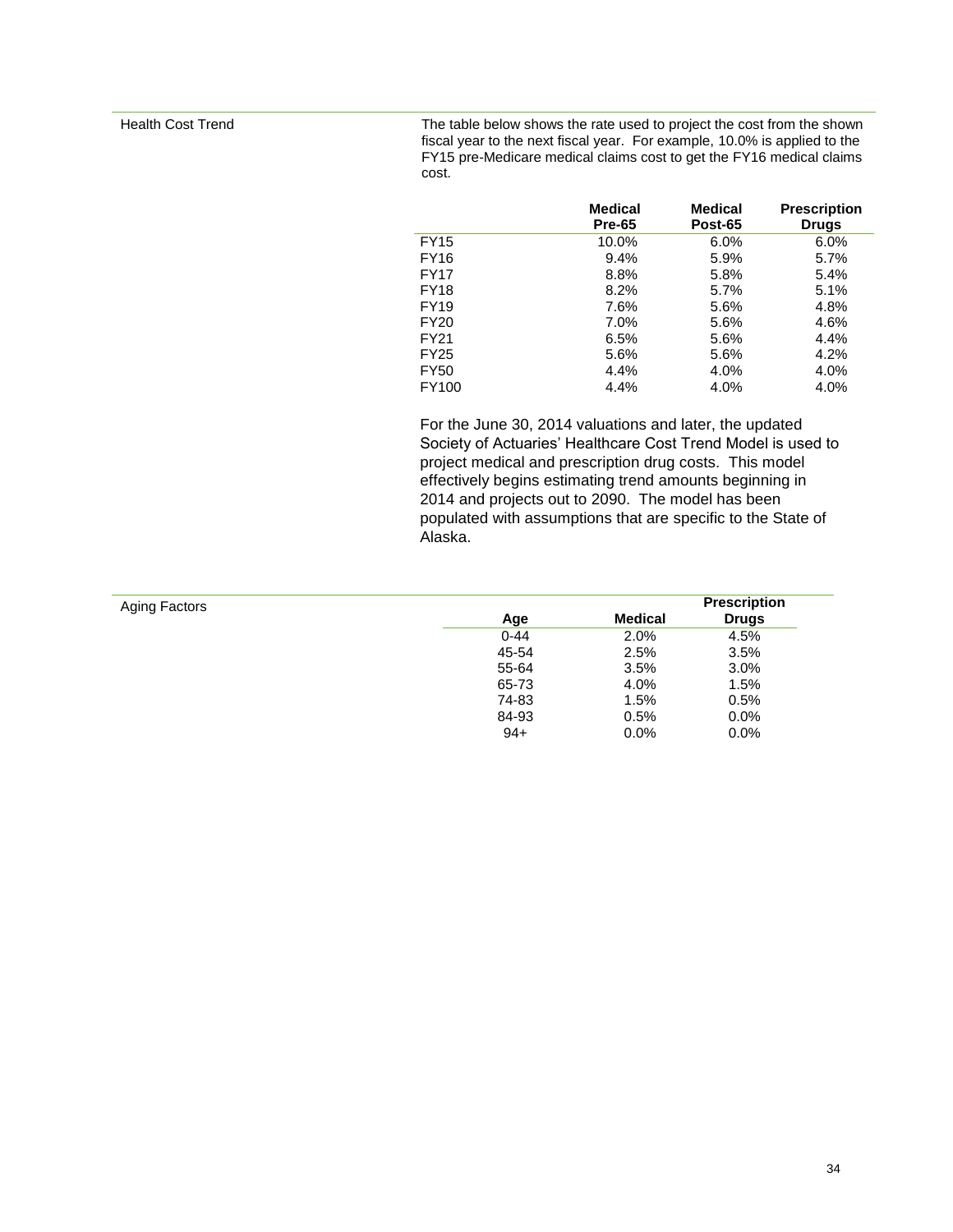Retiree Medical Participation

| <b>Decrement Due to Disability</b> |                              |            | <b>Decrement Due to Retirement</b> |                              |
|------------------------------------|------------------------------|------------|------------------------------------|------------------------------|
| <u>Age</u>                         | <b>Percent Participation</b> | <u>Age</u> |                                    | <b>Percent Participation</b> |
| < 56                               | 73.00%                       | 55         |                                    | 40.0%                        |
| 56                                 | 77.50%                       | 56         |                                    | 50.0%                        |
| 57                                 | 79.75%                       | 57         |                                    | 55.0%                        |
| 58                                 | 82.00%                       | 58         |                                    | 60.0%                        |
| 59                                 | 84.25%                       | 59         |                                    | 65.0%                        |
| 60                                 | 86.50%                       | 60         |                                    | 70.0%                        |
| 61                                 | 88.75%                       | 61         |                                    | 75.0%                        |
| 62                                 | 91.00%                       | 62         |                                    | 80.0%                        |
| 63                                 | 93.25%                       | 63         |                                    | 85.0%                        |
| 64                                 | 95.50%                       | 64         |                                    | 90.0%                        |
| $65+$                              | 94.00%                       | $65+$      | Years of Svc                       |                              |
|                                    |                              |            | $<$ 15                             | 70.5%                        |
|                                    |                              |            | 15-19                              | 75.2%                        |
|                                    |                              |            | $20 - 24$                          | 79.9%                        |
|                                    |                              |            | $25 - 29$                          | 89.3%                        |
|                                    |                              |            | $30+$                              | 94.0%                        |

\*Participation rates reflect the expected plan election rate that varies by reason for decrement, duration that a member may pay full cost prior to Medicare eligibility, and availability of alternative and/or lower cost options, particularly in the Medicare market.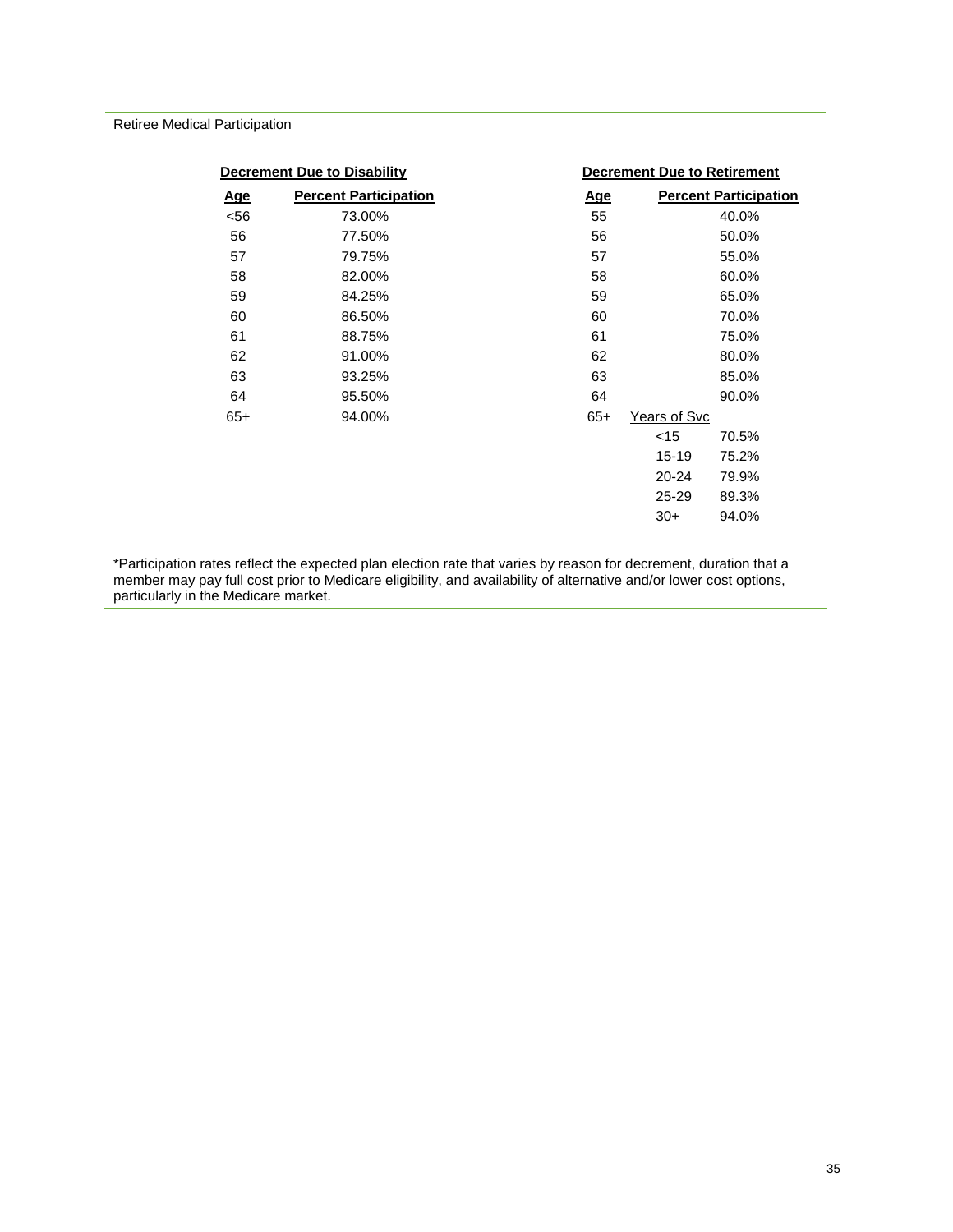#### **Table 1 Alaska TRS DCR Plan Salary Scale**

| <b>Years of</b><br>service | <b>Percent Increase</b> |
|----------------------------|-------------------------|
|                            |                         |
| 0                          | 8.11%                   |
| 1                          | 7.51                    |
| $\overline{c}$             | 6.91                    |
| 3                          | 6.41                    |
| $\overline{4}$             | 6.11                    |
|                            |                         |
| 5                          | 6.11                    |
| 6                          | 5.90                    |
| $\overline{7}$             | 5.69                    |
| 8                          | 5.55                    |
| 9                          | 5.40                    |
|                            |                         |
| 10                         | 5.26                    |
| 11                         | 5.11                    |
| 12                         | 4.96                    |
| 13                         | 4.84                    |
| 14                         | 4.72                    |
|                            |                         |
| 15                         | 4.60                    |
| 16                         | 4.49                    |
| 17                         | 4.37                    |
| 18                         | 4.27                    |
| 19                         | 4.17                    |
|                            |                         |
| 20                         | 4.07                    |
| 21                         | 3.97                    |
| $22+$                      | 3.87                    |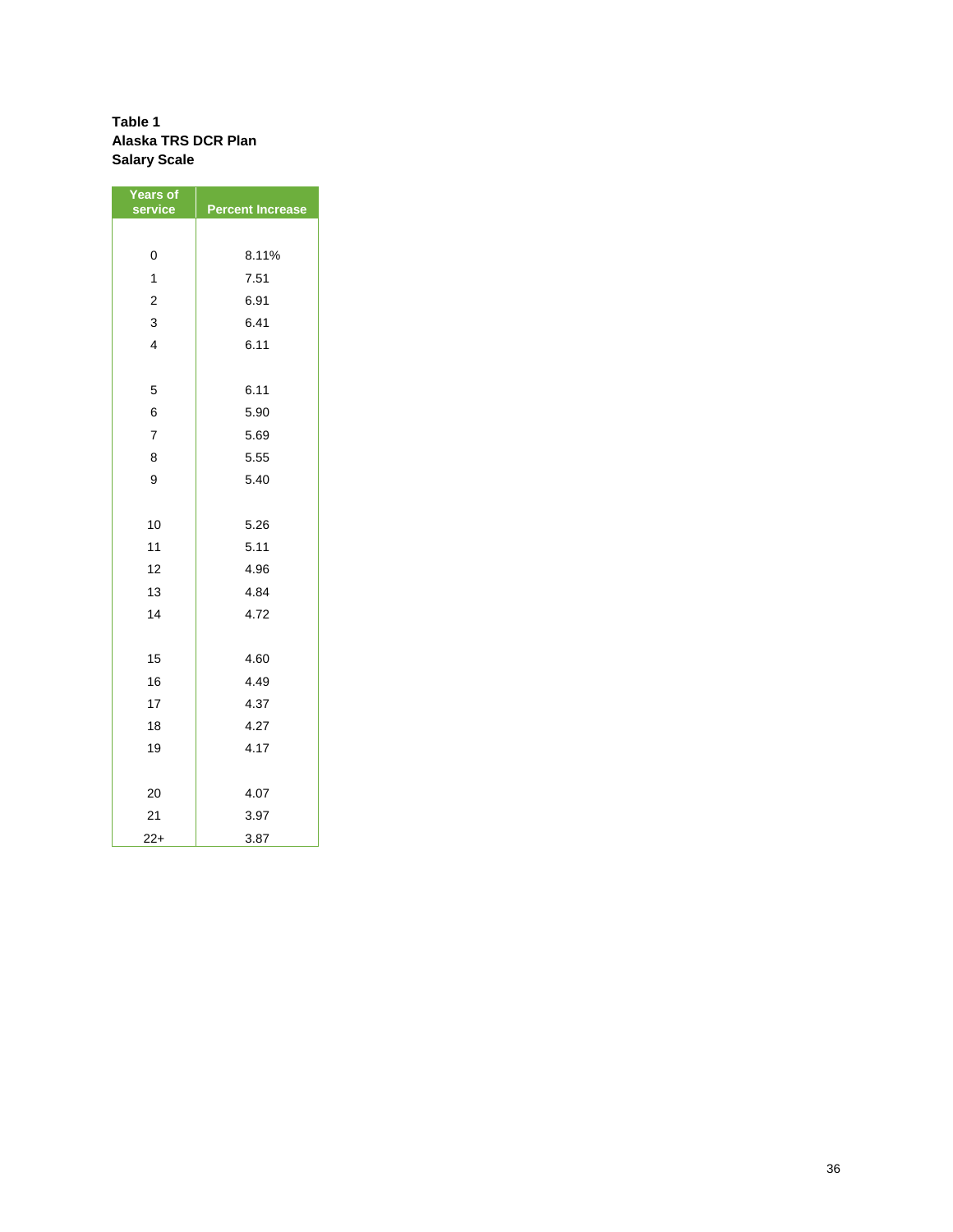#### **Table 2 Alaska TRS DCR Plan Mortality Table (Pre-termination)**

| Age      | <b>Male</b>      | <b>Female</b>    | Age      | <b>Male</b>      | <b>Female</b>    |
|----------|------------------|------------------|----------|------------------|------------------|
| 20       | 0.0182%          | 0.0098%          | 55       | 0.1615%          | 0.0985%          |
| 21<br>22 | 0.0191<br>0.0200 | 0.0101<br>0.0104 | 56<br>57 | 0.1766<br>0.1901 | 0.1054<br>0.1132 |
| 23       | 0.0209           | 0.0105           | 58       | 0.2117           | 0.1221           |
| 24       | 0.0216           | 0.0105           | 59       | 0.2409           | 0.1344           |
|          |                  |                  |          |                  |                  |
| 25       | 0.0222           | 0.0106           | 60       | 0.2643           | 0.1501           |
| 26       | 0.0226           | 0.0107           | 61       | 0.2917           | 0.1659           |
| 27       | 0.0228           | 0.0109           | 62       | 0.3229           | 0.1837           |
| 28       | 0.0228           | 0.0111           | 63       | 0.3599           | 0.2080           |
| 29       | 0.0229           | 0.0114           | 64       | 0.4021           | 0.2367           |
| 30       | 0.0231           | 0.0118           | 65       | 0.4504           | 0.2723           |
| 31       | 0.0238           | 0.0123           | 66       | 0.5057           | 0.3118           |
| 32       | 0.0249           | 0.0130           | 67       | 0.5594           | 0.3582           |
| 33       | 0.0269           | 0.0137           | 68       | 0.6202           | 0.4036           |
| 34       | 0.0302           | 0.0146           | 69       | 0.7017           | 0.4546           |
| 35       | 0.0340           | 0.0169           | $70\,$   | 0.7828           | 0.5130           |
| 36       | 0.0382           | 0.0193           | 71       | 0.8702           | 0.5696           |
| 37       | 0.0425           | 0.0217           | 72       | 0.9643           | 0.6297           |
| 38       | 0.0468           | 0.0240           | 73       | 1.0813           | 0.6959           |
| 39       | 0.0509           | 0.0262           | 74       | 1.1964           | 0.7841           |
|          |                  |                  |          |                  |                  |
| 40       | 0.0547           | 0.0283           | 75       | 1.3285           | 0.8701           |
| 41       | 0.0584           | 0.0305           | 76       | 1.4797           | 0.9678           |
| 42       | 0.0618           | 0.0330           | $77 \,$  | 1.6508           | 1.0757           |
| 43       | 0.0653           | 0.0357           | 78       | 1.8423           | 1.1923           |
| 44       | 0.0692           | 0.0389           | 79       | 2.0534           | 1.3163           |
| 45       | 0.0736           | 0.0427           | 80       | 2.2841           | 1.4502           |
| 46       | 0.0787           | 0.0470           | 81       | 2.5382           | 1.5972           |
| 47       | 0.0846           | 0.0517           | 82       | 2.8208           | 1.7607           |
| 48       | 0.0913           | 0.0567           | 83       | 3.1344           | 1.9438           |
| 49       | 0.0979           | 0.0620           | 84       | 3.5081           | 2.1486           |
| 50       | 0.1050           | 0.0674           | 85       | 3.9193           | 2.3782           |
| 51       | 0.1126           | 0.0731           |          |                  |                  |
| 52       | 0.1208           | 0.0791           |          |                  |                  |
| 53       | 0.1295           | 0.0855           |          |                  |                  |
| 54       | 0.1483           | 0.0908           |          |                  |                  |
|          |                  |                  |          |                  |                  |
|          |                  |                  |          |                  |                  |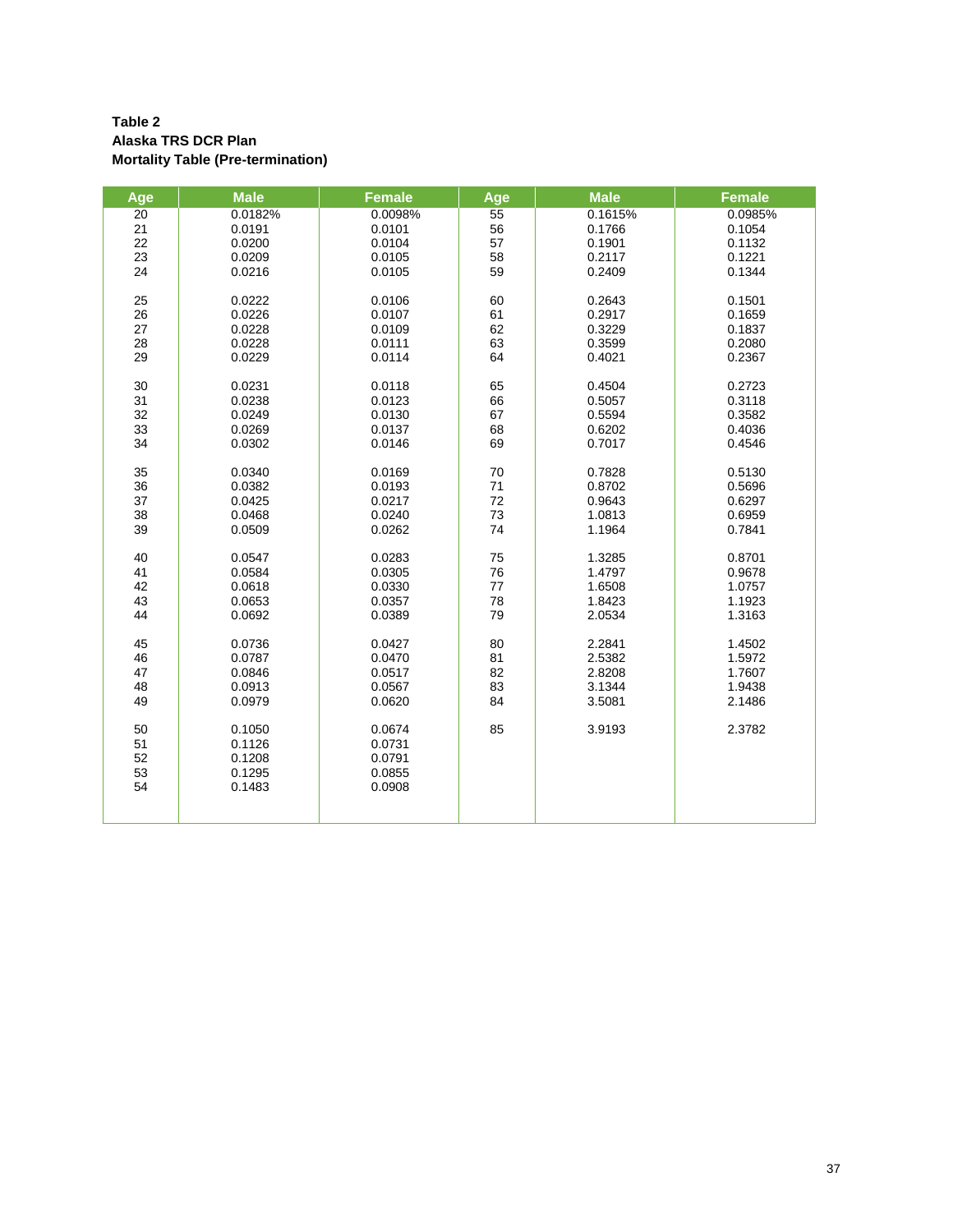#### **Table 3 Alaska TRS DCR Plan Mortality Table (Post-termination)**

| Age | <b>Male</b> | <b>Female</b> | Age | <b>Male</b> | <b>Female</b> |
|-----|-------------|---------------|-----|-------------|---------------|
| 50  | 0.1544%     | 0.1124%       | 85  | 5.7637%     | 3.9636%       |
| 51  | 0.1656      | 0.1219        | 86  | 6.4248      | 4.3940        |
| 52  | 0.1777      | 0.1318        | 87  | 7.2770      | 4.8789        |
| 53  | 0.1904      | 0.1424        | 88  | 8.2264      | 5.4261        |
| 54  | 0.2181      | 0.1513        | 89  | 9.2884      | 6.0450        |
|     |             |               |     |             |               |
| 55  | 0.2375      | 0.1641        | 90  | 10.4794     | 6.8659        |
| 56  | 0.2597      | 0.1756        | 91  | 11.8129     | 7.7983        |
| 57  | 0.2795      | 0.1887        | 92  | 13.2941     | 8.8452        |
| 58  | 0.3113      | 0.2035        | 93  | 14.9196     | 10.0021       |
| 59  | 0.3543      | 0.2240        | 94  | 16.5479     | 11.2560       |
|     |             |               |     |             |               |
| 60  | 0.3887      | 0.2501        | 95  | 18.2705     | 12.5866       |
| 61  | 0.4289      | 0.2765        | 96  | 20.0693     | 13.9699       |
| 62  | 0.4749      | 0.3062        | 97  | 21.9249     | 15.3813       |
| 63  | 0.5293      | 0.3466        | 98  | 23.3940     | 16.4973       |
| 64  | 0.5913      | 0.3946        | 99  | 25.2821     | 17.8741       |
|     |             |               |     |             |               |
| 65  | 0.6624      | 0.4538        | 100 | 26.7022     | 18.8730       |
| 66  | 0.7436      | 0.5196        | 101 | 28.5888     | 20.1393       |
| 67  | 0.8227      | 0.5970        | 102 | 29.9408     | 20.9540       |
| 68  | 0.9121      | 0.6727        | 103 | 31.8102     | 22.0440       |
| 69  | 1.0318      | 0.7576        | 104 | 33.1094     | 22.6232       |
|     |             |               |     |             |               |
| 70  | 1.1511      | 0.8550        | 105 | 34.9384     | 23.7489       |
| 71  | 1.2798      | 0.9494        | 106 | 36.0058     | 24.6863       |
| 72  | 1.4180      | 1.0494        | 107 | 36.8483     | 25.8063       |
| 73  | 1.5902      | 1.1599        | 108 | 37.4013     | 27.0683       |
| 74  | 1.7595      | 1.3068        | 109 | 37.6000     | 28.4323       |
|     |             |               |     |             |               |
| 75  | 1.9536      | 1.4502        | 110 | 37.6000     | 29.8577       |
| 76  | 2.1760      | 1.6130        | 111 | 37.6000     | 31.3043       |
| 77  | 2.4276      | 1.7929        | 112 | 37.6000     | 32.7318       |
| 78  | 2.7093      | 1.9871        | 113 | 37.6000     | 34.0998       |
| 79  | 3.0198      | 2.1938        | 114 | 37.6000     | 35.3678       |
|     |             |               |     |             |               |
| 80  | 3.3590      | 2.4170        | 115 | 37.6000     | 36.4959       |
| 81  | 3.7326      | 2.6620        | 116 | 37.6000     | 37.4435       |
| 82  | 4.1482      | 2.9345        | 117 | 37.6000     | 38.1702       |
| 83  | 4.6095      | 3.2397        | 118 | 37.6000     | 38.6359       |
| 84  | 5.1589      | 3.5811        | 119 | 100.0000    | 100.0000      |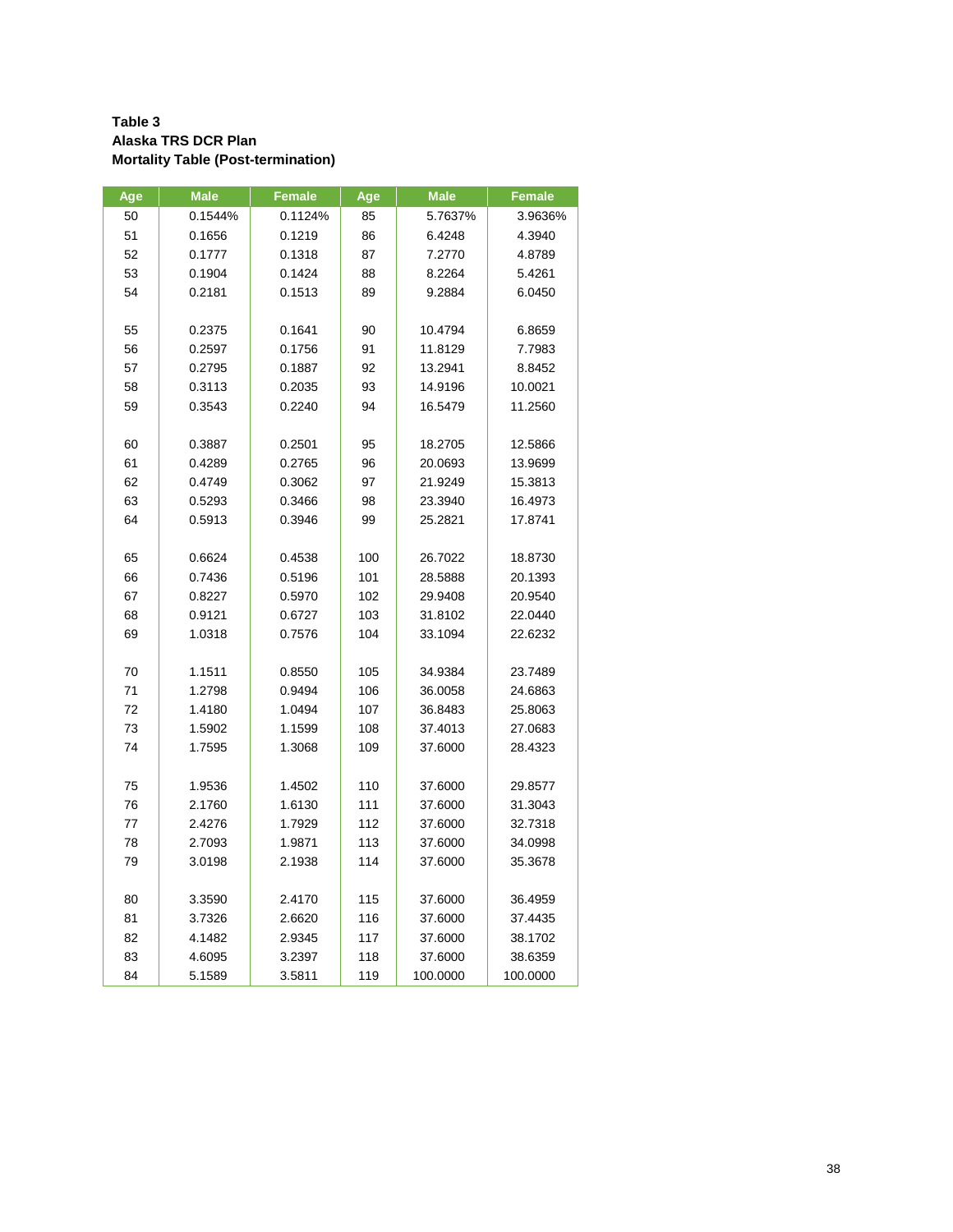**Table 4 Alaska TRS DCR Plan Turnover Assumptions**

### **Select Rates of Turnover During the First 5 Years of Employment**

| <b>Service</b> | <b>Female</b> | <b>Male</b> |
|----------------|---------------|-------------|
|                | 21.80%        | 20.70%      |
|                | 18.70         | 19.55       |
| 2              | 15.40         | 16.10       |
| 3              | 13.20         | 13.80       |
|                | 11.00         | 11.50       |
| г,             | 8.05          | 7.32        |

### **Ultimate Rates of Turnover After the First 5 Years of Employment**

| Age | <b>Female</b> | <b>Male</b> | Age   | <b>Female</b> | <b>Male</b> |
|-----|---------------|-------------|-------|---------------|-------------|
| 15  | 6.6811%       | 6.2959%     | 40    | 6.5647%       | 6.1753%     |
| 16  | 6.6811        | 6.2959      | 41    | 6.5516        | 6.1604      |
| 17  | 6.6811        | 6.2959      | 42    | 6.5386        | 6.1455      |
| 18  | 6.6811        | 6.2959      | 43    | 6.5175        | 6.1081      |
| 19  | 6.6811        | 6.2959      | 44    | 6.4965        | 6.0706      |
| 20  | 6.6811        | 6.2959      | 45    | 6.4754        | 6.0332      |
| 21  | 6.6811        | 6.2959      | 46    | 6.4544        | 5.9957      |
| 22  | 6.6811        | 6.2959      | 47    | 6.4333        | 5.9583      |
| 23  | 6.6773        | 6.2903      | 48    | 6.3975        | 5.9053      |
| 24  | 6.6735        | 6.2847      | 49    | 6.3617        | 5.8522      |
| 25  | 6.6697        | 6.2791      | 50    | 6.3259        | 5.7992      |
| 26  | 6.6659        | 6.2735      | 51    | 6.2901        | 5.7461      |
| 27  | 6.6621        | 6.2679      | 52    | 6.2543        | 5.6931      |
| 28  | 6.6583        | 6.2623      | 53    | 6.1818        | 5.5800      |
| 29  | 6.6544        | 6.2567      | 54    | 6.1093        | 5.4670      |
| 30  | 6.6506        | 6.2512      | 55    | 6.0367        | 5.3539      |
| 31  | 6.6467        | 6.2456      | 56    | 5.9642        | 5.2409      |
| 32  | 6.6429        | 6.2400      | 57    | 5.8917        | 5.1278      |
| 33  | 6.6351        | 6.2360      | 58    | 6.0021        | 5.1711      |
| 34  | 6.6273        | 6.2320      | 59    | 6.1125        | 5.2144      |
| 35  | 6.6194        | 6.2280      | 60    | 6.2230        | 5.2578      |
| 36  | 6.6116        | 6.2240      | 61    | 6.3334        | 5.3011      |
| 37  | 6.6038        | 6.2200      | 62    | 6.4438        | 5.3444      |
| 38  | 6.5908        | 6.2051      | 63    | 6.6292        | 5.7296      |
| 39  | 6.5777        | 6.1902      | 64    | 6.8146        | 6.1148      |
|     |               |             |       |               |             |
|     |               |             | $65+$ | 7.0000        | 6.5000      |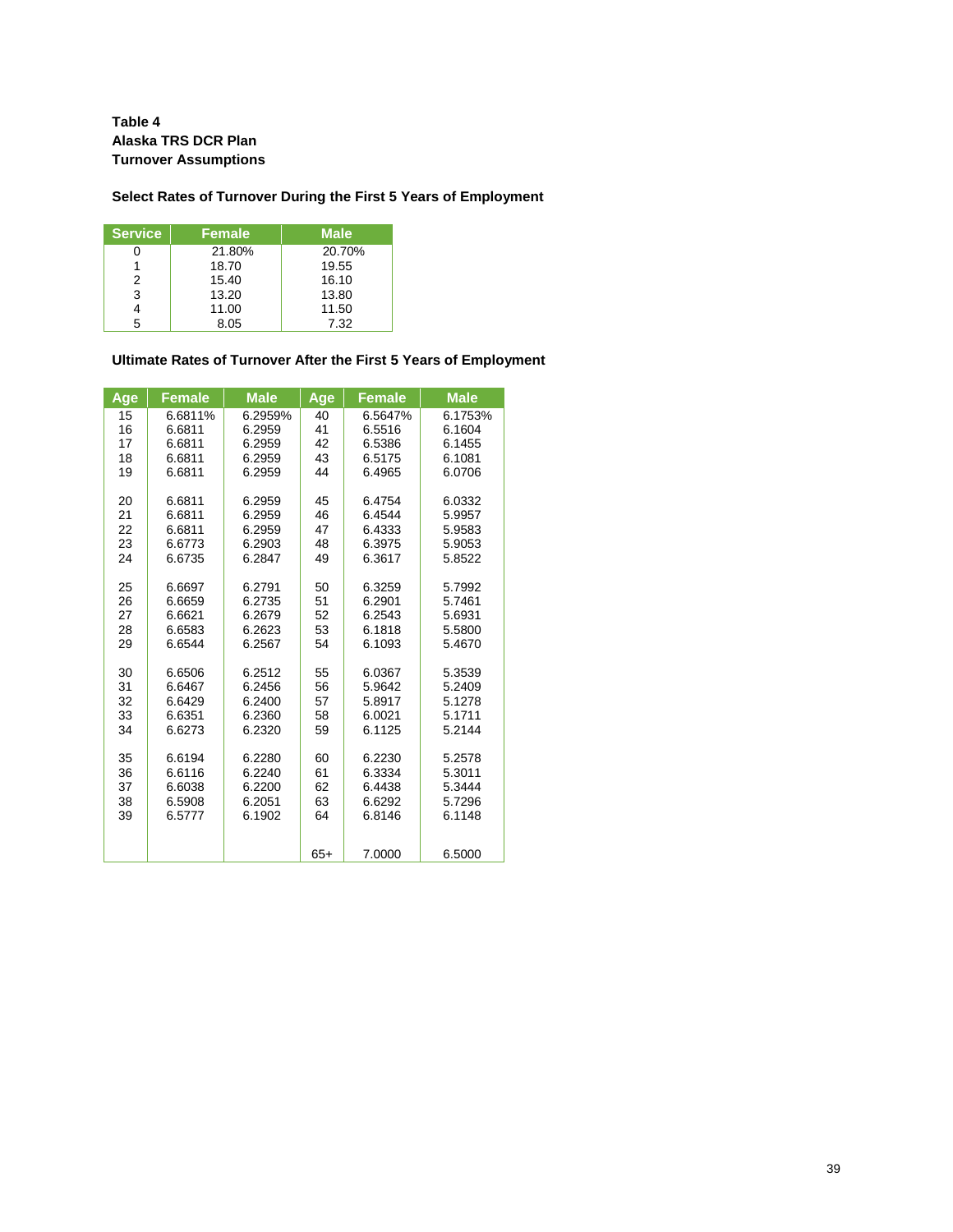### **Table 5 Alaska TRS DCR Plan Disability Table**

| Age  | <b>Unisex</b> |
|------|---------------|
| < 19 | 0.0560%       |
| 20   | 0.0560        |
| 21   | 0.0563        |
| 22   | 0.0565        |
| 23   | 0.0574        |
| 24   | 0.0583        |
|      |               |
| 25   | 0.0593        |
| 26   | 0.0602        |
| 27   | 0.0611        |
| 28   | 0.0611        |
| 29   | 0.0612        |
|      |               |
| 30   | 0.0612        |
| 31   | 0.0613        |
| 32   | 0.0613        |
| 33   | 0.0622        |
| 34   | 0.0631        |
|      |               |
| 35   | 0.0641        |
| 36   | 0.0650        |
| 37   | 0.0659        |
| 38   | 0.0674        |
| 39   | 0.0689        |
|      |               |
| 40   | 0.0703        |
| 41   | 0.0718        |
| 42   | 0.0733        |
| 43   | 0.0770        |
| 44   | 0.0806        |
|      |               |
| 45   | 0.0843        |
| 46   | 0.0879        |
| 47   | 0.0916        |
| 48   | 0.0975        |
| 49   | 0.1034        |
|      |               |
| 50   | 0.1093        |
| 51   | 0.1152        |
| 52   | 0.1211        |
| 53   | 0.1356        |
| 54   | 0.1501        |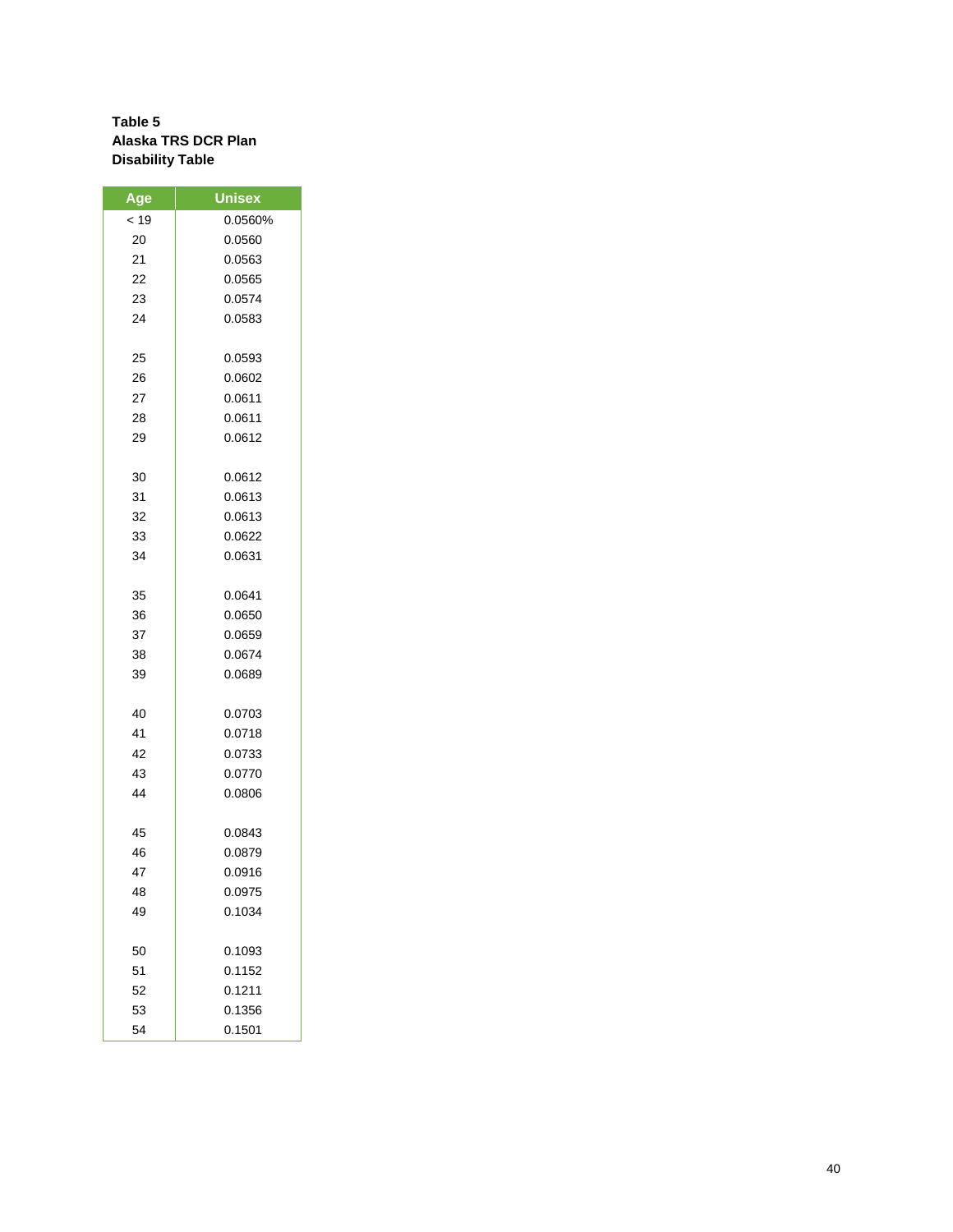#### **Table 6 Alaska TRS DCR Plan Retirement Table**

| Age  | Rate  |
|------|-------|
| < 54 | 2.0%  |
| 55   | 3.0   |
| 56   | 3.0   |
| 57   | 3.0   |
| 58   | 3.0   |
| 59   | 3.0   |
|      |       |
| 60   | 5.0   |
| 61   | 5.0   |
| 62   | 10.0  |
| 63   | 5.0   |
| 64   | 5.0   |
|      |       |
| 65   | 25.0  |
| 66   | 25.0  |
| 67   | 25.0  |
| 68   | 20.0  |
| 69   | 20.0  |
| > 70 | 100.0 |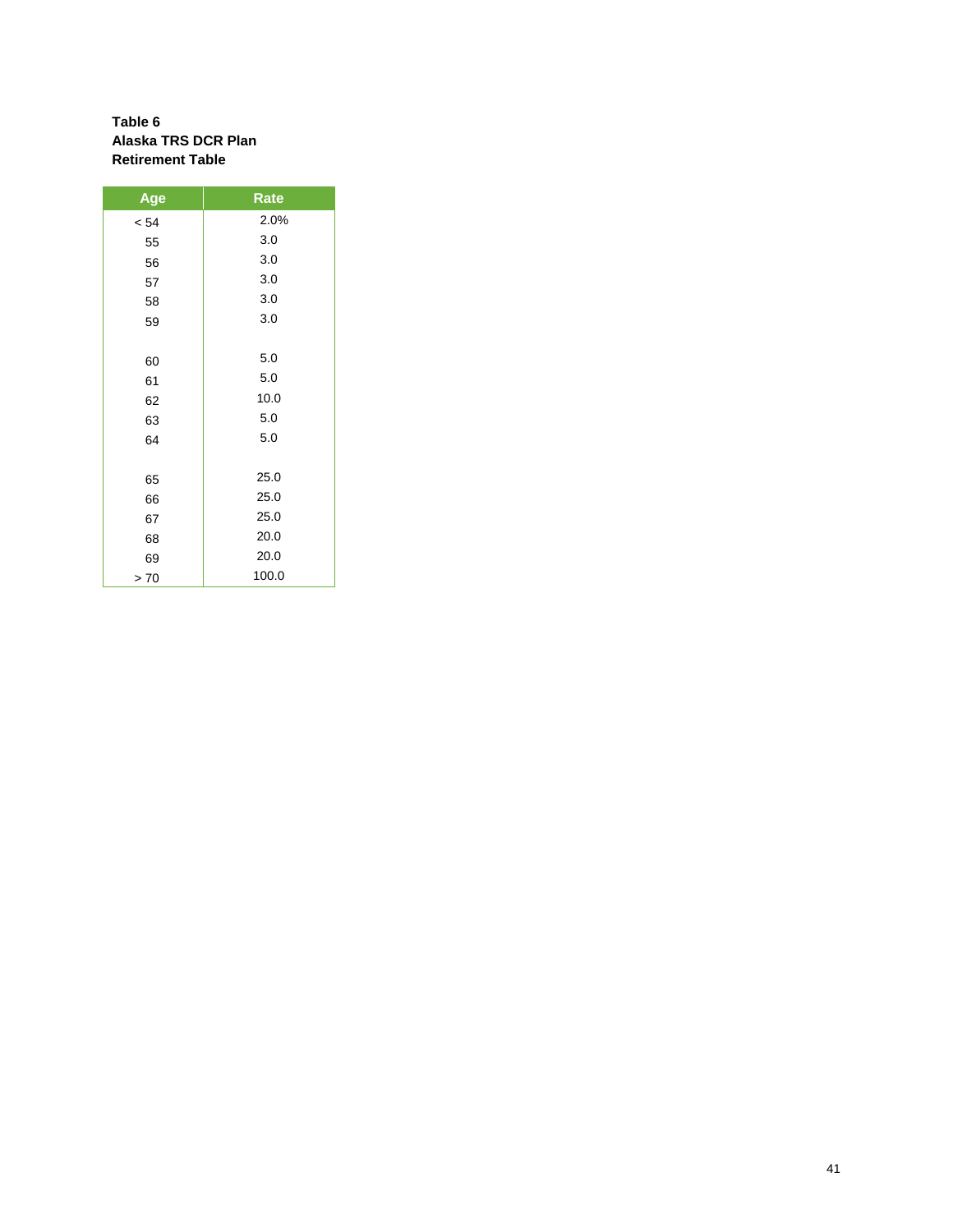|                               | June 30, 2013                                                                                                                                                      | June 30, 2014                                                                                                                                                                                                     |
|-------------------------------|--------------------------------------------------------------------------------------------------------------------------------------------------------------------|-------------------------------------------------------------------------------------------------------------------------------------------------------------------------------------------------------------------|
| Salary Scale                  | Based on actual experience from<br>2005 to 2009.                                                                                                                   | Rates adjusted on actual experience<br>from $2010 - 2013$ .                                                                                                                                                       |
| Pre-termination<br>Mortality  | The 1994 GAM Sex-distinct Table,<br>1994 Base Year projected to 2013<br>using Projection Scale AA, adjusted<br>45% for males, and 55% for females.                 | 68% of male rates and 60% of female<br>rates of RP-2000, 2000 Base Year<br>projected to 2018 with Projection Scale<br>BB.                                                                                         |
|                               |                                                                                                                                                                    | Deaths are assumed to result from non-<br>occupational causes 85% of the time.                                                                                                                                    |
| Post-termination<br>Mortality | The 1994 GAM Sex-distinct Table,<br>1994 Base Year projected to 2013<br>using Projection Scale AA, setback 3<br>years for females and 4-year setback<br>for males. | 94% of male and 97% female rates of<br>RP-2000, 2000 Base Year projected to<br>2018 with Projection Scale BB, with a 3-<br>year setback for males and a 4-year<br>setback for females.                            |
| <b>Disabled Mortality</b>     | RP-2000 Disabled Retiree Mortality<br>Table.                                                                                                                       | RP-2000 Disabled Retiree Mortality,<br>2000 Base Year projected to 2018, with<br>Scale BB                                                                                                                         |
| Turnover                      | Based on actual experience from<br>2005 to 2009.                                                                                                                   | Select and ultimate rates based upon the<br>2010-2013 actual withdrawal experience.                                                                                                                               |
| <b>Disability</b>             | Based on actual experience from<br>2005 to 2009 and stop rates at<br>earliest retirement age.                                                                      | Incidence rates based upon the 2010-<br>2013 actual experience. Male/Female<br>rates increased and changed to Unisex<br>rates. Disabilities are assumed to result<br>from occupational causes 15% of the<br>time. |
| Retirement                    | Rates adjusted based on actual<br>experience from 2005 to 2009.                                                                                                    | Retirement rates based upon the 2010 -<br>2013 actual experience.                                                                                                                                                 |
| Part-time Service             | .60 years of credited service per year.                                                                                                                            | Part-time employees are assumed to<br>earn 0.75 years of credited service per<br>year.                                                                                                                            |

### **Changes in Actuarial Assumptions Since the Prior Valuation**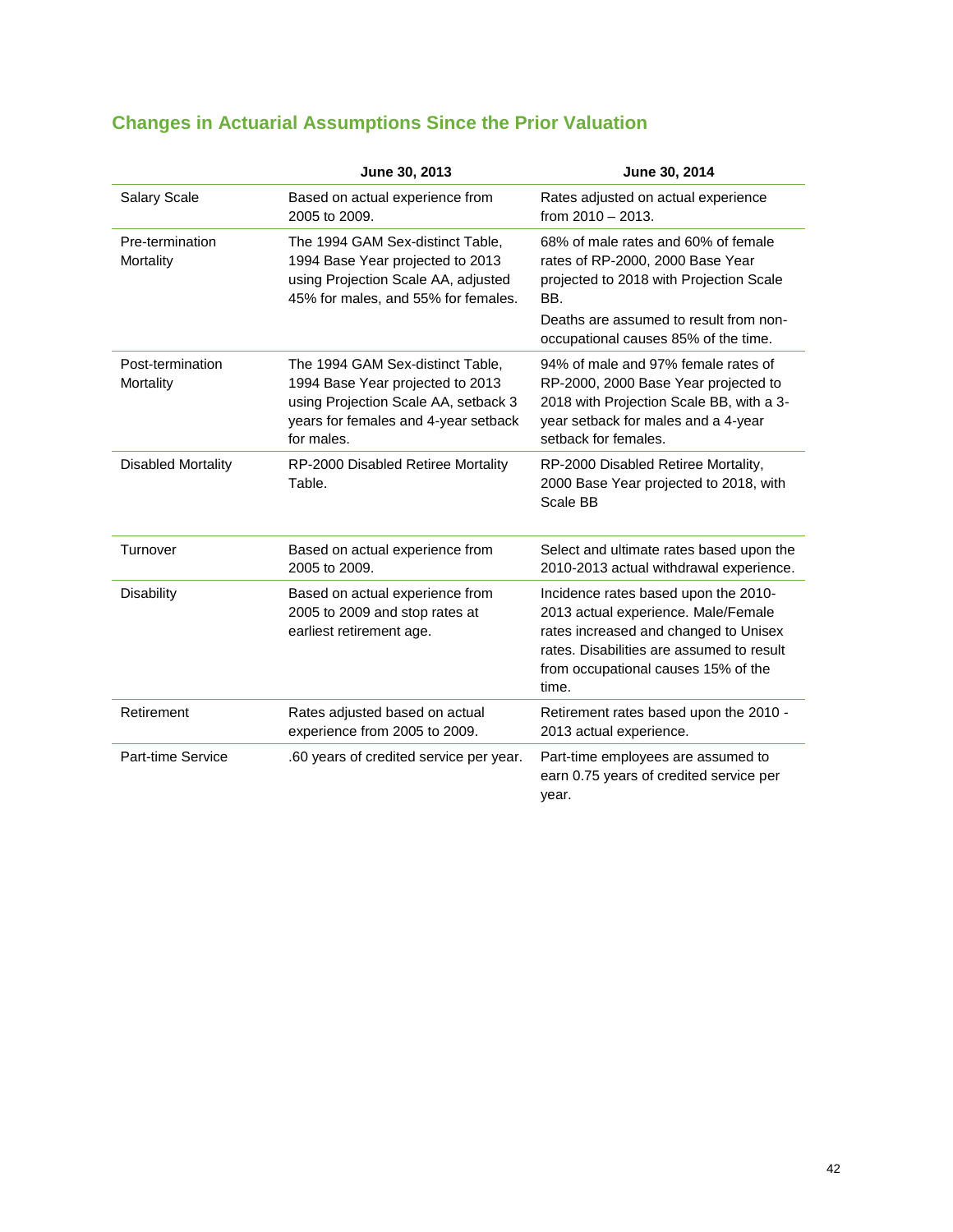**June 30, 2013 June 30, 2014**

### Health Cost Trend

|             | <b>Medical</b><br>Pre-65 | <b>Medical</b><br>Post-65 | <b>Prescription</b><br><b>Drugs</b> |             | <b>Medical</b><br>Pre-65 | <b>Medical</b><br>Post-65 | <b>Prescription</b><br><b>Drugs</b> |
|-------------|--------------------------|---------------------------|-------------------------------------|-------------|--------------------------|---------------------------|-------------------------------------|
| <b>FY14</b> | 8.7%                     | 6.4%                      | 6.3%                                | <b>FY15</b> | 10.0%                    | 6.0%                      | 6.0%                                |
| <b>FY15</b> | 8.5%                     | 6.3%                      | 6.2%                                | <b>FY16</b> | 9.4%                     | 5.9%                      | 5.7%                                |
| <b>FY16</b> | 8.0%                     | 6.3%                      | 6.2%                                | <b>FY17</b> | 8.8%                     | 5.8%                      | 5.4%                                |
| <b>FY17</b> | 7.5%                     | 6.2%                      | 6.1%                                | <b>FY18</b> | 8.2%                     | 5.7%                      | 5.1%                                |
| <b>FY18</b> | 7.0%                     | 6.1%                      | 6.0%                                | <b>FY19</b> | 7.6%                     | 5.6%                      | 4.8%                                |
| <b>FY19</b> |                          | 6.1%                      |                                     | <b>FY20</b> | 7.0%                     | 5.6%                      | 4.6%                                |
|             | 6.6%                     |                           | 5.8%                                | <b>FY21</b> | 6.5%                     | 5.6%                      | 4.4%                                |
| <b>FY20</b> | 6.4%                     | 6.1%                      | 5.8%                                | <b>FY25</b> | 5.6%                     | 5.6%                      | 4.2%                                |
| <b>FY25</b> | 6.0%                     | 6.0%                      | 5.7%                                | <b>FY50</b> | 4.4%                     | 4.0%                      | 4.0%                                |
| <b>FY50</b> | 5.0%                     | 5.0%                      | 5.0%                                | FY100       | 4.4%                     | 4.0%                      | 4.0%                                |
| FY100       | 4.5%                     | 4.5%                      | 4.5%                                |             |                          |                           |                                     |

Trend Rate for Retired Member Medical Contribution

|             | <b>FY13 Trend Assumption</b> | <b>FY14 Trend Assumption</b> |      |
|-------------|------------------------------|------------------------------|------|
| <b>FY14</b> | 8.2%                         | <b>FY15</b>                  | 7.0% |
| <b>FY15</b> | 8.0%                         | <b>FY16</b>                  | 6.6% |
| <b>FY16</b> | 7.6%                         | <b>FY17</b>                  | 6.2% |
| <b>FY17</b> | 7.2%                         | <b>FY18</b>                  | 5.8% |
| <b>FY18</b> | 6.7%                         | <b>FY19</b>                  | 5.4% |
| <b>FY19</b> | 6.4%                         | <b>FY20</b>                  | 5.0% |
| <b>FY25</b> | 5.9%                         | <b>FY25</b>                  | 4.1% |
| <b>FY50</b> | 5.0%                         | <b>FY50</b>                  | 4.0% |
| FY100       | 4.5%                         | FY100                        | 4.0% |